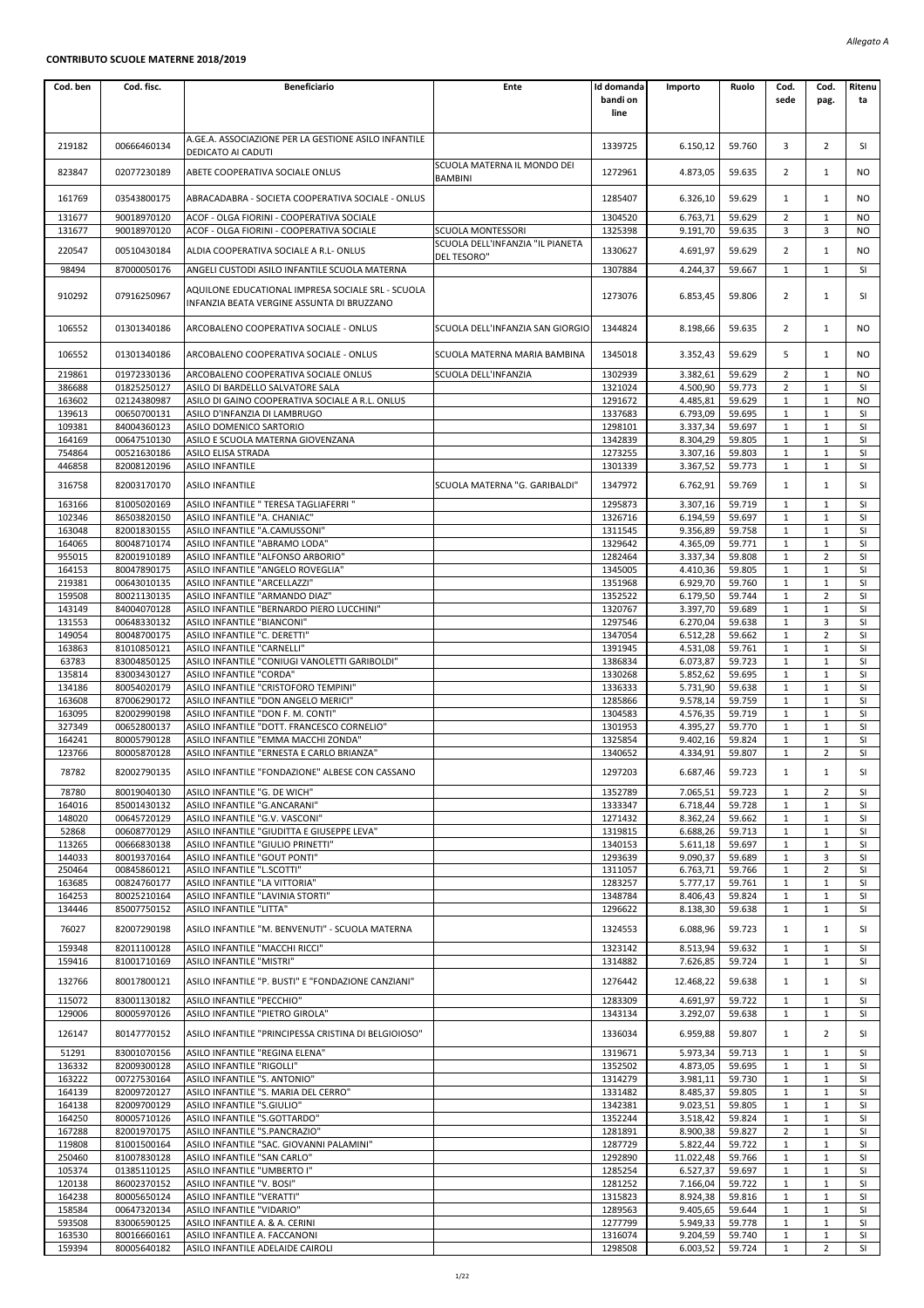| Cod. ben         | Cod. fisc.                 | <b>Beneficiario</b>                                                             | Ente                                                      | Id domanda         | Importo               | Ruolo            | Cod.                         | Cod.                         | Ritenu          |
|------------------|----------------------------|---------------------------------------------------------------------------------|-----------------------------------------------------------|--------------------|-----------------------|------------------|------------------------------|------------------------------|-----------------|
|                  |                            |                                                                                 |                                                           | bandi on           |                       |                  | sede                         | pag.                         | ta              |
|                  |                            |                                                                                 |                                                           | line               |                       |                  |                              |                              |                 |
| 164077           | 81004140174                | ASILO INFANTILE ALESSANDRO MANZONI                                              |                                                           | 1277900            | 6.596,92              | 59.771           | 1                            | 1                            | SI              |
|                  |                            |                                                                                 |                                                           |                    |                       |                  |                              |                              |                 |
| 220842           | 03931630150                | ASILO INFANTILE ANDREA PONTI ENTE DI DIRITTO PRIVATO                            |                                                           | 1282713            | 4.681,98              | 59.762           | $\mathbf{1}$                 | $\mathbf{1}$                 | SI              |
| 391358           | 80004830123                | ASILO INFANTILE ANGELA DELL'ACQUA                                               |                                                           | 1299809            | 4.691,97              | 59.773           | $\mathbf{1}$                 | $\mathbf{1}$                 | SI              |
| 595584<br>159401 | 81005660162<br>80022350161 | ASILO INFANTILE ANNUNCIATA BAIGUINI<br>ASILO INFANTILE ANTONIA NOLI MARENZI     |                                                           | 1306729<br>1293945 | 3.337,34<br>9.447,43  | 59.803<br>59.724 | $\mathbf{1}$<br>$\mathbf{1}$ | $\mathbf{1}$<br>3            | SI<br>SI        |
| 90404            | 83007800135                | ASILO INFANTILE ANTONIA POZZI                                                   |                                                           | 1293023            | 6.642,19              | 59.667           | $\mathbf 1$                  | $\mathbf{1}$                 | SI              |
| 159498           | 87006310178                | ASILO INFANTILE ANTONIO FELTRINELLI                                             |                                                           | 1292961            | 3.412,79              | 59.733           | $\mathbf{1}$                 | 1                            | SI              |
| 131761           | 01431620127                | ASILO INFANTILE AUGUSTO ED ERMINIA MORONI                                       |                                                           | 1307996            | 3.246,80              | 59.638           | $\mathbf{1}$                 | $\mathbf{1}$                 | SI              |
| 132238           | 87030200171                | ASILO INFANTILE BARUZZI SAMBRICI                                                |                                                           | 1283359<br>1282554 | 4.289,64              | 59.638           | $\mathbf{1}$<br>$\mathbf{1}$ | $\mathbf{1}$<br>1            | SI<br>SI        |
| 383343<br>594351 | 83006820159<br>82000410157 | ASILO INFANTILE C. BORROMEO<br>ASILO INFANTILE CALVI CARABELLI                  |                                                           | 1301288            | 8.838,94<br>9.673,78  | 59.770<br>59.779 | $\mathbf{1}$                 | 1                            | SI              |
| 25494            | 00527280184                | ASILO INFANTILE CAMERA                                                          |                                                           | 1267748            | 8.371,15              | 59.713           | $\mathbf{1}$                 | 2                            | SI              |
| 146711           | 85001330183                | ASILO INFANTILE CANTONI                                                         |                                                           | 1346925            | 3.397,70              | 59.662           | $\mathbf{1}$                 | 3                            | SI              |
| 163611           | 03310660158                | ASILO INFANTILE 'CARCANO GRASSI' ENTE MORALE                                    |                                                           | 1343501            | 6.420,94              | 59.630           | $\mathbf{1}$                 | 6                            | SI              |
| 163611           | 03310660158                | ASILO INFANTILE 'CARCANO GRASSI' ENTE MORALE                                    | SCUOLA DELL'INFANZIA PAOLO VI<br>SCUOLA DELL'INFANZIA SAN | 1344489            | 6.134,23              | 59.636           | 3                            | 5                            | SI              |
| 163611           | 03310660158                | ASILO INFANTILE 'CARCANO GRASSI' ENTE MORALE                                    | <b>TARCISIO</b>                                           | 1344651            | 3.488,24              | 59.688           | $\overline{2}$               | 4                            | SI              |
| 467659           | 00648820132                | ASILO INFANTILE CARLO PIZZALA                                                   |                                                           | 1303749            | 6.717,64              | 59.775           | $\mathbf{1}$                 | 1                            | SI              |
| 103686           | 82007890120                | ASILO INFANTILE CARLO SORMANI LONATE POZZOLO                                    |                                                           | 1283061            | 6.793,09              | 59.697           | $\mathbf{1}$                 | $\mathbf{1}$                 | SI              |
| 594417           | 00524830189                | ASILO INFANTILE CAROLINA CROCE                                                  |                                                           | 1313379            | 3.503,33              | 59.779           | $\mathbf{1}$                 | 1                            | SI              |
| 159314<br>163573 | 00600000129<br>83013180134 | ASILO INFANTILE CATERINA E ANNA MALNATI<br>ASILO INFANTILE CAV. BERNARDO ROVEDA |                                                           | 1324517<br>1351246 | 7.660,52<br>3.246,80  | 59.632<br>59.740 | $\mathbf{1}$<br>$\mathbf{1}$ | 1<br>1                       | SI<br>SI        |
| 159515           | 80061190155                | ASILO INFANTILE CESARE LONGHI                                                   |                                                           | 1315600            | 4.184,01              | 59.744           | $\mathbf{1}$                 | $\overline{2}$               | SI              |
| 220360           | 85005090155                | ASILO INFANTILE CLOTILDE SEGRAMORA                                              |                                                           | 1331332            | 14.172,70             | 59.762           | $\mathbf 1$                  | $\mathbf{1}$                 | SI              |
| 159330           | 00693550139                | ASILO INFANTILE CONTI FILIPPO E CAROLINA LITTA RUSCA                            |                                                           | 1315601            | 7.990,89              | 59.632           | $\mathbf{1}$                 | $\overline{2}$               | SI              |
| 217522           | 85001750125                | ASILO INFANTILE D. COLOMBO - G. MORANDI                                         |                                                           | 1277380            | 8.067,95              | 59.760           | $\mathbf{1}$                 | 2                            | SI              |
|                  |                            | ASILO INFANTILE DARIO BERNARDELLI SCUOLA                                        |                                                           |                    |                       |                  |                              |                              |                 |
| 595586           | 87006190174                | DELL'INFANZIA PARITARIA                                                         |                                                           | 1337346            | 4.752,33              | 59.803           | $\mathbf{1}$                 | 1                            | SI              |
| 163603           | 81000710160                | ASILO INFANTILE DECIO E FELICE BRIOLINI                                         |                                                           | 1329708            | 8.363,04              | 59.759           | 1                            | 1                            | SI              |
| 159550           | 00724090162                | ASILO INFANTILE DI ADRARA S.MARTINO                                             |                                                           | 1330825            | 5.919,15              | 59.744           | $\mathbf{1}$                 | 1                            | SI              |
| 159411<br>303940 | 80084950155<br>82001110160 | ASILO INFANTILE DI AFFORI<br>ASILO INFANTILE DI BREMBATE SOTTO                  |                                                           | 1278014<br>1289357 | 7.050,42<br>7.917,05  | 59.724<br>59.769 | $\mathbf{1}$<br>$\mathbf 1$  | 1<br>$1\,$                   | SI<br>SI        |
| 386640           | 82003830138                | ASILO INFANTILE DI BUCCINIGO                                                    | ASILO INFANTILE DI BUCCINAGO                              | 1289432            | 4.380,18              | 59.773           | $\overline{2}$               | $\overline{2}$               | SI              |
| 25738            | 83509610156                | ASILO INFANTILE DI BUSSERO                                                      |                                                           | 1281234            | 7.301,85              | 59.713           | $\mathbf{1}$                 | 1                            | SI              |
| 163988           | 00598030120                | ASILO INFANTILE DI CARDANO AL CAMPO                                             | ASILO INFANTILE "PORRANEO"                                | 1342414            | 9.120,55              | 59.728           | $\overline{2}$               | 3                            | SI              |
| 12373<br>164063  | 86504420158<br>85001710129 | ASILO INFANTILE DI CARITA' "GREPPI" ENTE MORALE<br>ASILO INFANTILE DI CARONNO   |                                                           | 1332539<br>1271721 | 10.771,05<br>7.467,84 | 59.636<br>59.771 | $\mathbf{1}$<br>$\mathbf 1$  | 1<br>$\mathbf{1}$            | SI<br>SI        |
| 24912            | 00666060132                | ASILO INFANTILE DI CASNATE CON BERNATE                                          |                                                           | 1325052            | 8.180,08              | 59.690           | $\overline{2}$               | $\mathbf{1}$                 | SI              |
| 163994           | 80006010120                | ASILO INFANTILE DI CASTELSEPRIO                                                 |                                                           | 1342757            | 4.229,28              | 59.728           | $\mathbf{1}$                 | 3                            | SI              |
| 134725           | 81001630185                | ASILO INFANTILE DI CHIGNOLO PO                                                  |                                                           | 1271907            | 6.058,78              | 59.638           | $\mathbf{1}$                 | $\overline{2}$               | SI              |
| 83509            | 01592700122                | ASILO INFANTILE DI CIMBRO                                                       |                                                           | 1285350            | 4.676,88              | 59.667           | $\mathbf{1}$                 | 3                            | SI              |
| 141373<br>163525 | 83010060131<br>83000670170 | ASILO INFANTILE DI COLICO PIANO<br>ASILO INFANTILE DI COLLIO                    |                                                           | 1292248<br>1282052 | 6.179,50<br>3.397,70  | 59.695<br>59.730 | $\mathbf 1$<br>$\mathbf{1}$  | $\mathbf{1}$<br>$\mathbf{1}$ | SI<br>SI        |
| 122895           | 80022890166                | ASILO INFANTILE DI COLOGNOLA                                                    |                                                           | 1319383            | 6.582,63              | 59.807           | $\mathbf{1}$                 | 1                            | SI              |
| 115060           | 83001330121                | ASILO INFANTILE DI COMERIO                                                      |                                                           | 1268678            | 7.346,32              | 59.697           | $\overline{2}$               | 1                            | SI              |
| 219557           | 91001210128                | ASILO INFANTILE DI CRUGNOLA                                                     |                                                           | 1312598            | 4.857,96              | 59.760           | 1                            | 1                            | SI              |
| 163641<br>595295 | 81004430179<br>80009720121 | ASILO INFANTILE DI DARFO<br>ASILO INFANTILE DI DAVERIO                          |                                                           | 1303021<br>1324667 | 6.924,60<br>7.569,98  | 59.759<br>59.784 | $\mathbf{1}$<br>$\mathbf{1}$ | $\mathbf{1}$<br>1            | <b>SI</b><br>SI |
| 163861           | 81001190164                | ASILO INFANTILE DI GANDINO                                                      |                                                           | 1295930            | 8.205,16              | 59.761           | $\mathbf{1}$                 | 2                            | SI              |
|                  |                            | ASILO INFANTILE DI GIUBIANO LUIGI MALNATI-EMMA E                                |                                                           |                    |                       |                  |                              |                              |                 |
| 164237           | 00596740126                | SILVIO MACCHI-PATRIZIA NIDOLI                                                   |                                                           | 1312362            | 7.975,80              | 59.816           | $\mathbf{1}$                 | 1                            | SI              |
| 139616           | 00653760132                | ASILO INFANTILE DI GRAVEDONA                                                    |                                                           | 1392175            | 3.458,06              | 59.695           | $\mathbf{1}$                 | 1                            | SI              |
| 139630<br>120987 | 00704400134<br>98004470179 | ASILO INFANTILE DI LIERNA<br>ASILO INFANTILE DI MAIRANO                         |                                                           | 1330025<br>1321726 | 5.535,73<br>7.999,00  | 59.695<br>59.722 | $\mathbf{1}$<br>$\mathbf{1}$ | $\mathbf{1}$<br>1            | SI<br>SI        |
| 146716           | 90500940151                | ASILO INFANTILE DI MALEO                                                        |                                                           | 1346398            | 3.845,30              | 59.662           | $\mathbf{1}$                 | 1                            | SI              |
| 164021           | 00647770130                | ASILO INFANTILE DI MANDELLO                                                     |                                                           | 1281332            | 3.367,52              | 59.728           | $\mathbf{1}$                 | 1                            | SI              |
| 219560           | 82012020127                | ASILO INFANTILE DI MONTONATE                                                    |                                                           | 1347850            | 4.123,65              | 59.760           | $\mathbf{1}$                 | $\mathbf{1}$                 | SI              |
| 121700           | 00651070138                | ASILO INFANTILE DI OLTRONA S.MAMETTE                                            |                                                           | 1313339            | 5.626,27              | 59.807           | $\mathbf{1}$                 | $\mathbf{1}$                 | SI              |
| 160828<br>116752 | 82007650128<br>02280720968 | ASILO INFANTILE DI ORAGO<br>ASILO INFANTILE DI ORENO                            |                                                           | 1323568<br>1303991 | 4.153,83<br>6.078,97  | 59.758<br>59.722 | $\mathbf{1}$<br>$\mathbf{1}$ | $\mathbf{1}$<br>$\mathbf{1}$ | SI<br>SI        |
| 164047           | 82003370168                | ASILO INFANTILE DI PONTIDA                                                      |                                                           | 1284061            | 6.808,18              | 59.771           | $\mathbf{1}$                 | 2                            | SI              |
| 24884            | 00666270137                | ASILO INFANTILE DI PROSERPIO                                                    |                                                           | 1312900            | 3.442,97              | 59.690           | $\mathbf 1$                  | $\mathbf{1}$                 | SI              |
| 124016           | 00516430188                | ASILO INFANTILE DI SIZIANO                                                      |                                                           | 1385464            | 8.513,94              | 59.807           | $\mathbf{1}$                 | $\overline{2}$               | SI              |
| 120986           | 01835780162                | ASILO INFANTILE DI SPIRANO                                                      |                                                           | 1285949            | 9.060,19              | 59.722           | $\mathbf{1}$                 | 2                            | SI              |
| 160751           | 85002360189                | ASILO INFANTILE DI TROMELLO - "MARIA AUSILIATRICE"                              |                                                           | 1298119            | 3.307,16              | 59.758           | $\mathbf{1}$                 | 1                            | SI              |
| 217509           | 00711390161                | ASILO INFANTILE DI URGNANO                                                      |                                                           | 1299813            | 8.334,47              | 59.827           | $\mathbf{1}$                 | 1                            | SI              |
| 159578           | 84004380121                | ASILO INFANTILE DI VICONAGO                                                     |                                                           | 1272593            | 4.500,90              | 59.758           | $\mathbf{1}$                 | $\mathbf{1}$                 | SI              |
| 119607           | 83505030151                | ASILO INFANTILE DI VIGNATE                                                      |                                                           | 1288464            | 7.166,04              | 59.722           | $\mathbf{1}$                 | $\mathbf{1}$                 | SI              |
| 25734            | 83012560153                | ASILO INFANTILE DI VILLA RAVERIO FRAZ. VILLA RAVERIO                            |                                                           | 1309999            | 4.601,43              | 59.713           | $\mathbf{1}$                 | 1                            | SI              |
| 164240           | 80011160126                | ASILO INFANTILE DIVINA PROVVIDENZA                                              |                                                           | 1289014            | 6.512,28              | 59.816           | $\mathbf{1}$                 | $\mathbf{1}$                 | SI              |
| 163993           | 84004820126                | ASILO INFANTILE DOMENICO BOLDRINI                                               |                                                           | 1304872            | 4.380,18              | 59.728           | $\mathbf{1}$                 | 3                            | SI              |
| 594714           | 84002190167                | ASILO INFANTILE DON ARTURO BIETTI                                               |                                                           | 1300255            | 7.196,22              | 59.779           | $\mathbf{1}$                 | 1                            | SI              |
| 155192<br>114751 | 90002550169<br>87003850150 | ASILO INFANTILE DON TOBIA PALAZZI<br>ASILO INFANTILE DR. CARLO SIMONETTA        |                                                           | 1306709<br>1330367 | 3.709,49<br>8.506,96  | 59.644<br>59.697 | $\mathbf{1}$<br>$\mathbf{1}$ | 1<br>1                       | SI<br>SI        |
| 384222           | 83000370177                | ASILO INFANTILE E SCUOLE MATERNE                                                |                                                           | 1281985            | 7.509,62              | 59.770           | $\mathbf{1}$                 | $\mathbf{1}$                 | SI              |
| 164217           | 83008090124                | ASILO INFANTILE E. ALEMAGNA                                                     |                                                           | 1281617            | 5.964,42              | 59.816           | $\mathbf 1$                  | $\mathbf{1}$                 | SI              |
| 594190           | 00697270130                | ASILO INFANTILE E. PEDRAGLIO                                                    |                                                           | 1389369            | 3.367,52              | 59.778           | $\mathbf{1}$                 | 1                            | SI              |
| 113253           | 85001490136                | ASILO INFANTILE E.M. "ANTONIETTA SALA NOBILI"                                   |                                                           | 1294777            | 6.566,74              | 59.697           | $\mathbf{1}$                 | $\mathbf{1}$                 | SI<br>SI        |
| 219040<br>159475 | 82000330124<br>92023430132 | ASILO INFANTILE EBE CARUGO GIANNOTTI<br>ASILO INFANTILE ENRICO BONAITI          |                                                           | 1309172<br>1343212 | 4.229,28<br>6.642,19  | 59.760<br>59.733 | $\mathbf{1}$<br>$\mathbf 1$  | $\mathbf{1}$<br>3            | SI              |
|                  |                            | ASILO INFANTILE ENRICO E CESARE TALLACHINI ENTE                                 |                                                           |                    |                       |                  |                              |                              |                 |
| 164242           | 80011460120                | MORALE                                                                          |                                                           | 1345144            | 11.472,77             | 59.824           | $\mathbf{1}$                 | 2                            | SI              |
| 50594<br>163435  | 86001630176<br>87003750152 | ASILO INFANTILE ENTE MORALE<br>ASILO INFANTILE FEDERICO E GIUDITTA FRACARO      |                                                           | 1274432<br>1349042 | 6.838,36<br>6.808,98  | 59.713<br>59.730 | $\mathbf{1}$<br>$\mathbf{1}$ | 1<br>$\overline{2}$          | SI<br>SI.       |
|                  |                            |                                                                                 |                                                           |                    |                       |                  |                              |                              |                 |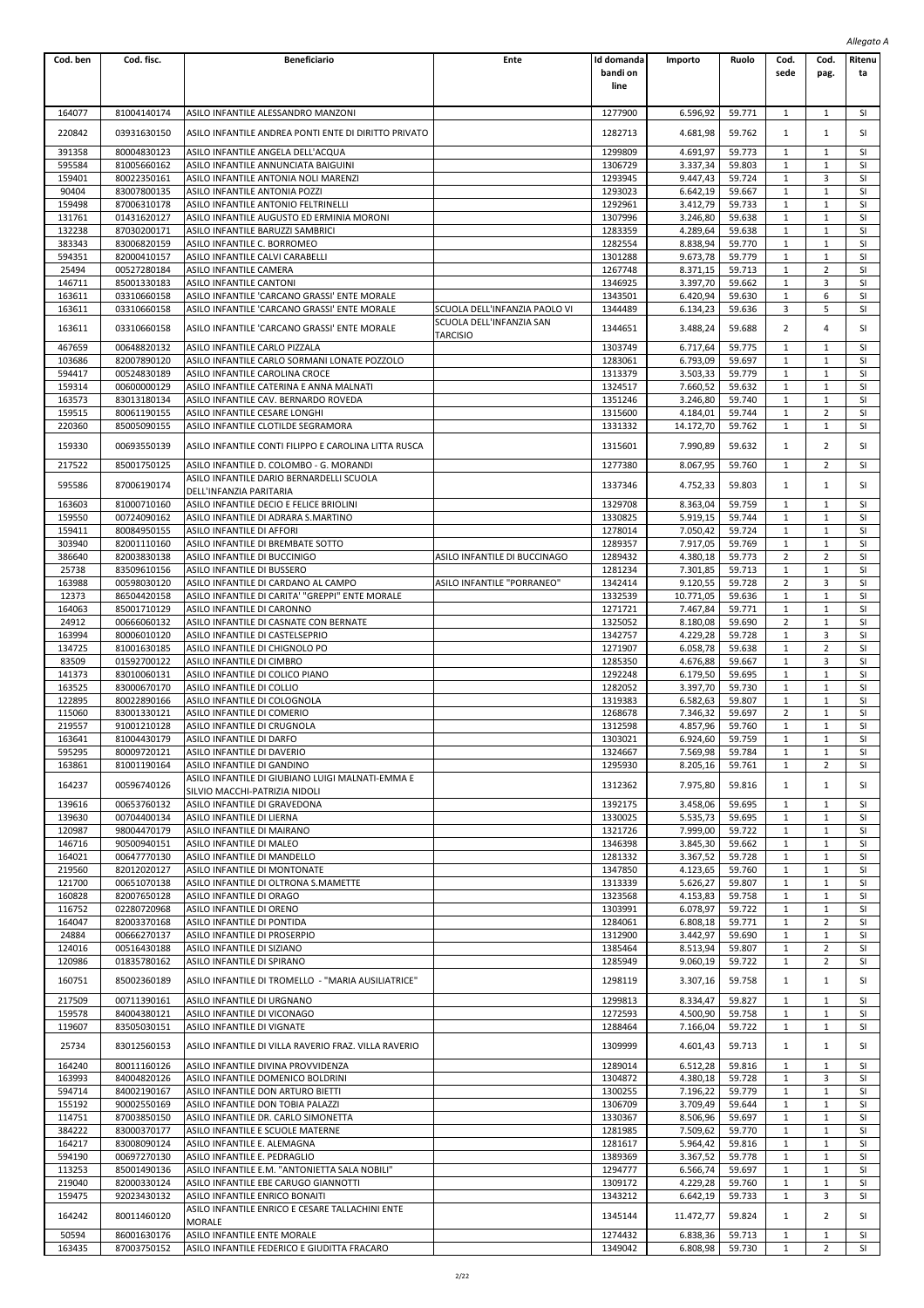| Cod. ben         | Cod. fisc.                 | <b>Beneficiario</b>                                                                            | Ente                          | Id domanda         | Importo               | Ruolo            | Cod.              | Cod.                         | Ritenu          |
|------------------|----------------------------|------------------------------------------------------------------------------------------------|-------------------------------|--------------------|-----------------------|------------------|-------------------|------------------------------|-----------------|
|                  |                            |                                                                                                |                               | bandi on           |                       |                  | sede              | pag.                         | ta              |
|                  |                            |                                                                                                |                               | line               |                       |                  |                   |                              |                 |
|                  |                            |                                                                                                |                               |                    |                       |                  |                   |                              |                 |
| 163996           | 81002590131                | ASILO INFANTILE FILIPPO ARGENTI                                                                |                               | 1353042            | 5.973,34              | 59.728           | 1                 | 1                            | <b>SI</b>       |
| 134907           | 00645760133                | ASILO INFANTILE FONDAZIONE BERETTA CARUGHI                                                     |                               | 1337083            | 7.690,70              | 59.638           | 1                 | $\mathbf{1}$                 | SI.             |
| 250466           | 80005670122                | ASILO INFANTILE FRANCESCO D'ASSISI - ONLUS                                                     |                               | 1344733            | 10.592,66             | 59.629           | 1                 | 1                            | NO.             |
| 594748           | 90000560178                | ASILO INFANTILE G. MILESI                                                                      |                               | 1286344            | 4.184,01              | 59.779           | 1<br>$\mathbf{1}$ | $\mathbf{1}$                 | SI<br>SI        |
| 45670<br>163543  | 86005690150<br>80006070124 | ASILO INFANTILE G. VENINI<br>ASILO INFANTILE GAETANO BUZZI                                     |                               | 1351817<br>1334223 | 8.257,41<br>4.873,05  | 59.713<br>59.740 | 1                 | 1<br>$\mathbf{1}$            | SI              |
| 146714           | 87001650172                | ASILO INFANTILE GARDONE RIVIERA                                                                |                               | 1281276            | 4.410,36              | 59.662           | 1                 | 2                            | SI              |
| 146609           | 00652140138                | ASILO INFANTILE GASPARE CARUGATI ENTE MORALE                                                   |                               | 1339236            | 7.899.55              | 59.689           | $\mathbf{1}$      | $\overline{2}$               | SI              |
| 164175           | 83006160150                | ASILO INFANTILE GIANFRANCO PRINETTI                                                            |                               | 1316567            | 5.686,63              | 59.816           | 1                 | 2                            | SI              |
| 163687           | 86001930170                | ASILO INFANTILE GINA MAESTRI FOLONARI                                                          |                               | 1282424            | 4.334,91              | 59.761           | $\mathbf{1}$      | $\mathbf{1}$                 | SI              |
| 446850           | 91017340133                | ASILO INFANTILE GIOBBIA                                                                        |                               | 1345488            | 5.867,71              | 59.773           | 1                 | $\overline{2}$               | SI              |
| 163675           | 80006030128                | ASILO INFANTILE GIOVANNI SCHOCH                                                                |                               | 1336459            | 6.839,16              | 59.761           | $\mathbf{1}$      | 3                            | SI              |
| 163059           | 00652190133                | ASILO INFANTILE GIUSEPPE GARIBALDI ENTE MORALE                                                 |                               | 1342761            | 6.436.83              | 59.758           | 1                 | $\mathbf{1}$                 | SI              |
| 163191           | 80053970176                | ASILO INFANTILE GIUSEPPE MALIGHETTI                                                            |                               | 1307169            | 7.536,31              | 59.730           | 1                 | $\mathbf{1}$                 | SI              |
| 316764           | 83006820134                | ASILO INFANTILE GIUSEPPE REDAELLI                                                              |                               | 1336257            | 6.793,09              | 59.770           | $\mathbf{1}$      | $\mathbf{1}$                 | SI              |
| 159439           | 83003030174                | ASILO INFANTILE INNOCENTE PRANDINI                                                             |                               | 1314926            | 4.199,10              | 59.727           | 1                 | $\mathbf{1}$                 | SI              |
| 76359<br>163657  | 80005930120<br>81005720172 | ASILO INFANTILE IRENE E LUIGI GRIGIONI<br><b>ASILO INFANTILE LAVA</b>                          |                               | 1305393<br>1285091 | 6.149,32<br>4.782,51  | 59.723<br>59.759 | $\mathbf{1}$<br>1 | $\mathbf{1}$<br>$\mathbf{1}$ | SI<br>SI        |
| 216766           | 81005360169                | ASILO INFANTILE LAVINIA STORTI                                                                 |                               | 1284915            | 4.229,28              | 59.827           | 1                 | $\mathbf{1}$                 | SI              |
| 289779           | 03268870155                | ASILO INFANTILE LEOPOLDO MARANGONI                                                             |                               | 1303688            | 9.943,51              | 59.766           | $\mathbf{1}$      | $\mathbf{1}$                 | SI              |
| 134187           | 85001660134                | ASILO INFANTILE LUIGI E TERESA BOCCONI                                                         |                               | 1296913            | 6.058,78              | 59.638           | 1                 | $\mathbf{1}$                 | SI              |
| 506747           | 01878170164                | ASILO INFANTILE LUOGO PIO GRATTAROLI                                                           |                               | 1294383            | 5.897,89              | 59.775           | $\mathbf{1}$      | $\mathbf{1}$                 | SI              |
| 164174           | 83010080154                | ASILO INFANTILE MARCHESA FANNY STANGA                                                          |                               | 1296061            | 5.716,81              | 59.816           | 1                 | $\mathbf{1}$                 | SI              |
| 69612            | 87008890177                | ASILO INFANTILE MARCO PEDRALI                                                                  |                               | 1344591            | 3.322,25              | 59.723           | 1                 | $\mathbf{1}$                 | SI              |
| 108664           | 81005830179                | ASILO INFANTILE MARIA BAMBINA                                                                  |                               | 1280657            | 3.216,62              | 59.697           | $\overline{3}$    | 1                            | SI              |
| 138852           | 00522140185                | ASILO INFANTILE MARIA PIA DI SAVOIA                                                            |                               | 1299507            | 4.214,19              | 59.695           | 1                 | $\mathbf{1}$                 | SI              |
| 82860            | 00651280133                | ASILO INFANTILE MATTEUCCI                                                                      |                               | 1308141            | 4.425,45              | 59.667           | $\mathbf{1}$      | $\mathbf{1}$                 | SI              |
| 128800           | 81003340163                | ASILO INFANTILE MILANO                                                                         |                               | 1312809            | 3.186,44              | 59.638           | 1                 | 1                            | SI              |
| 651817           | 86003030185                | ASILO INFANTILE MONUMENTO AI CADUTI                                                            |                               | 1291832<br>1342913 | 3.352,43              | 59.803           | 1<br>$\mathbf{1}$ | 1<br>$\mathbf{1}$            | SI<br>SI        |
| 15985<br>954945  | 87008770171<br>01797340179 | ASILO INFANTILE MORELLI- REBUSCA<br>ASILO INFANTILE NAVAZZO "MARIUCCIA CASTELLANI"             |                               | 1292982            | 6.330,40<br>3.261,89  | 59.690           | 1                 | 1                            | SI              |
| 594352           | 90005400180                | ASILO INFANTILE PARROCCHIALE                                                                   |                               | 1351912            | 4.350,00              | 59.806<br>59.808 | $\mathbf{1}$      | $\mathbf{1}$                 | SI              |
| 24904            | 80005470135                | ASILO INFANTILE PEDUZZI DONATO LANEE                                                           |                               | 1386633            | 3.292,07              | 59.690           | 1                 | $\mathbf{1}$                 | SI              |
| 146695           | 80052600170                | ASILO INFANTILE PESCHIERA MARAGLIO                                                             |                               | 1324410            | 3.201,53              | 59.662           | 1                 | $\mathbf{1}$                 | SI              |
| 164243           | 80005750122                | ASILO INFANTILE PICCINELLI COMOLLI                                                             |                               | 1338698            | 7.271,67              | 59.824           | $\mathbf{1}$      | $\overline{2}$               | SI              |
| 115968           | 80014900130                | ASILO INFANTILE PIER ANDREA COMOLLI                                                            |                               | 1347392            | 7.734,36              | 59.722           | 1                 | 1                            | SI              |
| 303942           | 82002310199                | ASILO INFANTILE PIO E TERESA CALLERI GAMONDI                                                   |                               | 1289489            | 6.838,36              | 59.769           | $\overline{2}$    | $\mathbf{1}$                 | SI              |
| 146702           | 83002580161                | ASILO INFANTILE PLEBANI COMENDULLI                                                             |                               | 1287859            | 4.722,15              | 59.662           | 1                 | $\mathbf{1}$                 | SI              |
| 316681           | 84003930124                | ASILO INFANTILE PONTE TRESA                                                                    |                               | 1272826            | 6.003,52              | 59.769           | $\mathbf{1}$      | $\mathbf{1}$                 | SI              |
| 164052           | 80011180165                | <b>ASILO INFANTILE POZZI</b>                                                                   |                               | 1285766            | 10.024,34             | 59.771           | $\mathbf{1}$      | $\overline{2}$               | <b>SI</b>       |
| 146599           | 81000650184                | ASILO INFANTILE PROVVIDENZA                                                                    |                               | 1268299            | 7.090,59              | 59.689           | 1                 | $\mathbf{1}$                 | SI              |
| 163652           | 00617330121                | ASILO INFANTILE REGINA MARGHERITA DI CASSINA                                                   |                               | 1309888            | 7.528,20              | 59.759           | 1                 | 2                            | SI              |
| 159325           | 00666580139                | FERRARA<br>ASILO INFANTILE ROSETTA TREMOLADA                                                   |                               | 1336788            | 3.292,07              | 59.632           | $\mathbf{1}$      | $\overline{2}$               | SI              |
|                  |                            | ASILO INFANTILE ROSSETTI MARTORELLI - SCUOLA                                                   |                               |                    |                       |                  |                   |                              |                 |
| 135789           | 86001730158                | MATERNA                                                                                        |                               | 1285839            | 13.740,67             | 59.695           | $\mathbf{1}$      | 1                            | SI              |
| 221179           | 83002290175                | ASILO INFANTILE S. APOLLONIO                                                                   |                               | 1324943            | 3.337,34              | 59.765           | $\mathbf{1}$      | $\mathbf{1}$                 | SI              |
|                  |                            |                                                                                                |                               |                    |                       |                  |                   |                              |                 |
| 219407           | 96013880180                | ASILO INFANTILE SACRO CUORE E MARIA AUSILIATRICE                                               |                               | 1348603            | 4.033,11              | 59.760           | 1                 | $\mathbf{1}$                 | SI              |
| 595283           | 85001730127                | ASILO INFANTILE SAN CARLO BORROMEO                                                             |                               | 1295384            | 12.573,85             | 59.779           | 1                 | 1                            | -SI             |
| 595386           | 03796930158                | ASILO INFANTILE SAN CARLO BORROMEO                                                             |                               | 1328841            | 5.912,98              | 59.784           | 1                 | $\mathbf{1}$                 | SI              |
| 595286           | 81000270124                | ASILO INFANTILE SAN CIRILLO                                                                    |                               | 1315706            | 10.091,20             | 59.784           | $\mathbf{1}$      | $\mathbf{1}$                 | SI              |
| 163157           | 92035010138                | ASILO INFANTILE SAN GIOVANNI EVANGELISTA                                                       |                               | 1294744            | 3.845,30              | 59.719           | 1                 | $\mathbf{1}$                 | SI              |
| 108975           | 80016540165                | ASILO INFANTILE SAN GIUSEPPE                                                                   |                               | 1300367            | 6.954,78              | 59.697           | $\mathbf{1}$      | $\mathbf{1}$                 | SI              |
| 219986           | 83000770160                | ASILO INFANTILE SAN GIUSEPPE                                                                   |                               | 1316659            | 6.179,50              | 59.762           | 1                 | $\mathbf{1}$                 | SI              |
| 595582           | 84003010166                | ASILO INFANTILE SAN GIUSEPPE<br>ASILO INFANTILE SAN VITTORE OLONA - ENTE MORALE                |                               | 1342276            | 7.794,72              | 59.803           | $\mathbf{1}$      | $\mathbf{1}$                 | <b>SI</b>       |
| 243737           | 84003270158                | <b>NON STATALE</b>                                                                             |                               | 1306641            | 6.718,44              | 59.688           | 1                 | 4                            | SI              |
|                  |                            | ASILO INFANTILE SAN VITTORE OLONA - ENTE MORALE                                                | SCUOLA DELL'INFANZIA "MARIA E |                    |                       |                  |                   |                              |                 |
| 243737           | 84003270158                | <b>NON STATALE</b>                                                                             | ANDREA BERNOCCHI"             | 1307594            | 7.848,10              | 59.630           | 3                 | 4                            | SI              |
| 160678           | 83005030123                | ASILO INFANTILE SANTINA ROVERA                                                                 |                               | 1269634            | 4.918,32              | 59.758           | 1                 | 1                            | SI              |
| 164022           | 00739240133                | ASILO INFANTILE SCUOLA MATERNA                                                                 |                               | 1337551            | 4.244,37              | 59.728           | $\mathbf{1}$      | 3                            | SI              |
| 164226           | 81009110123                | ASILO INFANTILE SCUOLA MATERNA DI FAGNANO OLONA                                                |                               | 1307168            | 9.809,59              | 59.816           | $\mathbf{1}$      | $\mathbf{1}$                 | SI              |
|                  |                            |                                                                                                |                               |                    |                       |                  |                   |                              |                 |
| 163564           | 80016320121                | ASILO INFANTILE SCUOLA MATERNA DI GHIRLA                                                       |                               | 1312355            | 3.412,79              | 59.740           | 1                 | 2                            | SI              |
| 51286            | 85001910133                | ASILO INFANTILE SCUOLA MATERNA DI OSNAGO                                                       |                               | 1392220            | 7.460,86              | 59.713           | 1                 | $\mathbf{1}$                 | SI              |
| 316714           | 84003670126                | ASILO INFANTILE SCUOLA MATERNA DI VOLDOMINO<br>ASILO INFANTILE SCUOLA MATERNA EDVIGE E ANTONIO |                               | 1292820            | 6.853,45              | 59.769           | $\mathbf{1}$      | $\mathbf{1}$                 | SI              |
| 163565           | 80011620129                | CALEGARI                                                                                       |                               | 1296151            | 3.382,61              | 59.740           | $\mathbf{1}$      | $\mathbf{1}$                 | SI              |
| 220296           | 80048790176                | ASILO INFANTILE SCUOLA MATERNA P. E F. BARBOGLIO                                               |                               | 1299469            | 6.104,05              | 59.762           | 1                 | 3                            | SI              |
| 114810           | 85008740186                | ASILO INFANTILE SCUOLA MATERNA UMBERTO I                                                       |                               | 1311749            | 6.512,28              | 59.697           | $\mathbf{1}$      | 2                            | SI              |
| 220620           | 80026460164                | ASILO INFANTILE 'SEBASTIANO GORRA'                                                             |                               | 1321207            | 9.311,62              | 59.762           | 1                 | $\mathbf{1}$                 | SI              |
| 124034           | 81003570132                | ASILO INFANTILE SS. REDENTORE                                                                  |                               | 1331432            | 6.838,36              | 59.807           | 1                 | 1                            | SI              |
| 220905           | 83504370152                | ASILO INFANTILE STEFANO LATTUADA                                                               |                               | 1287516            | 7.687,21              | 59.765           | $\mathbf{1}$      | $\mathbf{1}$                 | SI              |
| 164485<br>160754 | 01160380133<br>80064190152 | ASILO INFANTILE STOPPANI-SCHIAVETTI                                                            |                               | 1331196<br>1300831 | 3.171,35              | 59.824<br>59.758 | 1<br>$\mathbf{1}$ | 3<br>$\mathbf{1}$            | SI<br><b>SI</b> |
| 219240           | 85003630168                | ASILO INFANTILE SUOR MARIA ANTONIETTA SORRE<br>ASILO INFANTILE TIRABOSCHI BOMBELLO             |                               | 1333072            | 12.116,26<br>5.531,91 | 59.760           | 1                 | $\mathbf{1}$                 | SI              |
| 159460           | 85003490159                | ASILO INFANTILE UMBERTO I' E MARGHERITA                                                        |                               | 1316099            | 8.399,93              | 59.733           | $\mathbf{1}$      | $\mathbf{1}$                 | SI              |
| 163217           | 83006520130                | ASILO INFANTILE VARENNA                                                                        |                               | 1319746            | 3.246,80              | 59.730           | $\overline{2}$    | $\overline{2}$               | SI              |
| 219715           | 82003010178                | ASILO INFANTILE VILLA PEDERGNANO                                                               |                               | 1316682            | 6.511,48              | 59.760           | 1                 | 2                            | SI              |
| 506743           | 93005170175                | ASILO INFANTILE ZINELLI - PERDONI                                                              |                               | 1319057            | 8.280,61              | 59.775           | $\mathbf{1}$      | $\mathbf{1}$                 | <b>SI</b>       |
| 316655           | 82003160130                | ASILO MARCHESA LINA CARCANO                                                                    |                               | 1313481            | 4.546,17              | 59.769           | 1                 | $\mathbf{1}$                 | SI              |
| 160733           | 81000690198                | ASILO MONUMENTO A RICORDO DEI CADUTI IN GUERRA                                                 |                               | 1341767            | 4.707,06              | 59.758           | 1                 | 1                            | SI              |
|                  |                            |                                                                                                |                               |                    |                       |                  |                   |                              |                 |
| 163650           | 83000800157                | ASILO PER L INFANZIA DI SEVESO                                                                 |                               | 1329011            | 8.808,76              | 59.759           | 1                 | 3                            | SI              |
| 163139           | 84003750159                | ASILO PER L'INFANZIA SEN. FELICE GAJO<br>ASILO SAN GIOVANNI BATTISTA                           |                               | 1271411            | 9.869,95              | 59.719           | $\mathbf{1}$      | $\overline{2}$               | SI<br>SI.       |
| 163105           | 85001990176                |                                                                                                |                               | 1335974            | 8.180,08              | 59.719           | $\mathbf{1}$      | 2                            |                 |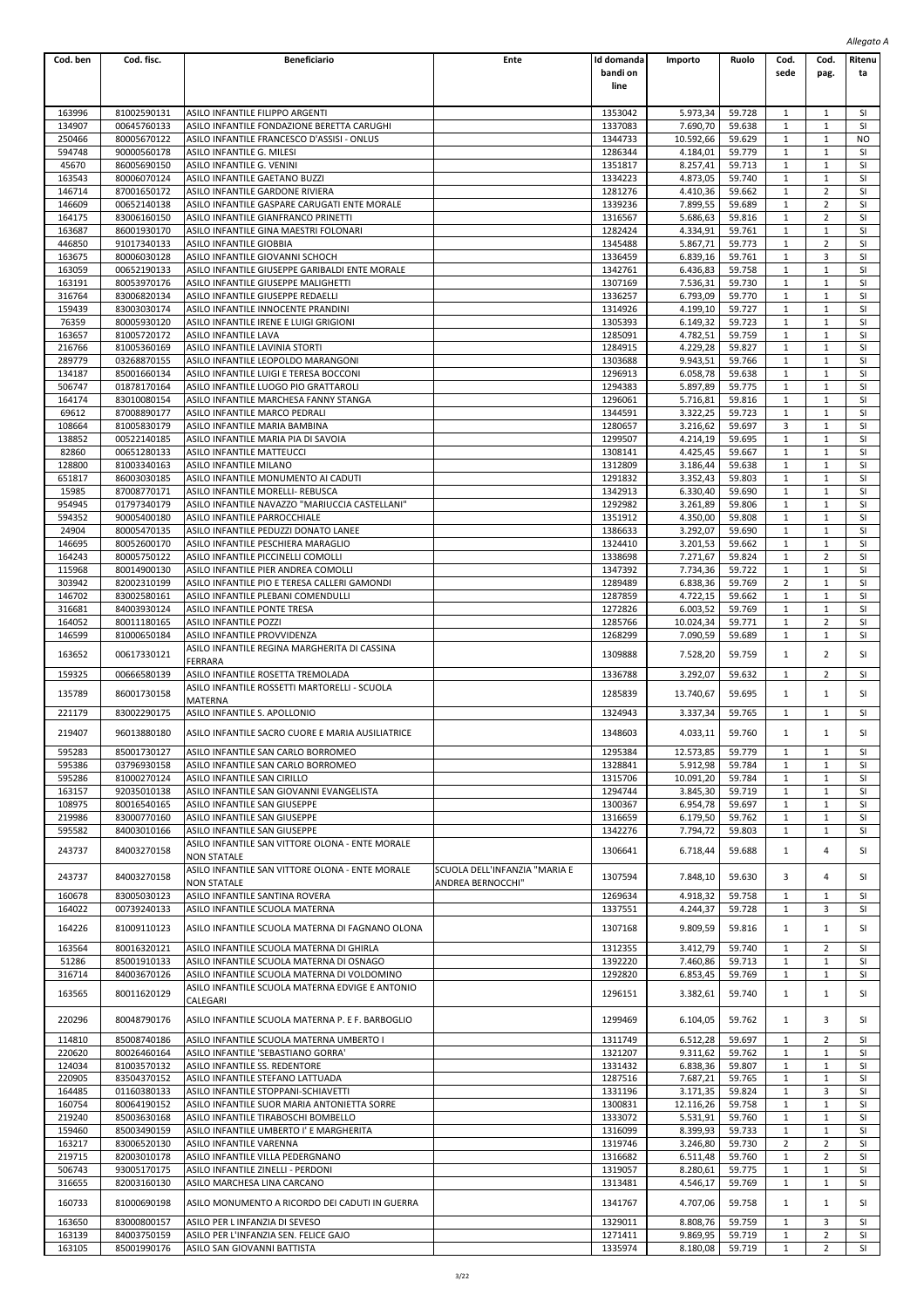|                  |                            |                                                                                            |                                                            |                                |                      |                  |                   |                                | Allegato A      |
|------------------|----------------------------|--------------------------------------------------------------------------------------------|------------------------------------------------------------|--------------------------------|----------------------|------------------|-------------------|--------------------------------|-----------------|
| Cod. ben         | Cod. fisc.                 | <b>Beneficiario</b>                                                                        | Ente                                                       | Id domanda<br>bandi on<br>line | Importo              | Ruolo            | Cod.<br>sede      | Cod.<br>pag.                   | Ritenu<br>ta    |
| 146713           | 86003450185                | ASILO SCUOLA MATERNA CESARE ED EVELEDA INDEMINI                                            |                                                            | 1290653                        | 4.365,09             | 59.662           | 1                 | 1                              | SI              |
| 163686           | 95000780171                | ASILO SCUOLA MATERNA DI ROCCAFRANCA ENTE MORALE SCUOLA D'INFANZIA PAOLO VI                 |                                                            | 1345808                        | 7.944,82             | 59.761           | 2                 | $\overline{2}$                 | SI              |
| 250458           | 80009140122                | ASILO SCUOLA MATERNA DI SCHIANNO                                                           |                                                            | 1328243                        | 4.455,63             | 59.766           | $1\,$             | 1                              | SI              |
| 220292           | 87007950170                | ASILO SCUOLA MATERNA DON BOSCO                                                             |                                                            | 1277959                        | 3.261,89             | 59.762           | $\mathbf{1}$      | $\mathbf{1}$                   | SI              |
| 164235           | 01369610124                | ASILO SCUOLA MATERNA DON UGO BASSI                                                         |                                                            | 1271887                        | 5.426,28             | 59.816           | 1                 | $\mathbf{1}$                   | SI              |
| 86671<br>146660  | 81007070121<br>80018970170 | ASILO SCUOLA MATERNA GAETANO CROSTI<br>ASILO SCUOLA MATERNA LA CERIOLA                     |                                                            | 1270856<br>1301564             | 7.809,01<br>3.367,52 | 59.667<br>59.662 | $1\,$<br>1        | 3<br>2                         | SI<br>SI        |
| 316677           | 80006190120                | ASILO SCUOLA MATERNA LEOPOLDA FRASCOLI                                                     |                                                            | 1324332                        | 4.903,23             | 59.769           | 1                 | $\mathbf{1}$                   | <b>SI</b>       |
| 164210           | 83005730128                | ASILO SCUOLA MATERNA LUIGI TAGLIABO'                                                       |                                                            | 1324234                        | 5.973,34             | 59.630           | $\mathbf{1}$      | $\mathbf{1}$                   | SI              |
| 164210           | 83005730128                | ASILO SCUOLA MATERNA LUIGI TAGLIABO                                                        |                                                            | 1332220                        | 3.442,97             | 59.688           | 1                 | $\mathbf{1}$                   | SI              |
| 220590           | 95040810160                | ASSOCIAZIONE AUTONOMA NUOVA EDUCAZIONE GIOIOSA                                             |                                                            | 1283694                        | 4.184,01             | 59.762           | 2                 | $\mathbf{1}$                   | SI              |
| 960215           | 04891450969                | ASSOCIAZIONE COMETA                                                                        |                                                            | 1312742                        | 3.458,06             | 59.808           | 1                 | 2                              | SI              |
|                  |                            | ASSOCIAZIONE DI PROMOZIONE SOCIALE E SOLIDARIETA'                                          | SCUOLA WALDORF COMO - IL                                   |                                |                      |                  |                   |                                |                 |
| 914279           | 02109330189                | FAMILIARE LOGOI                                                                            | GIROTONDO                                                  | 1276285                        | 3.950,93             | 59.636           | 2                 | $\mathbf{1}$                   | SI              |
| 914279           | 02109330189                | ASSOCIAZIONE DI PROMOZIONE SOCIALE E SOLIDARIETA'                                          | SCUOLA WALDORF COMO -                                      | 1330589                        | 3.352,43             | 59.690           | 4                 | 1                              | SI              |
|                  |                            | <b>FAMILIARE LOGOI</b><br>ASSOCIAZIONE DON AGOSTINO ASSANDRI                               | CERNOBBIO                                                  |                                | 5.550,82             |                  |                   |                                | SI              |
| 92452            | 82001570199                | ASSOCIAZIONE FAES - CENTRI SCOLASTICI E DI                                                 |                                                            | 1306038                        |                      | 59.667           | 1                 | 1                              |                 |
| 47091            | 01993190154                | ORIENTAMENTO                                                                               |                                                            | 1303762                        | 12.892,95            | 59.713           | 1                 | $\overline{2}$                 | SI              |
| 957907           | 90026930173                | ASSOCIAZIONE GENITORI PER LA SCUOLA DELLINFANZIA                                           |                                                            | 1316539                        | 4.455,63             | 59.808           | 1                 | $\mathbf{1}$                   | SI              |
|                  |                            | <b>MARIANNA VERTUA</b>                                                                     |                                                            |                                |                      |                  |                   |                                |                 |
| 421229           | 97309550156                | ASSOCIAZIONE GENITORI SCUOLA MATERNA "PIO XII"                                             |                                                            | 1307745                        | 3.261,89             | 59.773           | 1                 | 1                              | SI              |
| 250473           | 02321440980                | ASSOCIAZIONE GENITORI SCUOLA MATERNA GIROTONDO                                             |                                                            | 1310980                        | 3.412,79             | 59.766           | 1                 | 1                              | SI              |
| 984711           | 90039140166                | ASSOCIAZIONE GIOVANNI PAOLO II                                                             | SCUOLA DELL'INFANZIA DON                                   | 1307330                        | 3.488,24             | 59.636           | 2                 | 1                              | SI              |
|                  |                            |                                                                                            | GIOVANNI ZUCCHELLI<br>SCUOLA DELL'INFANZIA DON             |                                |                      |                  |                   |                                |                 |
| 984711           | 90039140166                | ASSOCIAZIONE GIOVANNI PAOLO II                                                             | FRANCESCO TOMASONI                                         | 1307476                        | 4.214,19             | 59.713           | 4                 | $\mathbf{1}$                   | <b>SI</b>       |
| 984711           | 90039140166                | ASSOCIAZIONE GIOVANNI PAOLO II                                                             | SCUOLA INFANZIA BICE AUSENDA                               | 1307490                        | 4.350,00             | 59.690           | 3                 | 1                              | SI              |
| 984711           | 90039140166                | ASSOCIAZIONE GIOVANNI PAOLO II                                                             |                                                            | 1318467                        | 4.184,01             | 59.723           | 5                 | $\mathbf{1}$                   | SI              |
| 984947           | 01018650141                | ASSOCIAZIONE PASSO DOPO PASSO                                                              |                                                            | 1311828                        | 9.290,03             | 59.802           | $\mathbf{1}$      | $\mathbf{1}$                   | SI              |
| 933123           | 95029450129                | ASSOCIAZIONE PER LA PEDAGOGIA STEINERIANA DI VARESE                                        |                                                            | 1350912                        | 3.442,97             | 59.806           | $\mathbf{1}$      | $\mathbf{1}$                   | SI              |
| 158000           | 90505200155                | ASSOCIAZIONE S. BASSIANO                                                                   | SCUOLA MATERNA "SAN BASSIANO"<br>SCUOLA MATERNA "MARIA     | 1276080                        | 4.827,78             | 59.643           | 6                 | $\mathbf{1}$                   | SI              |
| 158000           | 90505200155                | ASSOCIAZIONE S. BASSIANO                                                                   | PREMOLI"<br>SCUOLA MATERNA "SAN BASSIANO                   | 1276438                        | 4.485,81             | 59.648           | 2                 | 1                              | SI              |
| 158000           | 90505200155                | ASSOCIAZIONE S. BASSIANO                                                                   | CARENZI"                                                   | 1276562                        | 4.661,79             | 59.688           | 5                 | 1                              | SI              |
| 146669           | 02381850169                | ASSOCIAZIONE SAN FILIPPO NERI                                                              |                                                            | 1339255                        | 10.493,53            | 59.662           | $1\,$             | 1                              | SI              |
| 959916           | 95225590165                | ASSOCIAZIONE SAN GIOVANNI XXIII                                                            |                                                            | 1300360                        | 5.807,35             | 59.723           | 1                 | $\mathbf{1}$                   | SI              |
| 959916           | 95225590165                | ASSOCIAZIONE SAN GIOVANNI XXIII                                                            | SCUOLA MATERNA SANT'OMOBONO                                | 1311908                        | 4.304,73             | 59.713           | 4                 | $\mathbf{1}$                   | SI              |
| 959916           | 95225590165                | ASSOCIAZIONE SAN GIOVANNI XXIII                                                            | SCUOLA MATERNA MARIA<br><b>IMMACOLATA</b>                  | 1318928                        | 3.996,20             | 59.636           | $\overline{2}$    | 1                              | SI              |
| 959916           | 95225590165                | ASSOCIAZIONE SAN GIOVANNI XXIII                                                            | SCUOLA MATERNA PARR. SAN                                   | 1319169                        | 3.261,89             | 59.690           | 3                 | 1                              | SI              |
|                  |                            |                                                                                            | GIACOMO                                                    |                                |                      |                  |                   |                                |                 |
| 295005           | 86507540150                | ASSOCIAZIONE SCUOLA DELL'INFANZIA "ADELE"                                                  |                                                            | 1325079                        | 8.787,17             | 59.769           | $1\,$             | $\mathbf{1}$                   | SI              |
| 164089           | 01914770175                | ASSOCIAZIONE SCUOLA DELL'INFANZIA "TISI BRESCIANI"                                         |                                                            | 1338190                        | 4.440,54             | 59.771           | $\mathbf{1}$      | 1                              | SI              |
| 120940           | 00652470139                | ASSOCIAZIONE SCUOLA DELL'INFANZIA ARCOBALENO                                               |                                                            | 1341254                        | 6.853,45             | 59.722           | 1                 | $\mathbf{1}$                   | <b>SI</b>       |
| 164088           | 00877060178                | ASSOCIAZIONE SCUOLA DELL'INFANZIA DI BROZZO DON                                            |                                                            | 1288054                        | 7.537,39             | 59.771           | $\mathbf{1}$      | 2                              | SI              |
|                  |                            | LUIGI FAUSTI<br>ASSOCIAZIONE SCUOLA DELL'INFANZIA DON PIETRO                               |                                                            |                                |                      |                  |                   |                                |                 |
| 250438           | 80053280170                | <b>BOIFAVA</b>                                                                             |                                                            | 1289396                        | 7.673,20             | 59.765           | $\mathbf{1}$      | 2                              | SI              |
| 220809           | 88000630173                | ASSOCIAZIONE SCUOLA DELL'INFANZIA MARIA CONTI                                              |                                                            | 1347545                        | 7.015,14             | 59.762           | $\overline{2}$    | $\mathbf{1}$                   | <b>SI</b>       |
| 316735           | 84004650127                | ASSOCIAZIONE SCUOLA DELL'INFANZIA ROGGIOLO -<br><b>BONGA</b>                               |                                                            | 1272751                        | 4.857,96             | 59.769           | $\mathbf{1}$      | $\overline{2}$                 | SI              |
| 159564           | 85002270156                | ASSOCIAZIONE SCUOLA DELL'INFANZIA SACRA FAMIGLIA                                           |                                                            | 1287099                        | 11.509,45            | 59.744           | $1\,$             | $\overline{2}$                 | SI              |
| 250444           | 03335520155                | ASSOCIAZIONE SCUOLA MATERNA "S.MARCELLINA"                                                 |                                                            | 1293291                        | 6.793,89             | 59.766           | 1                 | $\mathbf{1}$                   | <b>SI</b>       |
| 118652           | 09555830158                | ASSOCIAZIONE SCUOLA MATERNA ALDO MORO                                                      |                                                            | 1331495                        | 5.746,99             | 59.722           | 1                 | $\mathbf{1}$                   | <b>SI</b>       |
| 131765           | 02257400131                | ASSOCIAZIONE SCUOLA MATERNA DI CAVALLASCA                                                  |                                                            | 1348952                        | 6.104,05             | 59.638           | $\mathbf{1}$      | $\overline{2}$                 | SI              |
| 70898            | 83007810126                | ASSOCIAZIONE SCUOLA MATERNA G.MENDOZZA - G. BINDA                                          |                                                            | 1292850                        | 5.305,56             | 59.723           | $1\,$             | 1                              | SI<br><b>SI</b> |
| 220621<br>421227 | 01312990169<br>01299880201 | ASSOCIAZIONE SCUOLA MATERNA GIOVANNI XXIII<br>ASSOCIAZIONE SCUOLA MATERNA MARIA IMMACOLATA |                                                            | 1330503<br>1307406             | 4.993,77<br>4.304,73 | 59.762<br>59.773 | 1<br>$\mathbf{1}$ | $\mathbf{1}$<br>$\overline{2}$ | SI              |
| 316752           | 10600800154                | ASSOCIAZIONE SCUOLA MATERNA RESCALDA                                                       |                                                            | 1330733                        | 5.596,09             | 59.769           | $1\,$             | $\overline{2}$                 | SI              |
| 327354           | 83002030209                | ASSOCIAZIONE SCUOLA MATERNA S. ALBINO                                                      |                                                            | 1331950                        | 3.473,15             | 59.770           | $1\,$             | $\mathbf{1}$                   | <b>SI</b>       |
| 54381            | 03264040159                | ASSOCIAZIONE SCUOLA MATERNA SACRO CUORE                                                    |                                                            | 1296149                        | 7.340,14             | 59.723           | $\mathbf{1}$      | $\overline{2}$                 | <b>SI</b>       |
| 164059           | 80054100179                | ASSOCIAZIONE SCUOLA MATERNA SAN GIOVANNI BOSCO                                             |                                                            | 1349783                        | 6.658,08             | 59.771           | $\mathbf{1}$      | 2                              | SI              |
| 220434           | 81003610136                | ASSOCIAZIONE SCUOLA MATERNA SERENA MONTESOLARO                                             | ASSOCIAZIONE SCUOLA MATERNA                                | 1277526                        | 6.913,81             | 59.762           | $\overline{2}$    | 3                              | SI              |
| 955321           | 80022160131                | ASSOCIAZIONE SCUOLA MONTESSORI                                                             | SERENA                                                     | 1283033                        | 7.120,77             | 59.808           | 1                 | $\overline{2}$                 | <b>SI</b>       |
| 932811           | 01244280200                | ASSOCIAZIONE SCUOLE MATERNA MANTOVANE (A.S.M.M.)                                           |                                                            | 1282012                        | 5.777,17             | 59.806           | 2                 | $\mathbf{1}$                   | SI              |
| 928067           | 95202520169                | ASSOCIAZIONE VESCOVO ROBERTO AMADEI                                                        | SCUOLA DELL'INFANZIA PARROCCHIA<br>DI SAN PIETRO APOSTOLO  | 1287294                        | 8.612,59             | 59.723           | 3                 | 1                              | SI              |
| 928067           | 95202520169                | ASSOCIAZIONE VESCOVO ROBERTO AMADEI                                                        | SCUOLA DELL'INFANZIA MONS. G.                              | 1288792                        | 4.380,18             | 59.690           | 4                 | $\mathbf{1}$                   | SI              |
| 928067           | 95202520169                | ASSOCIAZIONE VESCOVO ROBERTO AMADEI                                                        | <b>ROSSI</b><br>SCUOLA DELL'INFANZIA DON<br><b>BARNABA</b> | 1288944                        | 3.905,66             | 59.636           | $\overline{2}$    | 1                              | SI              |
|                  |                            |                                                                                            |                                                            |                                |                      |                  |                   |                                |                 |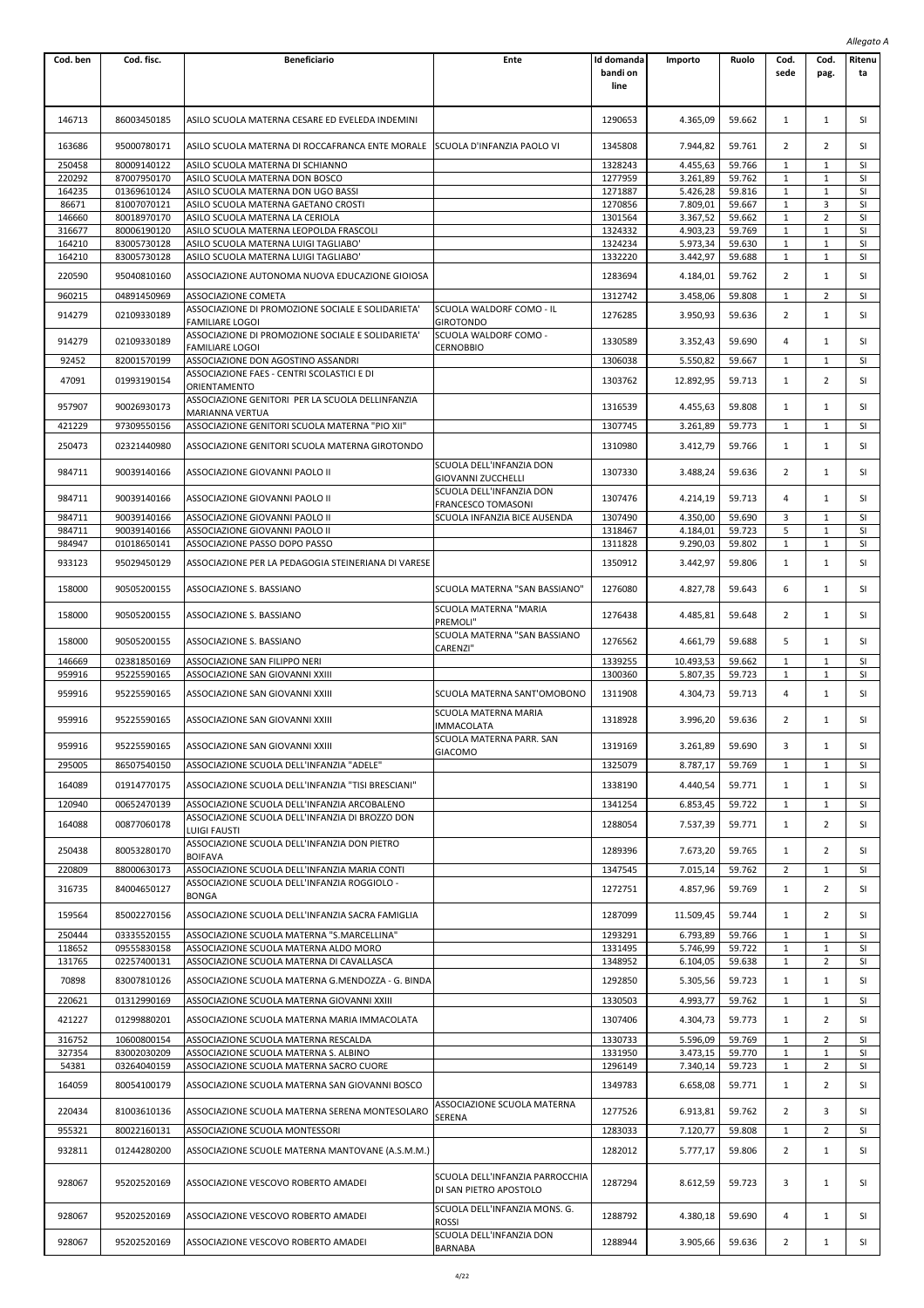|                  |                            |                                                                                                                     |                                                                     |                                |                      |                  |                              |                              | Allegato A       |
|------------------|----------------------------|---------------------------------------------------------------------------------------------------------------------|---------------------------------------------------------------------|--------------------------------|----------------------|------------------|------------------------------|------------------------------|------------------|
| Cod. ben         | Cod. fisc.                 | <b>Beneficiario</b>                                                                                                 | Ente                                                                | Id domanda<br>bandi on<br>line | Importo              | Ruolo            | Cod.<br>sede                 | Cod.<br>pag.                 | Ritenu<br>ta     |
| 928067           | 95202520169                | ASSOCIAZIONE VESCOVO ROBERTO AMADEI                                                                                 | SCUOLA DELL'INFANZIA SAN                                            | 1289093                        | 8.840,02             | 59.713           | 5                            | $\mathbf{1}$                 | SI               |
| 289850           | 03767600962                | AZIENDA SERVIZI ALLA PERSONA VALSASINO                                                                              | GIOVANNI NEI BOSCHI<br>SCUOLA D'INFANZIA PARITARIA -                | 1311968                        | 6.482,10             | 59.769           | 2                            | 1                            | SI               |
| 958423           | 03651030136                | CAMPUS MOLINATTO COOPERATIVA SOCIALE ONLUS                                                                          | ASILO ROSALINDA<br>MADONNINA DEL DUOMO SCUOLA<br>PRIMARIA PARITARIA | 1286542                        | 5.139,57             | 59.635           | 2                            | 1                            | NO               |
| 29936            | 86000810175                | CASA DEI BAMBINI - SCUOLA DELL'INFANZIA DON A.<br>PICCINELLI                                                        |                                                                     | 1281738                        | 6.270,04             | 59.713           | $\mathbf{1}$                 | $\mathbf{1}$                 | <b>SI</b>        |
| 897302           | 97511800159                | CASA DEI BAMBINI - SCUOLA MONTESSORI COOPERATIVA<br>SOCIALE ONLUS                                                   |                                                                     | 1283133                        | 4.546,17             | 59.635           | $\mathbf{1}$                 | $\mathbf{1}$                 | NO               |
| 159375           | 07484520155                | CASA DEI BAMBINI - SCUOLA MONTESSORI SOC. COOP.<br>SOCIALE ONLUS                                                    |                                                                     | 1271566                        | 7.839,99             | 59.629           | $\mathbf{1}$                 | $\mathbf{1}$                 | NO               |
| 143242           | 00691190136                | CASA DEI BAMBINI "IRENE FALK"                                                                                       |                                                                     | 1296878                        | 4.576,35             | 59.689           | 1                            | $\mathbf{1}$                 | SI               |
| 118093           | 03275290157                | CASA DEL SACRO CUORE                                                                                                | SCUOLA DELL'INFANZIA SAN<br><b>GIUSEPPE</b>                         | 1265675                        | 6.013,51             | 59.648           | 4                            | $\overline{2}$               | SI               |
| 118093           | 03275290157                | CASA DEL SACRO CUORE                                                                                                | SCUOLA DELL'INFANZIA CUORE<br>IMMACOLATO                            | 1304009                        | 5.184,84             | 59.643           | 3                            | 2                            | SI               |
| 118093           | 03275290157                | CASA DEL SACRO CUORE                                                                                                | SCUOLA DELL'INFANZIA MARIA                                          | 1304076                        | 6.537,36             | 59.688           | 2                            | $\overline{2}$               | SI               |
| 50784            | 93003540205                | CASA DEL SOLE ONLUS                                                                                                 | AUSILIATRICE                                                        | 1266247                        | 17.531,67            | 59.629           | 1                            | 1                            | NO               |
| 146595           | 00380560128                | CASA DELL'ISTITUTO DELLE CANOSSIANE                                                                                 |                                                                     | 1287490                        | 4.561,26             | 59.689           | 1                            | $\mathbf{1}$                 | SI               |
| 146597           | 00483550182                | CASA DI PAVIA ISTITUTO FIGLIE DELLA CARITA'<br>CANOSSIANA                                                           | SCUOLA MATERNA "CANOSSA PINI"                                       | 1300359                        | 7.125,87             | 59.689           | $\mathbf{1}$                 | 3                            | SI               |
| 158532           | 03176360158                | CASA DI SAN GIUSEPPE DELLE SALESIANE DI DON BOSCO                                                                   | SCUOLA DELL'INFANZIA PARITARIA<br>GESU' ADOLESCENTE                 | 1301486                        | 5.716,81             | 59.644           | $\mathbf{1}$                 | 4                            | SI               |
| 146593           | 00234480127                | CASA MARIA AUSILIATRICE DELLE SALESIANE DI DON<br><b>BOSCO</b>                                                      |                                                                     | 1346573                        | 6.627,10             | 59.689           | $\mathbf{1}$                 | $\mathbf{1}$                 | SI               |
| 159565           | 01963170152                | CASA PRIMARIA DELL'ISTITUTO DELLE FIGLIE DELLA CARITA'<br>CANOSSIANE                                                |                                                                     | 1271080                        | 10.778,84            | 59.744           | 1                            | 1                            | SI               |
| 146601           | 00558630174                | CASA PRIMARIA DI BRESCIA DELL'ORDINE DELLE<br>CANOSSIANE                                                            | Scuole Superiori Istituto Canossa                                   | 1337841                        | 7.543,29             | 59.689           | $\mathbf{1}$                 | $\overline{2}$               | SI               |
| 159372           | 03918090154                | CASA RELIGIOSA ISTITUTO DI CULTURA E LINGUE PER<br>L'EDUCAZIONE E ISTRUZIONE NELLE SCUOLE DELLE SUORE<br>MARCELLINE | SCUOLA MATERNA "S. ANNA"                                            | 1281387                        | 3.578,78             | 59.643           | $\overline{2}$               | 4                            | SI               |
| 159372           | 03918090154                | CASA RELIGIOSA ISTITUTO DI CULTURA E LINGUE PER<br>L'EDUCAZIONE E ISTRUZIONE NELLE SCUOLE DELLE SUORE<br>MARCELLINE | ISTITUTO DI CULTURE E LINGUE<br>MARCELLINE                          | 1281488                        | 4.978,68             | 59.648           | 5                            | $\mathbf{1}$                 | SI               |
| 159372           | 03918090154                | CASA RELIGIOSA ISTITUTO DI CULTURA E LINGUE PER<br>L'EDUCAZIONE E ISTRUZIONE NELLE SCUOLE DELLE SUORE<br>MARCELLINE | ISTITUTO DI CULTURA E LINGUE<br>MARCELLINE                          | 1293078                        | 5.953,95             | 59.688           | 3                            | 5                            | SI               |
| 159372           | 03918090154                | CASA RELIGIOSA ISTITUTO DI CULTURA E LINGUE PER<br>L'EDUCAZIONE E ISTRUZIONE NELLE SCUOLE DELLE SUORE<br>MARCELLINE | ISTITUTO DI CULTURE E LINGUE<br>MARCELLINE                          | 1294057                        | 8.416,42             | 59.630           | 6                            | 6                            | SI               |
| 757178<br>163673 | 94039810158<br>03273030159 | CASA RELIGIOSA S. ANTONIO DA PADOVA F.D.M.<br>CAUSA PIA ASILO INFANTILE                                             | <b>COLLEGIO SANT' ANTONIO</b><br>SCUOLA MARIA BAMBINA               | 1330657<br>1321387             | 5.656,45<br>6.330,40 | 59.803<br>59.688 | $\overline{2}$<br>2          | $\mathbf{1}$<br>1            | SI<br>SI         |
| 163673           | 03273030159                | CAUSA PIA ASILO INFANTILE                                                                                           | SCUOLA MATERNA "GIOVANNI XXIII"                                     | 1324587                        | 8.552,23             | 59.630           | 1                            | $\mathbf{1}$                 | SI               |
| 146682           | 80053090157                | CAUSA PIA D'ADDA                                                                                                    |                                                                     | 1304062                        | 8.081,43             | 59.688           | 6                            | $\mathbf{1}$                 | SI               |
| 146682           | 80053090157                | CAUSA PIA D'ADDA                                                                                                    | SCUOLA DELL'INFANZIA CAUSA PIA                                      | 1323528                        | 9.407,26             | 59.636           | $\overline{7}$               | $\mathbf{1}$                 | SI               |
| 146682           | 80053090157                | CAUSA PIA D'ADDA                                                                                                    | D'ADDA SEGRATE                                                      | 1323730                        | 6.270,84             | 59.630           | $\overline{2}$               | $\mathbf{1}$                 | <b>SI</b>        |
| 146682           | 80053090157                | CAUSA PIA D'ADDA                                                                                                    |                                                                     | 1324500                        | 4.606,53             | 59.643           | 5                            | $\mathbf{1}$                 | SI               |
| 146682           | 80053090157                | CAUSA PIA D'ADDA                                                                                                    |                                                                     | 1326342                        | 5.460,28             | 59.648           | 3                            | $\mathbf{1}$                 | SI               |
| 138603           | 85000430166                | CENTRO CULTURALE RICREATIVO SCUOLA MATERNA S.<br><b>GIUSEPPE</b>                                                    |                                                                     | 1285400                        | 3.845,30             | 59.695           | $\mathbf{1}$                 | $\mathbf{1}$                 | SI               |
| 595581           | 80026180168                | CENTRO PER LA FAMIGLIA S. GIOVANNI BATTISTA<br>CENTRO PER LA FAMIGLIA SACRA FAMIGLIA                                |                                                                     | 1297989                        | 6.824,07             | 59.803           | $\mathbf{1}$                 | $\mathbf{1}$                 | <b>SI</b>        |
| 220622           | 95025700162                |                                                                                                                     | SCUOLA DELL'INFANZIA MARIA                                          | 1331167                        | 9.553,06             | 59.762           | $\mathbf{1}$                 | 3                            | SI               |
| 159309           | 00360880199                | CITTANOVA' SOCIETA' COOPERATIVA SOCIALE ONLUS                                                                       | IMMACOLATA                                                          | 1275626                        | 7.089,79             | 59.635           | 4                            | 1                            | NO               |
| 159309<br>159309 | 00360880199<br>00360880199 | CITTANOVA' SOCIETA' COOPERATIVA SOCIALE ONLUS<br>CITTANOVA' SOCIETA' COOPERATIVA SOCIALE ONLUS                      | SCUOLA MATERNA SAN GIUSEPPE<br>SCUOLA MATERNA "CANOSSA"             | 1313599<br>1325790             | 5.731,90<br>6.164,41 | 59.640<br>59.629 | 5<br>$\overline{2}$          | 1<br>$\mathbf{1}$            | <b>NO</b><br>NO. |
| 163596           | 87001250155                | CIVICA FONDAZIONE ASILO INFANTILE SAN GIUSEPPE                                                                      |                                                                     | 1297554                        | 7.181,13             | 59.759           | 1                            | 1                            | <b>SI</b>        |
| 220408           | 00641390133                | COLLEGIO ALESSANDRO VOLTA S.P.A. IMPRESA SOCIALE                                                                    | COLLEGIO A.VOLTA SCUOLA<br>MATERNA                                  | 1311554                        | 9.021,90             | 59.762           | 2                            | 1                            | SI               |
| 316690           | 00595010125                | <b>COLLEGIO ROTONDI</b>                                                                                             |                                                                     | 1322059                        | 4.737,24             | 59.769           | 1                            | $\mathbf{1}$                 | SI               |
| 219426<br>159335 | 90000920208<br>00854870151 | COLLEGIO VERGINI DI GESU'<br>COLLEGIO VILLORESI S. GIUSEPPE SRL IMPRESA SOCIALE                                     |                                                                     | 1263551<br>1292985             | 6.491,29<br>7.615,25 | 59.760<br>59.648 | $\mathbf{1}$<br>$\mathbf{1}$ | $\mathbf{1}$<br>$\mathbf{1}$ | SI<br>SI         |
| 159335           | 00854870151                | COLLEGIO VILLORESI S. GIUSEPPE SRL IMPRESA SOCIALE                                                                  | SCUOLA COLLEGIO VILLORESI SAN                                       | 1331673                        | 6.467,01             | 59.643           | $\overline{2}$               | 4                            | SI               |
| 24585            | 03547690150                | COMUNITA' EBRAICA DI MILANO                                                                                         | <b>GIUSEPPE</b><br>SCUOLA MATERNA "SALLY MAYER"                     | 1287521                        | 5.792,26             | 59.690           | 2                            | 4                            | SI               |
| 954916           | 00840970164                | COMUNITA' SCUOLA PAOLO VI SOCIETA' COOPERATIVA                                                                      | SCUOLA PRIMARIA "B.L. PALAZZOLO"                                    | 1297975                        | 5.008,86             | 59.806           | 2                            | 2                            | SI               |
| 267808           | 02026980157                | SOCIALE<br>CONGR. DELLA FAM. DEL S.C. DI GESU' DETTA ANCHE<br>SUORE DI BRENTANA                                     | SCUOLA MATERNA "SANTA MARIA"                                        | 1307878                        | 7.566,49             | 59.766           | 2                            | $\overline{2}$               | SI               |
| 131373           | 83001270160                | CONGREGAZIONE DELLA SACRA FAMIGLIA DI MARTINENGO                                                                    |                                                                     | 1290549                        | 8.270,62             | 59.638           | $\mathbf{1}$                 | 3                            | SI               |
| 146687           | 80002170233                | CONGREGAZIONE DELLE FIGLIE DI GESU'                                                                                 |                                                                     | 1324781                        | 5.230,11             | 59.662           | 1                            | $\mathbf{1}$                 | <b>SI</b>        |
| 159306           | 00336090477                | CONGREGAZIONE DELLE MANTELLATE SERVE DI MARIA                                                                       |                                                                     | 1272153                        | 8.250,43             | 59.644           | $\mathbf{1}$                 | 3                            | SI               |
| 159310           | 00394930069                | CONGREGAZIONE DELLE PICCOLE FIGLIE DEL SACRO CUORE<br>DI GESU'                                                      |                                                                     | 1352315                        | 6.194,59             | 59.644           | $\mathbf{1}$                 | $\mathbf{1}$                 | SI               |
| 158515           | 02347900587                | CONGREGAZIONE DELLE SUORE ANCELLE DELLA CARITA'                                                                     | SCUOLA MATERNA "MARIA<br>IMMACOLATA"                                | 1311667                        | 5.686,63             | 59.648           | 12                           | 11                           | SI               |
| 158515           | 02347900587                | CONGREGAZIONE DELLE SUORE ANCELLE DELLA CARITA'                                                                     |                                                                     | 1311818                        | 6.527,37             | 59.636           | 25                           | 36                           | SI               |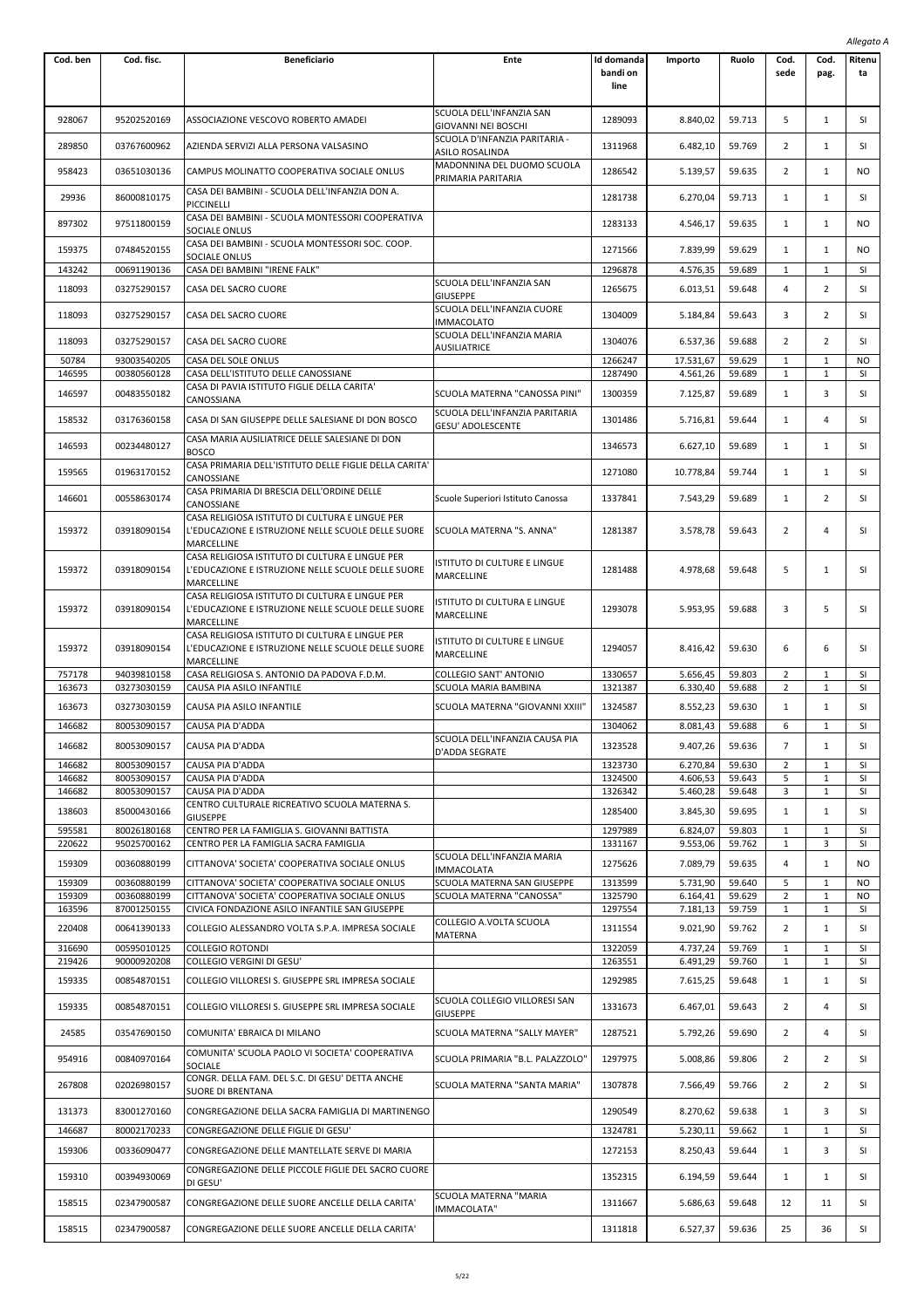|                  |                            |                                                                                        |                                                                |                                |                      |                  |                   |                              | Allegato A      |
|------------------|----------------------------|----------------------------------------------------------------------------------------|----------------------------------------------------------------|--------------------------------|----------------------|------------------|-------------------|------------------------------|-----------------|
| Cod. ben         | Cod. fisc.                 | <b>Beneficiario</b>                                                                    | Ente                                                           | Id domanda<br>bandi on<br>line | Importo              | Ruolo            | Cod.<br>sede      | Cod.<br>pag.                 | Ritenu<br>ta    |
| 158515           | 02347900587                | CONGREGAZIONE DELLE SUORE ANCELLE DELLA CARITA'                                        | SCUOLA MATERNA "PAOLA DI ROSA"                                 | 1320240                        | 7.301,05             | 59.688           | 21                | 28                           | SI              |
| 158515           | 02347900587                | CONGREGAZIONE DELLE SUORE ANCELLE DELLA CARITA'                                        | COLLEGIO PAOLA DI ROSA                                         | 1320692                        | 8.240,44             | 59.713           | 27                | 17                           | SI              |
| 158515           | 02347900587                | CONGREGAZIONE DELLE SUORE ANCELLE DELLA CARITA'                                        | SCUOLA MATERNA "SAN GIUSEPPE"                                  | 1321312                        | 4.395,27             | 59.643           | 9                 | 8                            | SI              |
| 158515           | 02347900587                | CONGREGAZIONE DELLE SUORE ANCELLE DELLA CARITA'                                        | SCUOLA MATERNA "SAN GIUSEPPE"                                  | 1325988                        | 6.718,44             | 59.690           | 10                | 9                            | SI              |
| 158515           | 02347900587                | CONGREGAZIONE DELLE SUORE ANCELLE DELLA CARITA'                                        | SCUOLA MATERNA "PAOLA DI ROSA"                                 | 1326048                        | 6.633,00             | 59.630           | 11                | 10                           | SI              |
| 158515           | 02347900587                | CONGREGAZIONE DELLE SUORE ANCELLE DELLA CARITA'                                        | SCUOLA MATERNA "SAN GIUSEPPE"                                  | 1326235                        | 10.750,86            | 59.723           | 15                | 14                           | SI              |
| 159501           | 02501060582                | CONGREGAZIONE DELLE SUORE ANGELICHE DI SAN PAOLO                                       | STITUTO SAN PAOLO DELLE SUORE<br>ANGELICHE                     | 1346357                        | 7.090,59             | 59.744           | 1                 | 2                            | SI              |
| 158489           | 00966750150                | CONGREGAZIONE DELLE SUORE DEL PREZIOSISSIMO<br>SANGUE                                  | SCUOLA MATERNA GUSTAVO MARIA<br><b>BRUNI</b>                   | 1311450                        | 7.513,11             | 59.643           | 3                 | 8                            | SI              |
| 158489           | 00966750150                | CONGREGAZIONE DELLE SUORE DEL PREZIOSISSIMO<br>SANGUE                                  |                                                                | 1311978                        | 6.914,61             | 59.648           | 5                 | 4                            | SI              |
| 4765             | 02510770585                | CONGREGAZIONE DELLE SUORE DI SANTA MARTA                                               | SCUOLA MATERNA MARIA SS.<br><b>BAMBINA</b>                     | 1284027                        | 5.456,46             | 59.643           | 3                 | 5                            | SI              |
| 4765             | 02510770585                | CONGREGAZIONE DELLE SUORE DI SANTA MARTA                                               | ISTITUTO SANTA GEMMA                                           | 1287355                        | 8.574,30             | 59.648           | 2                 | $\mathbf{1}$                 | SI              |
| 158546           | 80064750013                | CONGREGAZIONE FIGLIE DELLA CARITA DI SAN VINCENZO<br>DE' PAOLI                         |                                                                | 1282972                        | 4.561,26             | 59.644           | $\mathbf{1}$      | $\mathbf{1}$                 | SI              |
| 158475           | 00512200130                | CONGREGAZIONE FIGLIE DELLA PRESENTAZIONE DI MARIA<br>SS. AL TEMPIO                     | SCUOLA MATERNA PRESENTAZIONE                                   | 1297712                        | 4.601,43             | 59.648           | 2                 | 1                            | SI              |
| 158475           | 00512200130                | CONGREGAZIONE FIGLIE DELLA PRESENTAZIONE DI MARIA<br>SS. AL TEMPIO                     | ISTITUTO PRESENTAZIONE                                         | 1338751                        | 5.069,22             | 59.643           | 3                 | 2                            | SI              |
| 93892            | 01339010488                | CONGREGAZIONE FIGLIE POVERE DI SAN GIUSEPPE<br>CALASANZIO                              |                                                                | 1386397                        | 5.501,73             | 59.667           | 1                 | 1                            | SI              |
| 159352           | 01928240157                | CONGREGAZIONE MISSIONARIE DELL'IMMACOLATA                                              |                                                                | 1345830                        | 5.611,18             | 59.632           | 1                 | 2                            | SI              |
| 906747           | 80009570179                | CONGREGAZIONE SACRA FAMIGLIA DI NAZARETH DEL<br>PADRE GIOVANNI PIAMARTA                |                                                                | 1332909                        | 7.125,87             | 59.806           | 1                 | 2                            | SI              |
| 159342           | 01113200016                | CONGREGAZIONE SUORE CARMELITANE DI S. TERESA DI<br>TORINO                              | SCUOLA MATERNA "REGINA<br>CARMELI"                             | 1348203                        | 6.723,54             | 59.648           | 2                 | 3                            | SI              |
| 159342           | 01113200016                | CONGREGAZIONE SUORE CARMELITANE DI S. TERESA DI<br>TORINO                              | SUORE CARMELITANE SCUOLA<br>MATERNA "TRONCONI"                 | 1349088                        | 4.561,26             | 59.643           | 3                 | 1                            | SI              |
| 141855           | 00319360194                | CONGREGAZIONE SUORE DELLA BEATA VERGINE<br>CONGREGAZIONE SUORE DELLA CARITA'           | SCUOLA DELL'INFANZIA PARITARIA                                 | 1346651                        | 4.199,10             | 59.695           | 1                 | 2                            | SI              |
| 159569           | 02640910580                | DELL'IMMACOLATA CONCEZIONE D'IVREA<br>CONGREGAZIONE SUORE DELLA PROVVIDENZA PER        | "SAN GIUSEPPE"                                                 | 1351664                        | 4.918,32             | 59.744           | 2                 | 3                            | SI              |
| 93273            | 00223980335                | L'INFANZIA ABBANDONATA<br>CONGREGAZIONE SUORE DI CARITA' DELLE SS. B.                  |                                                                | 1298796                        | 6.839,16             | 59.667           | $\mathbf{1}$      | 2                            | SI              |
| 158533           | 03183100159                | CAPITANIO E V. GEROSA                                                                  |                                                                | 1294113                        | 7.588,56             | 59.630           | $\overline{7}$    | 23                           | SI              |
| 158533           | 03183100159                | CONGREGAZIONE SUORE DI CARITA' DELLE SS. B.<br>CAPITANIO E V. GEROSA                   | CONGREGAZIONE SUORE DI CARITA'<br>SCUOLA MATERNA MARIA BAMBINA | 1294444                        | 6.511,48             | 59.643           | 9                 | 10                           | SI              |
| 158533           | 03183100159                | CONGREGAZIONE SUORE DI CARITA' DELLE SS. B.<br>CAPITANIO E V. GEROSA                   | SCUOLA MATERNA "SUORE DI<br>CARITA"                            | 1294621                        | 7.189,24             | 59.636           | 5                 | 4                            | SI              |
| 158533           | 03183100159                | CONGREGAZIONE SUORE DI CARITA' DELLE SS. B.<br>CAPITANIO E V. GEROSA                   | SCUOLA MATERNA BERSANI                                         | 1295212                        | 6.239,86             | 59.648           | 15                | 14                           | SI              |
| 158533           | 03183100159                | CONGREGAZIONE SUORE DI CARITA' DELLE SS. B.<br>CAPITANIO E V. GEROSA                   |                                                                | 1297857                        | 7.938,64             | 59.690           | 24                | 1                            | SI              |
| 158533           | 03183100159                | CONGREGAZIONE SUORE DI CARITA' DELLE SS. B.<br>CAPITANIO E V. GEROSA                   | SUORE DELLA CARITA' DELLE SANTE<br>BART. C. E VINCENZA         | 1298231                        | 7.044,52             | 59.688           | 11                | 2                            | SI              |
| 159336           | 00866500176                | CONGREGAZIONE SUORE MAESTRE DI SANTA DOROTEA                                           |                                                                | 1295891                        | 4.918,32             | 59.632           | $\mathbf{1}$      | 1                            | SI              |
| 15820            | 00971710157                | CONGREGAZIONE SUORE MISERICORDINE S. GERARDO                                           | SCUOLA DELL'INFANZIA ANGELO<br><b>CUSTODE</b>                  | 1353406                        | 5.054,13             | 59.690           | $\overline{2}$    | 3                            | SI              |
| 146793           | 00197010895                | CONGREGAZIONE SUORE ORSOLINE DELLA SACRA<br>FAMIGLIA                                   | SCUOLA MATERNA "SUORE<br>ORSOLINE"                             | 1314760                        | 5.701,72             | 59.643           | 2                 | 1                            | SI              |
| 152765           | 01949820151                | CONGREGAZIONE SUORE ORSOLINE DI SAN CARLO E<br>SANT'AMBROGIO                           | ISTITUTO SANT'ANGELA MERICI                                    | 1271034                        | 5.912,98             | 59.648           | 3                 | 1                            | SI              |
| 152765           | 01949820151                | CONGREGAZIONE SUORE ORSOLINE DI SAN CARLO E<br>SANT'AMBROGIO                           | SCUOLA INFANZIA ORSOLINE SAN<br>CARLO                          | 1319339                        | 5.039,04             | 59.643           | 2                 | 6                            | SI              |
| 220814           | 11065670157                | COOP. SOCIALE IL MOSAICO SERVIZI A R.L.                                                | SCUOLA DELL'INFANZIA ROBIRO'                                   | 1322153                        | 7.854,28             | 59.630           | 3                 | 1                            | SI              |
| 220814           | 11065670157                | COOP. SOCIALE IL MOSAICO SERVIZI A R.L.                                                | SCUOLA PER L'INFANZIA "EMMA<br>CESERANI CAMBIE""               | 1344822                        | 4.767,42             | 59.688           | 2                 | 1                            | SI              |
| 106954           | 09459360153                | COOPERATIVA FRATERNITA' CAPITANIO - SOCIETA'<br>COOPERATIVA SOCIALE                    | SCUOLA DELL'INFANZIA MARIA<br><b>BAMBINA</b>                   | 1331296                        | 6.194,59             | 59.697           | 2                 | 2                            | SI              |
| 139445           | 87000970175                | COOPERATIVA S. GIUSEPPE - SOCIETA' COOPERATIVA<br>SOCIALE - ONLUS                      |                                                                | 1342026                        | 5.988,43             | 59.629           | 2                 | 1                            | NO.             |
| 929604           | 92028260120                | COOPERATIVA SOCIALE "BOSCO VERDE" ONLUS                                                | SCUOLA DELL'INFANZIA DEL BOSCO<br>VERDE                        | 1290446                        | 3.981,11             | 59.635           | $\overline{2}$    | $\mathbf{1}$                 | NO.             |
| 250432<br>958910 | 01849300171<br>09139230966 | COOPERATIVA SOCIALE A. MERICI A R.L.<br>COOPERATIVA SOCIALE ASILO PARROCCHIALE         |                                                                | 1289753<br>1337339             | 6.974,17<br>5.988,43 | 59.765<br>59.808 | 1<br>$\mathbf{1}$ | 3<br>$\mathbf{1}$            | <b>SI</b><br>SI |
| 147644           | 01475620173                | IMMACOLATA MARIUCCIA PROVERBIO<br>COOPERATIVA SOCIALE LA NUVOLA NEL SACCO              | SCUOLA DELL'INFANZIA SANT'ANNA                                 | 1324200                        | 4.350,00             | 59.643           | $\overline{2}$    | $\overline{2}$               | SI              |
| 147644           | 01475620173                | COOPERATIVA SOCIALE LA NUVOLA NEL SACCO                                                | SCUOLA DELL'INFANZIA                                           | 1325314                        | 5.445,19             | 59.648           | 3                 | 2                            | SI              |
|                  |                            | COOPERATIVA SOCIALE MARIA CONSOLATRICE SIGLABILE                                       | SANT'ANGELA MERICI                                             |                                |                      |                  |                   |                              |                 |
| 560675           | 12356120159                | MARIA CONSOLATRICE - COOPERATIVA SOCIALE                                               | <b>ISTITUTO REGINA MUNDI</b>                                   | 1268186                        | 10.176,64            | 59.775           | 2                 | 3                            | SI              |
| 221130           | 02906930165                | COOPERATIVA SOCIALE NAMASTE'                                                           | SCUOLA DELL'INFANZIA "CI VUOLE<br>UN FIORE"                    | 1331801                        | 10.112,19            | 59.765           | 4                 | 4                            | SI              |
| 381963<br>250435 | 00752100149<br>93016550175 | COOPERATIVA SOCIALE NICOLO' RUSCA - ONLUS<br>COOPERATIVA SOCIALE SCUOLA "SAN GIOVANNI" |                                                                | 1267770<br>1281564             | 6.375,67<br>8.627,68 | 59.629<br>59.765 | $\mathbf{1}$<br>1 | $\mathbf{1}$<br>$\mathbf{1}$ | NO<br>SI        |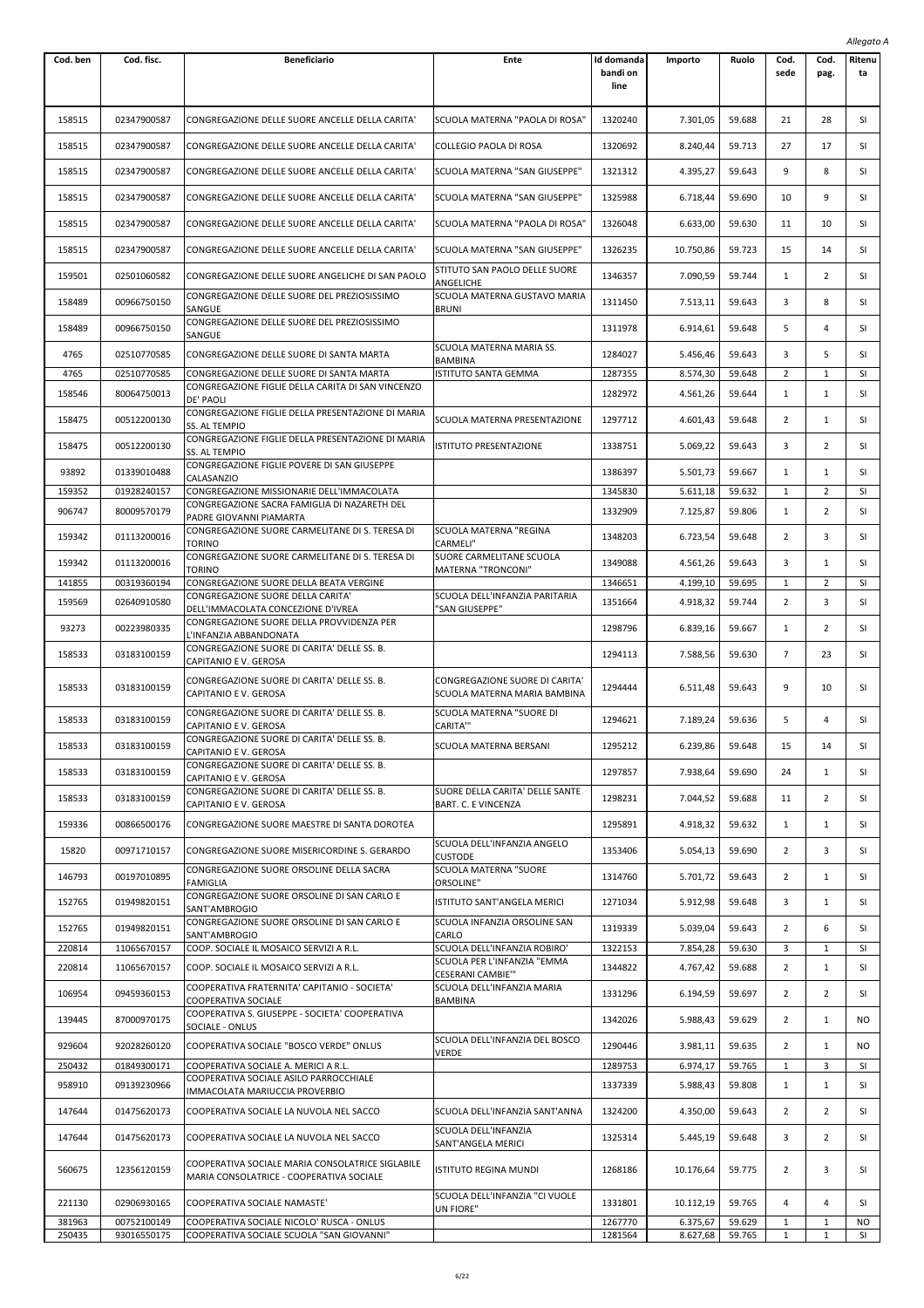|                  |                            |                                                                                                                                                              |                                                          |                                |                      |                  |                     |                   | Allegato A   |
|------------------|----------------------------|--------------------------------------------------------------------------------------------------------------------------------------------------------------|----------------------------------------------------------|--------------------------------|----------------------|------------------|---------------------|-------------------|--------------|
| Cod. ben         | Cod. fisc.                 | <b>Beneficiario</b>                                                                                                                                          | Ente                                                     | Id domanda<br>bandi on<br>line | Importo              | Ruolo            | Cod.<br>sede        | Cod.<br>pag.      | Ritenu<br>ta |
| 981208           | 02652740180                | COOPERATIVA SOCIALE START                                                                                                                                    | SCUOLA DELL'INFANZIA REGINA<br><b>PACIS</b>              | 1343406                        | 6.928,90             | 59.808           | 2                   | 2                 | SI           |
| 246969           | 00992920199                | COSPER SOCIETA' COOPERATIVA SOCIALE IMPRESA SOCIALE                                                                                                          |                                                          | 1310982                        | 4.933,41             | 59.765           | 1                   | $\overline{2}$    | SI           |
| 116662           | 01403980178                | CRESCERE INSIEME COOPERATIVA SOCIALE - ONLUS                                                                                                                 |                                                          | 1282125                        | 6.285,93             | 59.629           | 1                   | 1                 | NO.          |
| 959953           | 02638360186                | CRESCIAMO SOCIETA' COOPERATIVA SOCIALE                                                                                                                       |                                                          | 1283042                        | 6.179,50             | 59.808           | 1                   | $\mathbf{1}$      | <b>SI</b>    |
| 273657           | 02236520132                | DEDALO - SOCIETA' COOPERATIVA SOCIALE O.N.L.U.S.                                                                                                             | ISTITUTO ORSOLINE SAN CARLO                              | 1342279                        | 4.455,63             | 59.629           | $\overline{2}$      | $\mathbf{1}$      | <b>NO</b>    |
| 560688           | 02706660152                | E G CASA IMMACOLATA CONCEZIONE DELLE SELASIANE DI<br><b>DON BOSCO</b>                                                                                        |                                                          | 1276887                        | 10.278,18            | 59.775           | 3                   | $\overline{2}$    | SI           |
| 90290            | 09546790156                | E.C.FO.P. ENTE CATTOLICO FORMAZIONE PROFESSIONALE<br>DI MONZA E BRIANZA<br>EDUCARE E' COMUNITA' - SOCIETA' CONSORTILE AGUSTONI SCUOLA DELL'INFANZIA AGUSTONI |                                                          | 1385987                        | 4.661,79             | 59.667           | $\mathbf{1}$        | 4                 | <b>SI</b>    |
| 954613<br>146613 | 03902640162<br>00665500179 | CERI COOPERATIVA SOCIALE - ONLUS<br>ENTE GIURIDICO CASA MARIA AUSILIATRICE                                                                                   | <b>MARIA CERI</b>                                        | 1320664<br>1313082             | 8.255,53<br>6.033,70 | 59.635<br>59.689 | 2<br>1              | 1<br>$\mathbf{1}$ | NO<br>SI     |
| 146602           | 00578870131                | ENTE GIURIDICO CASA MARIA AUSILIATRICE DELLE<br>SALESIANE DI DON BOSCO                                                                                       |                                                          | 1288932                        | 4.244,37             | 59.689           | $\mathbf{1}$        | $\mathbf{1}$      | SI           |
| 88028            | 03658800150                | ENTE MORALE PIO XI                                                                                                                                           |                                                          | 1293941                        | 14.573,10            | 59.667           | $\mathbf{1}$        | 1                 | SI           |
| 146606           | 00649280138                | ENTE MORALE ANTONIO LUCINI SCUOLA MATERNA                                                                                                                    |                                                          | 1286862                        | 3.307,16             | 59.689           | $1\,$               | 3                 | SI           |
| 381981           | 85001790170                | ENTE MORALE ASILO INFANTILE "AUGUSTO BONALDI"                                                                                                                |                                                          | 1281309                        | 7.641,94             | 59.770           | 1                   | 1                 | SI           |
| 157248           | 87003710156                | ENTE MORALE ASILO INFANTILE "G.BONACINA"                                                                                                                     |                                                          | 1338656                        | 5.746,99             | 59.644           | 1                   | $\mathbf{1}$      | SI           |
| 217514           | 00662460138                | ENTE MORALE ASILO INFANTILE "ORIGO"                                                                                                                          |                                                          | 1307874                        | 8.642,77             | 59.760           | $1\,$               | $\mathbf{1}$      | SI           |
| 146706           | 83011960156<br>86000150176 | ENTE MORALE ASILO INFANTILE DI AGLIATE BRIANZA                                                                                                               |                                                          | 1299935                        | 5.008,86             | 59.662           | 1                   | $\mathbf 1$       | SI           |
| 446852<br>446853 | 86000090174                | ENTE MORALE CERVI MARIA ZILIOLI<br><b>ENTE MORALE FERRARI</b>                                                                                                | SCUOLA MATERNA "F. FERRARI"                              | 1283348<br>1314811             | 3.473,15<br>5.988,43 | 59.773<br>59.773 | $\mathbf 1$<br>2    | $\mathbf{1}$<br>1 | SI<br>SI     |
| 159456           | 85001820159                | ENTE MORALE SCUOLA DELL'INFANZIA ' UMBERTO I '                                                                                                               |                                                          | 1320922                        | 7.467,04             | 59.727           | 1                   | $\mathbf{1}$      | SI           |
| 52871            | 03417950155                | ENTE MORALE SCUOLA MATERNA                                                                                                                                   |                                                          | 1329965                        | 8.240,44             | 59.648           | $\mathbf{1}$        | $\mathbf{1}$      | SI           |
| 52871            | 03417950155                | ENTE MORALE SCUOLA MATERNA                                                                                                                                   | SCUOLA MATERNA                                           | 1330354                        | 7.377,30             | 59.643           | $\overline{2}$      | $\mathbf{1}$      | SI           |
| 164066           | 92001610184                | ENTE PARROCCHIA S. STEFANO                                                                                                                                   |                                                          | 1273825                        | 4.440,54             | 59.771           | $\mathbf 1$         | $\mathbf{1}$      | SI           |
| 159466           | 87002550157                | ENTE PARROCCHIA SAN GIUSEPPE                                                                                                                                 |                                                          | 1281283                        | 3.458,06             | 59.733           | 1                   | 1                 | <b>SI</b>    |
| 164000           | 00667570139                | ENTE SCUOLA MATERNA S. CARLO                                                                                                                                 |                                                          | 1350701                        | 5.716,81             | 59.728           | 1                   | $\mathbf{1}$      | SI           |
| 164008           | 00666080130                | ENTE SCUOLA MATERNA SAN GIUSEPPE                                                                                                                             |                                                          | 1338937                        | 4.153,83             | 59.728           | $\mathbf{1}$        | $\mathbf{1}$      | SI           |
| 164078           | 01938610985                | ENTE SCUOLA MATERNA SS. FILASTRIO E GIROLAMO                                                                                                                 |                                                          | 1283717                        | 3.442,97             | 59.771           | 1                   | $\mathbf{1}$      | SI           |
| 136110           | 02082490232                | EXODUS SOCIETA' COOPERATIVA SOCIALE - ONLUS                                                                                                                  | SCUOLA MATERNA BACHITA                                   | 1276709                        | 3.307,16             | 59.629           | $1\,$               | 3                 | <b>NO</b>    |
| 158485           | 00642140131                | FAMIGLIA CANOSSIANA DI COMO                                                                                                                                  | CANOSSA<br>SCUOLA MATERNA "MADDALENA DI                  | 1295736                        | 5.792,26             | 59.643           | $\overline{2}$      | 3                 | SI           |
| 158485           | 00642140131                | FAMIGLIA CANOSSIANA DI COMO                                                                                                                                  | CANOSSA"                                                 | 1295757                        | 7.156,05             | 59.648           | 3                   | 2                 | SI           |
| 158485           | 00642140131                | FAMIGLIA CANOSSIANA DI COMO                                                                                                                                  | SCUOLA DELL'INFANZIA PARITARIA<br>'MADDALENA DI CANOSSA" | 1316772                        | 9.392,17             | 59.688           | $\mathbf{1}$        | 1                 | SI           |
| 220294           | 00574930178                | FAMIGLIA DELLA CONGREGAZIONE DELLE FIGLIE DELLA<br>CARITA'                                                                                                   |                                                          | 1385518                        | 6.602,82             | 59.762           | 1                   | 4                 | SI           |
| 506739           | 00448640177                | FAMIGLIA MARCHENESE SOCIETA' COOPERATIVA SOCIALE<br>ONLUS                                                                                                    | SCUOLA DELL'INFANZIA BEATO<br><b>GIUSEPPE TOVINI</b>     | 1335988                        | 6.642,99             | 59.635           | 1                   | 1                 | NO           |
| 648589           | 91097250152                | FONDAZIONE " SCUOLA DELL'INFANZIA REGINA<br><b>MARGHERITA "</b>                                                                                              |                                                          | 1297770                        | 8.210,26             | 59.803           | 2                   | 2                 | SI           |
| 39647<br>379542  | 80030430153<br>03089370161 | FONDAZIONE PIO ISTITUTO DEL BUON PASTORE<br>FONDAZIONE "DOMUS E.D.E.R.A."                                                                                    |                                                          | 1296946<br>1318893             | 6.732,73<br>6.990,06 | 59.713<br>59.770 | 1<br>$\mathbf{1}$   | 4<br>$\mathbf{1}$ | SI<br>SI     |
| 982459           | 80028250167                | FONDAZIONE "LUOGO PIO FRANCESCO BOLOGNINI"                                                                                                                   | SCUOLA MATERNA BOLOGNINI                                 | 1306448                        | 7.361,41             | 59.802           | 2                   | $\mathbf{1}$      | SI           |
| 164120           | 80019170176                | FONDAZIONE "S. MARTA" SCUOLA MATERNA E<br><b>SEMICONVITTO</b>                                                                                                |                                                          | 1290054                        | 4.500,90             | 59.805           | $\mathbf{1}$        | $\mathbf{1}$      | SI           |
| 954295           | 03420080123                | FONDAZIONE "SCUOLA INFANZIA AQUILONE"                                                                                                                        |                                                          | 1288928                        | 11.957,05            | 59.806           | $\mathbf{1}$        | 1                 | SI           |
| 139598           | 80048990172                | FONDAZIONE "SCUOLA MATERNA F. CARINI"                                                                                                                        |                                                          | 1338294                        | 11.424,81            | 59.695           | $1\,$               | 1                 | SI           |
| 378395           | 80031350152                | FONDAZIONE ANDREA MANDELLI E ANTONIO RODARI                                                                                                                  | SCUOLA PRIMARIA ANDREA<br>MANDELLI                       | 1325229                        | 8.664,84             | 59.770           | 3                   | $\overline{2}$    | SI           |
| 110997           | 80005550134                | FONDAZIONE ASILO ANGELO BORELLA                                                                                                                              |                                                          | 1352998                        | 4.993,77             | 59.697           | $\mathbf{1}$        | $\mathbf{1}$      | SI           |
| 220355           | 80009960123                | FONDAZIONE ASILO INFANTILE DI ABBIATE GUAZZONE                                                                                                               |                                                          | 1343605                        | 8.718,22             | 59.762           | $\mathbf{1}$        | 1                 | SI           |
| 220404           | 82000710184                | FONDAZIONE ASILO INFANTILE DI BREME<br>FONDAZIONE ASILO INFANTILE DI OMBRIANO SCUOLA                                                                         |                                                          | 1280444                        | 3.307,16             | 59.762           | 1                   | $\mathbf{1}$      | SI           |
| 164221           | 82000030195                | <b>MATERNA</b>                                                                                                                                               |                                                          | 1297661                        | 5.592,27             | 59.816           | $\mathbf{1}$        | $\overline{2}$    | <b>SI</b>    |
| 595570           | 88004250176                | FONDAZIONE ASILO INFANTILE FASANI                                                                                                                            |                                                          | 1306515                        | 8.002.49             | 59.784           | $\mathbf{1}$        | $\overline{2}$    | SI           |
| 40964            | 87000850179                | FONDAZIONE ASILO INFANTILE MAFFIZZOLI                                                                                                                        |                                                          | 1344738                        | 6.687,46             | 59.713           | $1\,$               | 1                 | SI           |
| 163103           | 85001770172                | FONDAZIONE ASILO INFANTILE NOBILE G. GAIFAMI<br>TRECCANI                                                                                                     |                                                          | 1336881                        | 7.050,42             | 59.719           | $1\,$               | $\overline{2}$    | SI           |
| 164244           | 80005770120                | FONDAZIONE ASILO INFANTILE PERI PIATTI SCUOLA<br>MATERNA                                                                                                     |                                                          | 1315500                        | 3.488,24             | 59.824           | 1                   | 1                 | SI           |
| 127337           | 00771940137                | FONDAZIONE ASILO INFANTILE SCUOLA MATERNA CARLO E  ASILO INFANTILE CARLO E TERESA<br>TERESA SAIBENE                                                          | SAIBENE                                                  | 1293599                        | 5.486,64             | 59.807           | 2                   | 1                 | SI           |
| 903069           | 03451280980                | FONDAZIONE BRESCIANA PER L'EDUCAZIONE MOSIGNOR<br>GIUSEPPE CAVALLERI "AUDIOFONETICA"                                                                         |                                                          | 1294350                        | 18.010,79            | 59.806           | $\mathbf{1}$        | 1                 | SI           |
| 163567           | 84002550162                | FONDAZIONE CALEPIO CARBONOLI SCUOLA DELL'INFANZIA<br>PARITARIA                                                                                               |                                                          | 1286087                        | 9.507,79             | 59.740           | $\mathbf{1}$        | 1                 | SI           |
| 155194           | 00667790133                | FONDAZIONE CAMPI E ROBBIANI                                                                                                                                  |                                                          | 1286283                        | 8.621,18             | 59.644           | 1                   | $\mathbf{1}$      | <b>SI</b>    |
| 250626           | 01231870195                | FONDAZIONE CARLO MANZIANA                                                                                                                                    | SCUOLA MATERNA PAOLA DI ROSA                             | 1271001                        | 7.225,60             | 59.636           | 2                   | 2                 | SI           |
| 250626<br>505414 | 01231870195<br>00565610128 | FONDAZIONE CARLO MANZIANA<br>FONDAZIONE CONSORZIO SCUOLE MATERNE                                                                                             | SCUOLA MATERNA PAOLA DI ROSA                             | 1281848<br>1392030             | 6.747,82<br>7.848,10 | 59.630<br>59.713 | $\overline{2}$<br>5 | 2<br>$\mathbf{1}$ | SI<br>SI     |
| 505414           | 00565610128                | FONDAZIONE CONSORZIO SCUOLE MATERNE                                                                                                                          |                                                          | 1392050                        | 10.272,28            | 59.723           | $\overline{2}$      | 1                 | SI           |
| 505414           | 00565610128                | FONDAZIONE CONSORZIO SCUOLE MATERNE                                                                                                                          |                                                          | 1392283                        | 5.973,34             | 59.636           | 6                   | $\mathbf{1}$      | SI           |
| 505414           | 00565610128                | FONDAZIONE CONSORZIO SCUOLE MATERNE                                                                                                                          |                                                          | 1392305                        | 7.528,20             | 59.690           | 3                   | 1                 | SI           |
| 163691           | 86001590172                | FONDAZIONE CONTE LUIGI MARTINENGO                                                                                                                            |                                                          | 1344675                        | 4.440,54             | 59.761           | $1\,$               | 1                 | SI           |
| 447951           | 00942070178                | FONDAZIONE CONTI OLDOFREDI LUIGI E MARIA                                                                                                                     |                                                          | 1306452                        | 6.451,92             | 59.773           | 1                   | $\mathbf{1}$      | SI           |
| 217080           | 80000410201                | FONDAZIONE DI RELIGIONE "CASA DELLO STUDENTE' B.C.<br><b>FERRINI"</b>                                                                                        | SCUOLA MATERNA "REDENTORE"                               | 1285978                        | 6.405,85             | 59.827           | 2                   | 2                 | SI           |
| 167260           | 00295110209                | FONDAZIONE DI RELIGIONE OPERA DIOCESANA S.<br>ANSELMO                                                                                                        | SCUOLA MATERNA "G.FRANCO<br><b>FARINELLI"</b>            | 1335090                        | 6.330,40             | 59.827           | $\overline{2}$      | 4                 | SI           |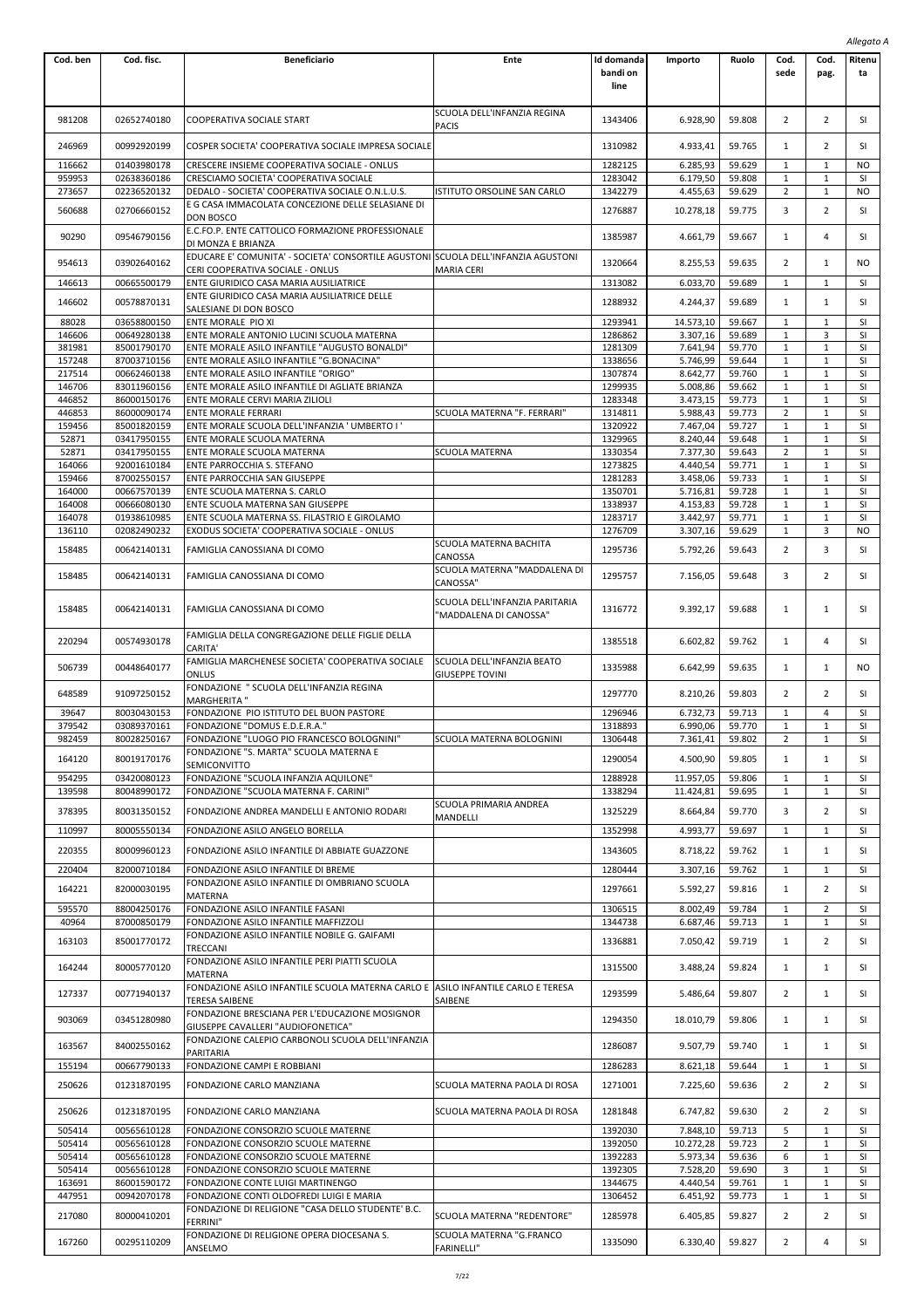|                  |                            |                                                                                              |                                                        |                                |                       |                  |                   |                              | Allegato A      |
|------------------|----------------------------|----------------------------------------------------------------------------------------------|--------------------------------------------------------|--------------------------------|-----------------------|------------------|-------------------|------------------------------|-----------------|
| Cod. ben         | Cod. fisc.                 | <b>Beneficiario</b>                                                                          | Ente                                                   | Id domanda<br>bandi on<br>line | Importo               | Ruolo            | Cod.<br>sede      | Cod.<br>pag.                 | Ritenu<br>ta    |
| 383442           | 91001560100                | FONDAZIONE DI RELIGIONE S. GIROLAMO EMILIANI DELLE<br><b>SUORE SOMASCHE</b>                  | SCUOLA MATERNA "SAN GIROLAMO<br>EMILIANI"              | 1331822                        | 3.397,70              | 59.636           | 2                 | 1                            | SI              |
| 744872           | 97492640152                | FONDAZIONE EDUCATORI DEL TERZO MILLENNIO -<br><b>GIOVANNI PAOLO II</b>                       |                                                        | 1347427                        | 6.119,14              | 59.803           | 1                 | $\overline{2}$               | SI              |
| 164144           | 92515190152                | FONDAZIONE FIDES ET RATIO                                                                    |                                                        | 1290486                        | 5.716,81              | 59.805           | 1                 | $\overline{2}$               | <b>SI</b>       |
| 384204           | 83000590162                | FONDAZIONE GIUSEPPE VESCOVI                                                                  | ASILO INFANTILE VESCOVI                                | 1338296                        | 8.627,68              | 59.770           | 2                 | 2                            | SI              |
| 69535            | 00525180188                | FONDAZIONE ING. LUIGI CARENA                                                                 |                                                        | 1348615                        | 3.488,24              | 59.723           | $\mathbf{1}$      | $1\,$                        | SI              |
| 958139<br>41792  | 03742110988<br>80016930168 | FONDAZIONE INTRO<br>FONDAZIONE ISTITUTI EDUCATIVI DI BERGAMO                                 | SCUOLA MATERNA E.C. PIAZZONI                           | 1347101<br>1342254             | 5.768,25<br>3.920,75  | 59.808<br>59.713 | $\mathbf{1}$<br>2 | $\overline{2}$<br>2          | SI<br>SI        |
| 18983            | 82001450186                | FONDAZIONE ISTITUZIONI RIUNITE DI MEDE-RSA-SCUOLA<br><b>MATERNA</b>                          |                                                        | 1276864                        | 6.959,08              | 59.690           | 1                 | $\mathbf{1}$                 | SI              |
| 593383           | 97059330155                | FONDAZIONE JOSEF TEHILLOT                                                                    |                                                        | 1389453                        | 4.259,46              | 59.778           | 1                 | 2                            | SI              |
| 16856            | 09344360152                | FONDAZIONE LUIGI PORRO                                                                       |                                                        | 1325880                        | 9.438,24              | 59.690           | 1                 | $\mathbf{1}$                 | SI              |
| 158577           | 85000690249                | FONDAZIONE MARZOTTO                                                                          | SCUOLA DELL'INFANZIA "LUIGIA                           | 1280474                        | 7.658,91              | 59.644           | 1                 | 2                            | SI              |
| 937986           | 92068850137                | FONDAZIONE MONS. GIULIO PARMIGIANI<br>FONDAZIONE MONSIGNOR ERMANNO GEROSA                    | GAVAZZI"                                               | 1303354                        | 6.124,24              | 59.806           | 3                 | $\overline{2}$<br>$1\,$      | SI<br>SI        |
| 593378           | 92052770135                |                                                                                              | SCUOLA DELL'INFANZIA REGINA                            | 1316683                        | 7.900,35              | 59.778           | 1                 |                              |                 |
| 159468           | 88002450174                | <b>FONDAZIONE MORELLI</b>                                                                    | <b>PACIS</b>                                           | 1319889                        | 6.285,13              | 59.733           | 2                 | 5                            | SI              |
| 159514           | 94575800159                | FONDAZIONE OPERE EDUCATIVE                                                                   |                                                        | 1269321                        | 7.817,92              | 59.744           | 1                 | $\overline{2}$               | SI              |
| 594694           | 80019810136                | FONDAZIONE PAOLO VI                                                                          | ASILO INFANTILE SCUOLA MATERNA                         | 1282010                        | 10.036,74             | 59.779           | $\mathbf{1}$      | $\overline{2}$               | <b>SI</b>       |
| 163692           | 82002590170                | FONDAZIONE QUINTO CAPITANIO                                                                  | Q. CAPITANIO                                           | 1319417                        | 10.710,69             | 59.761           | 1                 | 3                            | SI              |
| 18837            | 86000210178                | FONDAZIONE RIUNITE ONLUS DELLA BASSA BRESCIANA<br><b>OCCIDENTALE</b>                         | SCUOLA DELL'INFANZIA PARITARIA<br>MADDALENA DI CANOSSA | 1340253                        | 5.596,09              | 59.629           | 3                 | $\mathbf{1}$                 | NO              |
| 18837            | 86000210178                | FONDAZIONE RIUNITE ONLUS DELLA BASSA BRESCIANA<br><b>OCCIDENTALE</b>                         | SCUOLA MATERNA "GIUSEPPE<br><b>GARIBALDI"</b>          | 1342153                        | 7.660,52              | 59.635           | $\overline{2}$    | $\mathbf{1}$                 | NO              |
| 124622           | 82001890175                | FONDAZIONE ROVATO CENTRO                                                                     |                                                        | 1319832                        | 7.294,87              | 59.807           | 1                 | $\mathbf{1}$                 | SI              |
| 159563           | 97029460157                | FONDAZIONE SACRO CUORE<br>FONDAZIONE SCUOLA CATTOLICA ISTITUTO SANTA MARIA                   |                                                        | 1330679                        | 5.746,99              | 59.744           | 1                 | $\mathbf{1}$                 | SI              |
| 925736<br>135800 | 98174940175<br>80010580126 | <b>DEGLI ANGELI</b><br>FONDAZIONE SCUOLA DELL'INFANZIA - AZZATE                              |                                                        | 1345114<br>1336706             | 8.361,16<br>6.839,16  | 59.806<br>59.695 | 1<br>1            | $\mathbf{1}$<br>$\mathbf{1}$ | SI<br>SI        |
| 384288           | 00651570137                | FONDAZIONE SCUOLA DELL'INFANZIA "ACHILLE BRIOSCHI"                                           |                                                        | 1347602                        | 6.270,04              | 59.770           | 1                 | $\mathbf{1}$                 | SI              |
| 164151           | 84002370165                | FONDAZIONE SCUOLA DELL'INFANZIA "DON G.ANNONI"                                               |                                                        | 1352046                        | 8.522,05              | 59.805           | 1                 | $\mathbf{1}$                 | SI              |
| 159371           | 03819530159                | FONDAZIONE SCUOLA DELL'INFANZIA "FIGINI NAYMILLER"                                           |                                                        | 1294026                        | 11.452,30             | 59.724           | 1                 | 1                            | SI              |
| 159437           | 83002040125                | FONDAZIONE SCUOLA DELL'INFANZIA A.A.QUAGLIA                                                  |                                                        | 1281333                        | 3.845,30              | 59.727           | 1                 | $\mathbf{1}$                 | <b>SI</b>       |
| 217668           | 82003110168                | FONDAZIONE SCUOLA DELL'INFANZIA ANGELO PEDRETTI                                              |                                                        | 1339950                        | 8.280,61              | 59.760           | 1                 | $\mathbf{1}$                 | SI              |
| 383298           | 83001680160                | FONDAZIONE SCUOLA DELL'INFANZIA CANONICO COSSALI                                             |                                                        | 1350781                        | 10.644,43             | 59.770           | 1                 | 1                            | SI              |
| 164054<br>123767 | 85002520121<br>80005950128 | FONDAZIONE SCUOLA DELL'INFANZIA CARLO BERRA<br>FONDAZIONE SCUOLA DELL'INFANZIA CARLO BIANCHI |                                                        | 1288798<br>1329072             | 10.659,52<br>7.749,45 | 59.771<br>59.807 | 1<br>1            | 1<br>2                       | <b>SI</b><br>SI |
| 159497           | 82002970133                | FONDAZIONE SCUOLA DELL'INFANZIA DI TABIAGO DON<br><b>LUIGI BOFFA</b>                         |                                                        | 1346263                        | 5.596,09              | 59.733           | 1                 | $\overline{2}$               | SI              |
| 250456           | 00416670149                | FONDAZIONE SCUOLA DELL'INFANZIA DI TALAMONA                                                  |                                                        | 1277377                        | 4.334,91              | 59.766           | 1                 | 1                            | SI              |
| 163130           | 00651240137                | FONDAZIONE SCUOLA DELL'INFANZIA DR. LUIGI E REGINA<br>SIRONI                                 |                                                        | 1275636                        | 10.069,61             | 59.719           | 1                 | $\mathbf{1}$                 | SI              |
| 164179           | 88000850177                | FONDAZIONE SCUOLA DELL'INFANZIA E NIDO G. FERRARI                                            |                                                        | 1331778                        | 11.188,47             | 59.816           | 1                 | $\overline{2}$               | SI              |
| 135788           | 94001690166                | FONDAZIONE SCUOLA DELL'INFANZIA FRANCESCO<br>CAVAGNIS                                        |                                                        | 1333537                        | 4.455,63              | 59.638           | 1                 | 2                            | SI              |
| 108735           | 84002240178                | FONDAZIONE SCUOLA DELL'INFANZIA M. BIOLCHI                                                   |                                                        | 1293113                        | 7.181,13              | 59.697           | 3                 | 1                            | SI              |
| 146624           | 80005610136                | FONDAZIONE SCUOLA DELL'INFANZIA MARIA NESSI                                                  |                                                        | 1282195                        | 6.924,60              | 59.689           | 1                 | $\mathbf{1}$                 | SI              |
| 164114           | 80018750176                | FONDAZIONE SCUOLA DELL'INFANZIA PAPA GIOVANNI XXIII                                          |                                                        | 1343935                        | 7.346,32              | 59.805           | 1                 | 1                            | SI              |
| 159426           | 82003510169                | FONDAZIONE SCUOLA DELL'INFANZIA PRINCIPESSA<br><b>MARGHERITA</b>                             |                                                        | 1326405                        | 8.332,06              | 59.727           | 1                 | $\overline{2}$               | SI              |
| 125137           | 80051940171                | FONDAZIONE SCUOLA DELL'INFANZIA VILLA LANZI<br><b>BUCELLENI</b>                              |                                                        | 1315459                        | 7.848,10              | 59.807           | 1                 | $\mathbf{1}$                 | SI              |
| 163594           | 84511040150                | FONDAZIONE SCUOLA MATERNA "G. VIGORELLI"                                                     |                                                        | 1324929                        | 6.405,85              | 59.759           | 1                 | $\mathbf{1}$                 | SI              |
| 163663           | 81003910171                | FONDAZIONE SCUOLA MATERNA "REGINA ELENA"<br>FONDAZIONE SCUOLA MATERNA ANNA MARIA E G.B.      |                                                        | 1308690                        | 4.304,73              | 59.761           | 1                 | 2                            | SI              |
| 164247<br>250452 | 80016660120<br>10263650151 | DALL'AGLIO<br>FONDAZIONE SCUOLA MATERNA AVV. G. BUZZONI                                      |                                                        | 1350818<br>1292691             | 4.576,35<br>5.928,07  | 59.824<br>59.766 | 1<br>1            | 1<br>$\mathbf{1}$            | SI<br>SI        |
| 164248           | 80018420127                | FONDAZIONE SCUOLA MATERNA CAMILLA RIVA FOSCARINI                                             |                                                        | 1274813                        | 3.503,33              | 59.824           | 1                 | $\overline{2}$               | SI              |
| 219564           | 00611100124                | FONDAZIONE SCUOLA MATERNA CARLO SAPORITI                                                     |                                                        | 1346679                        | 8.500,46              | 59.760           | 1                 | $\mathbf{1}$                 | SI              |
| 164113           | 80018590176                | FONDAZIONE SCUOLA MATERNA CELESTINO COMINI                                                   |                                                        | 1315035                        | 4.304,73              | 59.805           | 1                 | 1                            | SI              |
| 160878           | 80005850120                | FONDAZIONE SCUOLA MATERNA DI MALNATE GIA'<br>UMBERTO I                                       |                                                        | 1297153                        | 10.765,15             | 59.758           | 1                 | $\mathbf{1}$                 | SI              |
| 381054           | 81000910166                | FONDAZIONE SCUOLA MATERNA FRANCESCO GALLICCIOLLI                                             |                                                        | 1316584                        | 6.943,99              | 59.770           | 1                 | $\mathbf{1}$                 | SI              |
| 163664           | 81004810172                | FONDAZIONE SCUOLA MATERNA ING. E. VALVERTI                                                   |                                                        | 1319032                        | 6.375,67              | 59.761           | 1                 | $1\,$                        | SI              |
| 164245           | 80005810124                | FONDAZIONE SCUOLA MATERNA MACCHI ZONDA                                                       |                                                        | 1308405                        | 5.837,53              | 59.824           | 1                 | $\mathbf{1}$                 | <b>SI</b>       |
| 158481<br>159585 | 80056370176<br>91000190198 | FONDAZIONE SCUOLA MATERNA MONTEROTONDO<br>FONDAZIONE SCUOLA MATERNA MOSCAZZANO               |                                                        | 1321048<br>1273121             | 3.488,24<br>4.244,37  | 59.644<br>59.758 | 1<br>1            | $\mathbf{1}$<br>2            | SI<br>SI        |
| 218483           | 80054260171                | FONDAZIONE SCUOLA MATERNA PIETRO CISMONDI                                                    |                                                        | 1304307                        | 6.436,03              | 59.760           | $\mathbf{1}$      | 2                            | SI              |
| 163104           | 85000050170                | FONDAZIONE SCUOLA MATERNA PRINCIPESSA MAFALDA                                                |                                                        | 1336917                        | 8.240,44              | 59.719           | 1                 | $\overline{2}$               | SI              |
| 98496<br>316739  | 87000950177<br>00664750163 | FONDAZIONE SCUOLA MATERNA VISINTINI<br>FONDAZIONE SCUOLA MONTESSORI DI BERGAMO               |                                                        | 1333139<br>1385418             | 5.738,07<br>6.898,72  | 59.667<br>59.769 | 1<br>2            | $\mathbf{1}$<br>$\mathbf{1}$ | <b>SI</b><br>SI |
| 303943           | 82009340124                | FONDAZIONE SCUOLA PER L'INFANZIA ASILO DI ALBIZZATE                                          |                                                        | 1278536                        | 4.963,59              | 59.769           | 1                 | $\mathbf{1}$                 | SI              |
| 159423           | 82001510146                | FONDAZIONE TOMASO AMBROSETTI                                                                 |                                                        | 1312819                        | 6.386,46              | 59.727           | 1                 | $\mathbf{1}$                 | SI              |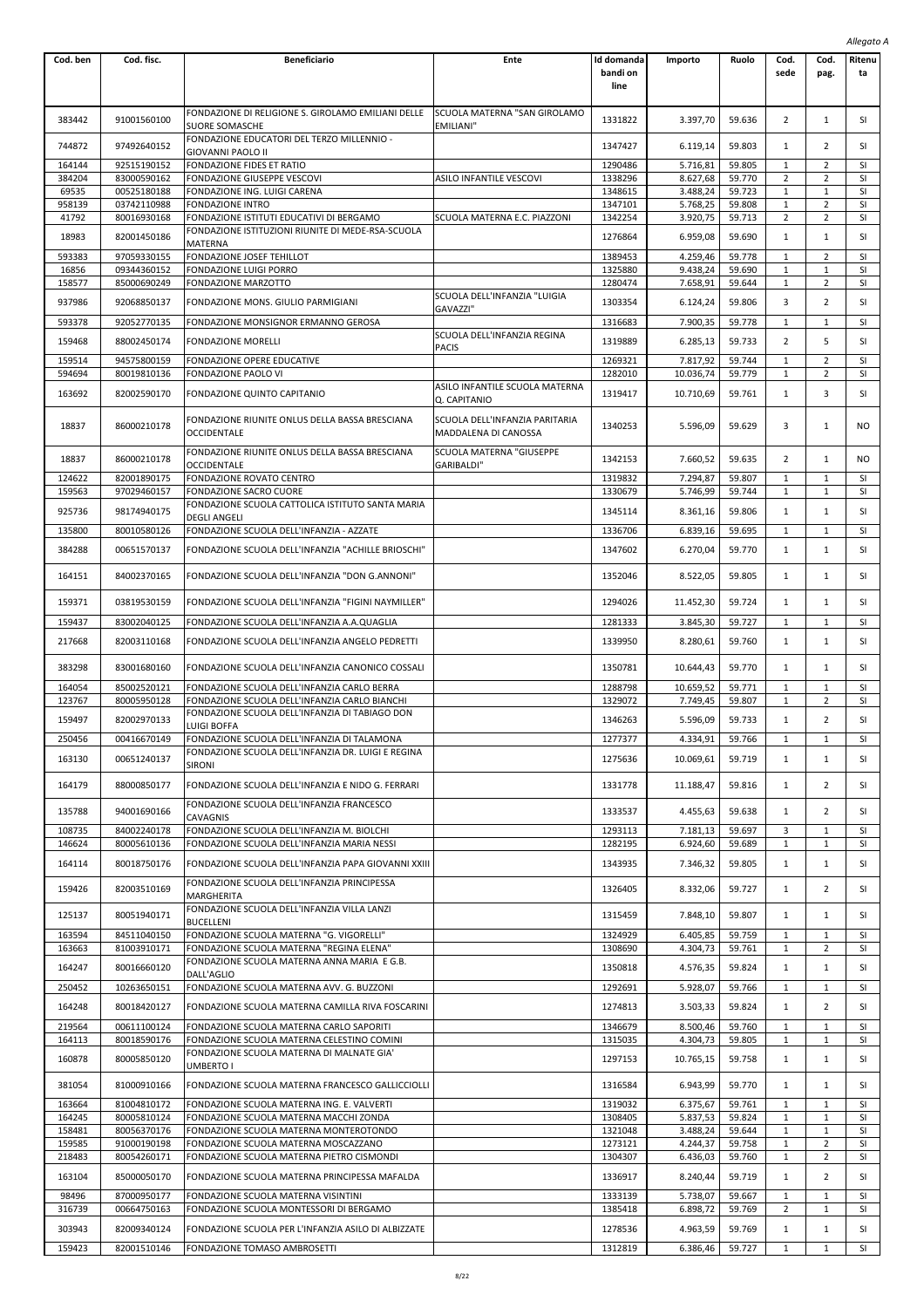|                  |                            |                                                                                                  |                                                                          |                                |                       |                  |                              |                              | Allegato A      |
|------------------|----------------------------|--------------------------------------------------------------------------------------------------|--------------------------------------------------------------------------|--------------------------------|-----------------------|------------------|------------------------------|------------------------------|-----------------|
| Cod. ben         | Cod. fisc.                 | <b>Beneficiario</b>                                                                              | Ente                                                                     | Id domanda<br>bandi on<br>line | Importo               | Ruolo            | Cod.<br>sede                 | Cod.<br>pag.                 | Ritenu<br>ta    |
| 932810           | 97475710154                | FONDAZIONE VASILIJ GROSSMAN                                                                      |                                                                          | 1315631                        | 6.139,33              | 59.806           | 1                            | 1                            | SI              |
| 146683           | 10671090156                | GEIS COOPERATIVA SOCIALE A R.L.                                                                  |                                                                          | 1276881                        | 6.048,79              | 59.662           | 1                            | $\overline{2}$               | SI              |
| 250440           | 81000330134                | GIARDINO DELL'INFANZIA SAN CARLO BORROMEO                                                        |                                                                          | 1283654                        | 8.210,26              | 59.766           | $\mathbf 1$                  | $\mathbf{1}$                 | SI              |
| 160730           | 83001120142                | GIARDINO D'INFANZIA DI TIRANO                                                                    | SCUOLA MATERNA "GIARDINO<br>D'INFANZIA"                                  | 1293864                        | 7.454,36              | 59.758           | 2                            | $\overline{2}$               | SI              |
| 960234<br>981209 | 03148410982<br>03893120984 | <b>HAPPY BABY SRL</b><br>IL BOSCO INCANTATO                                                      |                                                                          | 1298778<br>1287627             | 5.339,56<br>10.439,07 | 59.808<br>59.802 | $\mathbf{1}$<br>1            | $\mathbf{1}$<br>$\mathbf{1}$ | SI<br>SI        |
| 958922           | 03596500987                | IL CENTRO NEL CUORE SOCIETA' COOPERATIVA SOCIALE<br>ONLUS                                        |                                                                          | 1298575                        | 4.425,45              | 59.635           | 1                            | $\mathbf{1}$                 | NO              |
| 103347           | 00889970190                | IL CORTILE SOCIETA' COOPERATIVA SOCIALE ONLUS                                                    |                                                                          | 1303976                        | 6.070,05              | 59.629           | 1                            | $\mathbf{1}$                 | NO              |
| 560661           | 03406150163                | IMIBERG - SOCIETA' COOPERATIVA SOCIALE A R.L.                                                    | ISTITUTO MARIA IMMACOLATA                                                | 1297782                        | 5.897,89              | 59.775           | 1                            | 4                            | SI              |
| 560670           | 80034550154                | ISPETTORIA SALESIANA LOMBARDO-EMILIANA                                                           | SCUOLA MATERNA "MARIA<br><b>ENRICHETTA VIGANO"</b>                       | 1305236                        | 5.807,35              | 59.775           | $\overline{2}$               | 4                            | SI              |
| 955333           | 00861230159                | ISTITUTO "MARIA MAZZARELLO" DELLE SALESIANE DI DON<br>BOSCO                                      |                                                                          | 1329928                        | 9.355,49              | 59.808           | 1                            | 3                            | SI              |
| 25284            | 80034770158                | ISTITUTO "MATER ORPHANORUM" CASA DI RIPOSO                                                       |                                                                          | 1385423                        | 5.441,37              | 59.713           | $\overline{2}$               | $\mathbf{1}$                 | SI              |
| 221607           | 80076250150                | ISTITUTO ACHILLE RICCI                                                                           |                                                                          | 1345682                        | 6.969,07              | 59.765           | 1                            | 3                            | SI              |
| 159556           | 84000110183                | ISTITUTO ANGELO E MARGHERITA GAVINA<br>ISTITUTO BARBARA MELZI DELLE FIGLIE DELLA CARITA'         |                                                                          | 1267996                        | 4.455,63              | 59.744           | $\mathbf 1$                  | 1                            | SI              |
| 560976           | 92000950151                | CANOSSIANE<br>ISTITUTO CULTURALE GIUSEPPE NERI ONLUS SOC. COOP.                                  |                                                                          | 1294616                        | 7.110,78              | 59.775           | 1                            | 1                            | SI              |
| 595380           | 03115860151                | SOCIALE                                                                                          | SCUOLA MATERNA SAN PAOLO                                                 | 1269034                        | 6.119,14              | 59.635           | 2                            | 1                            | NO              |
| 981197           | SNIDRD82S16E507I           | ISTITUTO DANTE ALIGHIERI                                                                         | ISTITUTO DANTE ALIGHIERI                                                 | 1353396                        | 4.229,28              | 59.808           | 1                            | $\mathbf{1}$                 | SI              |
| 167211           | 02500250580                | ISTITUTO DELLE APOSTOLE DEL SACRO CUORE DI GESU'                                                 | ASILO SUORE APOSTOLE SACRO<br>CUORE                                      | 1317914                        | 4.948,50              | 59.636           | 3                            | 5                            | SI              |
| 167211           | 02500250580                | ISTITUTO DELLE APOSTOLE DEL SACRO CUORE DI GESU'                                                 | SCUOLA COR JESU                                                          | 1320494                        | 4.948,50              | 59.688           | 4                            | 3                            | SI              |
| 167211           | 02500250580                | ISTITUTO DELLE APOSTOLE DEL SACRO CUORE DI GESU'                                                 | SCUOLA MATERNA MADRE CLELIA                                              | 1320994                        | 6.617,91              | 59.690           | 5                            | $\overline{7}$               | SI              |
| 116308           | 02381780580                | ISTITUTO DELLE FIGLIE DEL DIVIN ZELO                                                             | <b>MERLONI</b><br>SCUOLA PADRE DI FRANCIA                                | 1289775                        | 6.461,11              | 59.722           | 2                            | 2                            | SI              |
| 44107            | 02477630582                | ISTITUTO DELLE FIGLIE DI SANTA MARIA DELLA DIVINA                                                | SCUOLA MATERNA SAN BENIGNO                                               | 1288471                        | 5.260,29              | 59.648           | 13                           | 10                           | SI              |
| 44107            | 02477630582                | PROVVIDENZA<br>ISTITUTO DELLE FIGLIE DI SANTA MARIA DELLA DIVINA                                 |                                                                          | 1343103                        | 5.656,45              | 59.688           | 15                           | 12                           | SI              |
| 44107            | 02477630582                | PROVVIDENZA<br>ISTITUTO DELLE FIGLIE DI SANTA MARIA DELLA DIVINA                                 | SCUOLA MATERNA SAN GIUSEPPE                                              | 1388680                        | 4.470,72              | 59.643           | 3                            | 5                            | SI              |
| 167243           | 00347380230                | PROVVIDENZA<br>ISTITUTO DELLE ORSOLINE FIGLIE DI MARIA IMMACOLATA                                | SCUOLA MATERNA "MARIA MATER<br>MEA"                                      | 1313218                        | 4.244,37              | 59.688           | 3                            | 2                            | SI              |
| 167243           | 00347380230                | ISTITUTO DELLE ORSOLINE FIGLIE DI MARIA IMMACOLATA                                               | SUORE ORSOLINE - SCUOLA<br>MATERNA "M.A.DURIGHELLO"                      | 1320232                        | 6.612,81              | 59.630           | $\overline{2}$               | 1                            | SI              |
| 221602           | 00493040166                | ISTITUTO DELLE ORSOLINE IN SOMASCA                                                               | SCUOLA MATERNA CATERINA<br><b>CITTADINI</b>                              | 1280875                        | 6.446,02              | 59.688           | 4                            | 8                            | SI              |
| 221602           | 00493040166                | ISTITUTO DELLE ORSOLINE IN SOMASCA                                                               | ISTITUTO SUORE ORSOLINE<br>SOMASCA                                       | 1297866                        | 10.964,81             | 59.636           | 2                            | 6                            | SI              |
| 221602           | 00493040166                | ISTITUTO DELLE ORSOLINE IN SOMASCA                                                               |                                                                          | 1330706                        | 6.587,73              | 59.630           | 1                            | $\mathbf{1}$                 | <b>SI</b>       |
| 958923           | 02500200585                | ISTITUTO DELLE SUORE DELLA CARITÀ SOTTO LA                                                       | ISTITUTO SCOLASTICO MARIA<br><b>IMMACOLATA</b>                           | 1315323                        | 6.360,58              | 59.808           | 2                            | $\mathbf{1}$                 | SI              |
| 446360           | 84001440548                | PROTEZIONE DI SAN VINCENZO DE PAOLI<br>ISTITUTO DELLE SUORE DELLA SACRA FAMIGLIA                 |                                                                          | 1287057                        | 4.398,53              | 59.773           | 1                            | 1                            | SI              |
| 167223           | 80020470169                | ISTITUTO DELLE SUORE DELLA SACRA FAMIGLIA                                                        |                                                                          | 1311660                        | 7.687,21              | 59.713           | 1                            | 14                           | SI              |
| 167223           | 80020470169                | ISTITUTO DELLE SUORE DELLA SACRA FAMIGLIA                                                        | SCUOLA MATERNA SACRA FAMIGLIA                                            | 1333772                        | 5.411,19              | 59.630           | 4                            | 10                           | SI              |
| 167223           | 80020470169                | ISTITUTO DELLE SUORE DELLA SACRA FAMIGLIA                                                        | SCUOLA MATERNA "SACRA<br><b>FAMIGLIA"</b>                                | 1333846                        | 6.663,18              | 59.690           | 3                            | 9                            | SI              |
| 167223           | 80020470169                | ISTITUTO DELLE SUORE DELLA SACRA FAMIGLIA                                                        | INFANZIA PIETRO SCOTTI                                                   | 1333905                        | 3.935,84              | 59.688           | 6                            | 16                           | SI              |
| 167223           | 80020470169                | ISTITUTO DELLE SUORE DELLA SACRA FAMIGLIA                                                        | SCUOLA MATERNA "SANTA CERIOLI"<br>ISTITUTO SUORE DELLA SACRA<br>FAMIGLIA | 1333932                        | 5.988,43              | 59.636           | 5                            | 17                           | SI              |
| 100485           | 01798650154                | ISTITUTO DELLE SUORE DI MARIA CONSOLATRICE<br>CONGREGAZIONE                                      | SEDE ISTITUTO                                                            | 1281565                        | 10.690,50             | 59.648           | 4                            | 1                            | SI              |
| 100485           | 01798650154                | ISTITUTO DELLE SUORE DI MARIA CONSOLATRICE<br>CONGREGAZIONE                                      | SCUOLA MATERNA MARIA<br>CONSOLATRICE                                     | 1282154                        | 8.171,97              | 59.643           | 5                            | 11                           | SI              |
| 167253           | 01974690156                | ISTITUTO DELLE SUORE MISSIONARIE DEL SACRO CUORE DI<br>GESU'                                     | SCUOLA MATERNA "MADRE CABRINI'                                           | 1307592                        | 6.436,03              | 59.688           | 3                            | 4                            | SI              |
| 167253           | 01974690156                | ISTITUTO DELLE SUORE MISSIONARIE DEL SACRO CUORE DI<br>GESU'                                     | SCUOLA MATERNA "MADRE CABRINI'                                           | 1329699                        | 10.039,43             | 59.630           | 2                            | 3                            | SI              |
| 158570           | 00660710161                | ISTITUTO DELLE SUORE ORSOLINE DETTE DI GANDINO                                                   | SCUOLA DELL'INFANZIA PARITARIA<br>"S. ANGELA MERICI"                     | 1316614                        | 7.787,74              | 59.690           | 6                            | $\mathbf{1}$                 | SI              |
| 158570<br>158570 | 00660710161<br>00660710161 | ISTITUTO DELLE SUORE ORSOLINE DETTE DI GANDINO<br>ISTITUTO DELLE SUORE ORSOLINE DETTE DI GANDINO | ISTITUTO S.ANGELA MERICI<br>SCUOLA DELL'INFANZIA PARITARIA               | 1321474<br>1321576             | 7.787,74<br>7.787,74  | 59.630<br>59.636 | $\overline{2}$<br>6          | 1<br>$\mathbf{1}$            | SI<br>SI        |
| 158570           | 00660710161                | ISTITUTO DELLE SUORE ORSOLINE DETTE DI GANDINO                                                   | "S. ANGELA MERICI"<br><b>ISTITUTO SANT'ANGELA</b>                        | 1323925                        | 5.867,71              | 59.688           | 3                            | 9                            | SI              |
| 158570           | 00660710161                | ISTITUTO DELLE SUORE ORSOLINE DETTE DI GANDINO                                                   | SCUOLA MATERNA "SORELLE                                                  | 1330015                        | 8.075,53              | 59.648           | 5                            | 5                            | SI              |
|                  |                            |                                                                                                  | <b>FRANCHINA"</b><br>ASILO INFANTILE "MADRE VITTORIA                     |                                |                       |                  |                              |                              |                 |
| 158570           | 00660710161                | ISTITUTO DELLE SUORE ORSOLINE DETTE DI GANDINO                                                   | AZZOLA"                                                                  | 1338727                        | 5.199,93              | 59.643           | 4                            | 4                            | SI              |
| 595558<br>221252 | 83504630159<br>07647090153 | ISTITUTO EDUCATIVO INFANTILE<br>ISTITUTO EUROPEO M. CANDIA COOP. SOCIALE                         |                                                                          | 1277052<br>1331843             | 8.802,26<br>8.438,49  | 59.784<br>59.765 | $\mathbf{1}$<br>$\mathbf{1}$ | 1<br>$\overline{2}$          | <b>SI</b><br>SI |
| 81746            | 01388480582                | ISTITUTO FIGLIE DEL SACRO CUORE DI GESU'                                                         |                                                                          | 1286785                        | 8.240,44              | 59.723           | 7                            | 9                            | SI              |
| 167232           | 03145130153                | ISTITUTO FIGLIE DELLA CARITA CANOSSIANE - FAMIGLIA DI<br>MILANO                                  | SCUOLA MATERNA "BENIAMINO E<br><b>BICE DONZELLI"</b>                     | 1271040                        | 7.854,28              | 59.630           | 5                            | 12                           | SI              |
| 167232           | 03145130153                | ISTITUTO FIGLIE DELLA CARITA CANOSSIANE - FAMIGLIA DI<br><b>MILANO</b>                           | SCUOLA MATERNA MADRE ANNA<br>TERZAGHI                                    | 1282065                        | 7.407,48              | 59.636           | 3                            | 1                            | SI              |
| 167232           | 03145130153                | ISTITUTO FIGLIE DELLA CARITA CANOSSIANE - FAMIGLIA DI<br><b>MILANO</b>                           | <b>ISTITUTO CANOSSIANE</b>                                               | 1292824                        | 6.582,63              | 59.690           | 4                            | 3                            | SI              |
| 167232           | 03145130153                | ISTITUTO FIGLIE DELLA CARITA CANOSSIANE - FAMIGLIA DI<br>MILANO                                  | SCUOLA MATERNA "S.GIOACHIMO AL<br>CASTELLO                               | 1293153                        | 3.352,43              | 59.688           | 2                            | 13                           | SI              |
| 158503           | 02311900159                | ISTITUTO FIGLIE DELL'ORATORIO                                                                    | SCUOLA MATERNA "SCAGLIONI"                                               | 1300796                        | 4.561,26              | 59.643           | $\mathbf{1}$                 | 4                            | SI              |
| 158503           | 02311900159                | ISTITUTO FIGLIE DELL'ORATORIO                                                                    | ISTITUTO TONDINI - SCUOLA<br>MATERNA                                     | 1309385                        | 6.391,56              | 59.688           | $\overline{2}$               | $\overline{7}$               | SI              |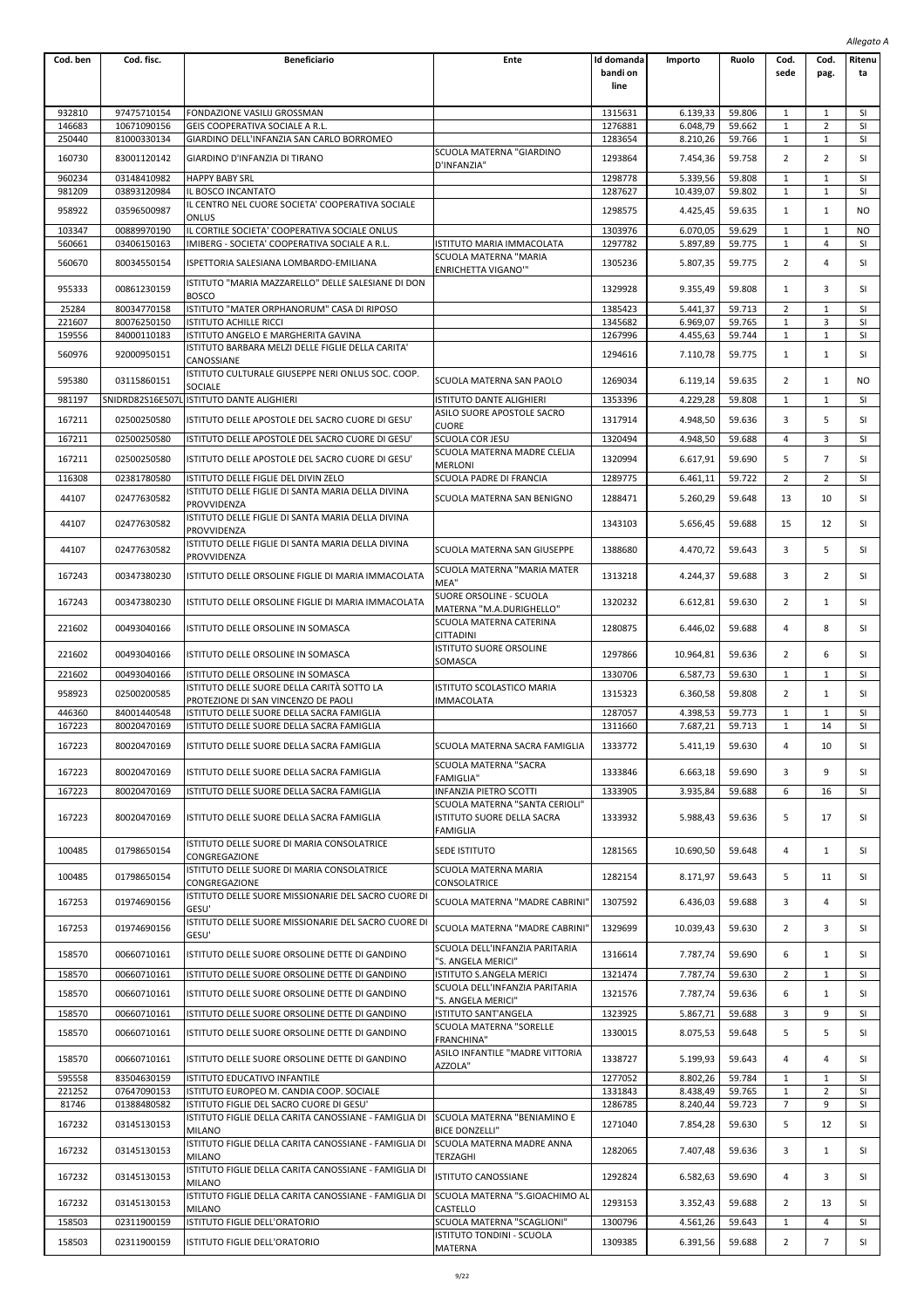|                  |                            |                                                                                          |                                                                |                                |                      |                  |                |                     | Allegato A      |
|------------------|----------------------------|------------------------------------------------------------------------------------------|----------------------------------------------------------------|--------------------------------|----------------------|------------------|----------------|---------------------|-----------------|
| Cod. ben         | Cod. fisc.                 | <b>Beneficiario</b>                                                                      | Ente                                                           | Id domanda<br>bandi on<br>line | Importo              | Ruolo            | Cod.<br>sede   | Cod.<br>pag.        | Ritenu<br>ta    |
|                  |                            | ISTITUTO FIGLIE DELL'ORATORIO                                                            | SCUOLA MATERNA "S. PIETRO"                                     |                                |                      |                  |                |                     |                 |
| 158503<br>158503 | 02311900159<br>02311900159 | ISTITUTO FIGLIE DELL'ORATORIO                                                            | SCUOLA MATERNA SAN PIO V                                       | 1312943<br>1343314             | 6.331,20<br>6.898,72 | 59.630<br>59.648 | 5<br>4         | 5<br>3              | SI<br>SI        |
| 158545           | 03308880156                | ISTITUTO FIGLIE DI BETLEM                                                                | ISTITUTO FIGLIE DI BETLEM                                      | 1291961                        | 3.427,88             | 59.648           | 4              | 3                   | SI              |
| 158545           | 03308880156                | ISTITUTO FIGLIE DI BETLEM                                                                | ISTITUTO FIGLIE DI BETLEM                                      | 1293170                        | 4.214,19             | 59.688           | 2              | 3                   | SI              |
| 158545           | 03308880156                | ISTITUTO FIGLIE DI BETLEM                                                                | ISTITUTO "FIGLIE DI BETLEM"                                    | 1295817                        | 3.442,97             | 59.643           | 5              | 5                   | <b>SI</b>       |
| 159493           | 00329020093                | ISTITUTO FIGLIE DI N. S. DI MISERICORDIA                                                 | SCUOLA MATERNA "G. ROSSELLO"                                   | 1330262                        | 4.319,82             | 59.733           | $\overline{2}$ | 5                   | SI              |
| 385715           | 04279710968                | ISTITUTO GIACOMO LEOPARDI S.R.L.                                                         |                                                                | 1275977                        | 6.341,19             | 59.770           | 2              | $\mathbf 1$         | SI              |
| 159373           | 03932530151                | ISTITUTO INFANTILE DI CRESCENZAGO                                                        |                                                                | 1337428                        | 5.611,18             | 59.724           | 1              | $\mathbf{1}$        | SI              |
| 158575           | 02272630159                | ISTITUTO MARIA AUSILIATRICE DELLE SALESIANE DI DON<br><b>BOSCO</b>                       |                                                                | 1282568                        | 4.485,81             | 59.643           | 1              | 6                   | SI              |
| 146596           | 00476060181                | ISTITUTO MARIA AUSILIATRICE DELLE SALESIANE DI DON<br>BOSCO                              |                                                                | 1283379                        | 7.885,26             | 59.689           | 1              | $\overline{2}$      | SI              |
| 158575           | 02272630159                | ISTITUTO MARIA AUSILIATRICE DELLE SALESIANE DI DON<br><b>BOSCO</b>                       | SCUOLA MARIA AUSILIATRICE                                      | 1285726                        | 7.975,00             | 59.648           | 2              | 3                   | SI              |
| 159370           | 03578060158                | ISTITUTO ORFANELLE MADONNINA DEL DUOMO                                                   |                                                                | 1272596                        | 6.557,55             | 59.724           | 1              | $\mathbf{1}$        | SI              |
| 866556           | 02440980130                | ISTITUTO PER L'INFANZIA S.R.L. IMPRESA SOCIALE                                           |                                                                | 1281358                        | 3.458,06             | 59.806           | 1              | $\mathbf{1}$        | SI              |
| 159465           | 87000910171                | ISTITUTO SCOLASTICO BENAMATI-BIANCHI                                                     |                                                                | 1286046                        | 7.673,20             | 59.733           | 1              | $\mathbf{1}$        | SI              |
| 146598           | 00491520185                | ISTITUTO SUORE BENEDETTINE DELLA DIVINA<br>PROVVIDENZA                                   | SCUOLA SACRA FAMIGLIA                                          | 1301154                        | 6.119,14             | 59.689           | 1              | 3                   | SI              |
| 164223           | 00144260098                | ISTITUTO SUORE BUON PASTORE                                                              |                                                                | 1316559                        | 6.331,20             | 59.816           | 1              | $\mathbf{1}$        | SI              |
| 159361           | 02516590581                | ISTITUTO SUORE COMPASSIONISTE SERVE DI MARIA                                             |                                                                | 1301271                        | 6.315,31             | 59.632           | 1              | $\mathbf{1}$        | SI              |
| 158558           | 03308620156                | ISTITUTO SUORE DELLA RIPARAZIONE                                                         |                                                                | 1303533                        | 8.862,62             | 59.636           | 6              | 9                   | SI              |
| 158558           | 03308620156                | ISTITUTO SUORE DELLA RIPARAZIONE                                                         | SCUOLA MATERNA CASA DEL<br><b>ROSARIO</b>                      | 1306195                        | 4.963,59             | 59.630           | 2              | 5                   | SI              |
| 163860<br>115066 | 02612290581<br>00870960176 | ISTITUTO SUORE DELL'IMMACOLATA<br>ISTITUTO SUORE DI S.DOROTEA DI CEMMO                   | SCUOLA MATERNA "G.GNECCHI"                                     | 1274661<br>1299498             | 6.596,92<br>4.903,23 | 59.761<br>59.722 | 2<br>1         | 1<br>$\overline{2}$ | SI<br>SI        |
| 250449           | 03270290152                | ISTITUTO SUORE FIGLIE DELL'IMMACOLATA CONCEZIONE DI                                      |                                                                | 1297871                        | 6.285,13             | 59.766           | 1              | $\overline{2}$      | SI              |
| 158522           | 02500290586                | <b>BUENOS AYRES</b><br>ISTITUTO SUORE FRANCESCANE MISSIONARIE D'EGITTO                   | SCUOLA MATERNA "S. ANTONIO"                                    | 1286863                        | 8.190,07             | 59.630           | 3              | 4                   | SI              |
| 158522           | 02500290586                | ISTITUTO SUORE FRANCESCANE MISSIONARIE D'EGITTO                                          | SCUOLA MATERNA SUORE                                           | 1287634                        | 6.164,41             | 59.648           | 6              | 2                   | SI              |
| 158522           | 02500290586                | ISTITUTO SUORE FRANCESCANE MISSIONARIE D'EGITTO                                          | FRANCESCANE<br>SCUOLA MATERNA MARIA BAMBINA                    | 1303643                        | 6.385,66             | 59.688           | $\overline{7}$ | 11                  | SI              |
| 158522           | 02500290586                | ISTITUTO SUORE FRANCESCANE MISSIONARIE D'EGITTO                                          | SUORE MISSIONARIE FRANCESCANE<br>SCUOLA MATERNA "PIETRO        | 1303764                        | 5.305,56             | 59.643           | 4              | 3                   | SI              |
|                  |                            | ISTITUTO SUORE FRANCESCANE MISSIONARIE DI GESU'                                          | TORNAGHI"                                                      |                                |                      |                  |                |                     |                 |
| 273506           | 02501250589                | <b>BAMBINO</b><br>ISTITUTO SUORE FRANCESCANE MISSIONARIE DI GESU'                        | SCUOLA MATERNA PARITARIA<br>SCUOLA MATERNA PAPA GIOVANNI       | 1332431                        | 6.224,77             | 59.636           | 3              | 1                   | SI              |
| 273506           | 02501250589                | <b>BAMBINO</b><br>ISTITUTO SUORE MINIME DI NOSTRA SIGNORA DEL                            | XXIII                                                          | 1344130                        | 4.214,19             | 59.630           | 2              | $\overline{2}$      | <b>SI</b>       |
| 103685           | 01766190019                | SUFFRAGIO<br>ISTITUTO SUORE MISSIONARIE IMMACOLATA REGINA                                |                                                                | 1311432                        | 6.430,93             | 59.697           | 1              | 1                   | SI              |
| 146666           | 02155410588                | <b>DELLA PACE</b>                                                                        | SCUOLA MATERNA REGINA PACIS<br>SCUOLA MATERNA "CASA DEI        | 1296189                        | 4.722,15             | 59.662           | 2              | 4                   | SI              |
| 159527           | 00271630204                | <b>ISTITUTO SUORE ORSOLINE</b>                                                           | <b>BAMBINI"</b>                                                | 1300178                        | 7.210,51             | 59.643           | 3              | 2                   | SI              |
| 159527           | 00271630204                | ISTITUTO SUORE ORSOLINE                                                                  | SCUOLA MATERNA "SACRO CUORE"                                   | 1327143                        | 8.015,17             | 59.648           |                | 1                   | SI              |
| 159395<br>163556 | 80007290481<br>02355880168 | ISTITUTO SUORE SERVE DI MARIA SS. ADDOLORATA<br>ISTITUZIONI DON CARLO BOTTA              | SCUOLA DELL'INFANZIA PARITARIA                                 | 1352949<br>1285679             | 7.451,95<br>5.501,73 | 59.724<br>59.740 | 1<br>2         | 1<br>2              | <b>SI</b><br>SI |
| 823860           | 06829130969                | ITACA SOCIETA' COOPERATIVA A R.L. ONLUS - SCUOLA                                         | <b>SANTA CHIARA</b>                                            | 1276297                        | 4.319,82             | 59.635           | 1              | 1                   | NO              |
| 866555           | 03278170133                | MATERNA<br>KORE SOC. COOP. SOCIALE A R.L. ONLUS                                          | KORE SOC. COOP. SOCIALE A.R.L.                                 | 1339767                        | 4.500,90             | 59.635           | 2              | $\mathbf{1}$        | NO              |
| 866545           | 02465770127                | LA CASA DEI BIMBOLI SRL IMPRESA SOCIALE                                                  | ONLUS                                                          | 1276811                        | 4.259.46             | 59.806           | 1              | $\mathbf{1}$        | SI              |
| 964154           | 10002960960                | LA FLAG S.R.L. - IMPRESA SOCIALE                                                         |                                                                | 1387488                        | 4.707,06             | 59.808           | 1              | $\mathbf{1}$        | <b>SI</b>       |
| 78804            | 03171100153                | LA ZOLLA SOCIETA' COOPERATIVA SOCIALE ONLUS                                              | COOPERATIVA SOCIALE LA ZOLLA<br>SCUOLA MATERNA                 | 1274871                        | 9.667,28             | 59.640           | 4              | $\mathbf{1}$        | NO              |
| 78804            | 03171100153                | LA ZOLLA SOCIETA' COOPERATIVA SOCIALE ONLUS                                              | LA ZOLLA - SANTA MARIA DEL<br><b>ROSARIO</b>                   | 1316394                        | 4.395,27             | 59.629           | 5              | 1                   | NO.             |
| 78804            | 03171100153                | LA ZOLLA SOCIETA' COOPERATIVA SOCIALE ONLUS                                              | SCUOLA MATERNA "LA ZOLLA"                                      | 1316540                        | 9.067,17             | 59.635           | 2              | 1                   | NO              |
| 954984           | 08628730965                | LE MARMOTTE - COOPERATIVA SOCIALE ONLUS                                                  |                                                                | 1293272                        | 3.950,93             | 59.635           | $\mathbf{1}$   | 1                   | NO.             |
| 146684           | 10968460153                | LIBERA ASSOCIAZIONE PEDAGOGICA RUDOLF STEINER                                            |                                                                | 1331975                        | 6.134,23             | 59.662           | 1              | $\mathbf{1}$        | <b>SI</b>       |
| 163190           | 92000250149                | LIVIGNO - PARROCCHIA SANT'ANNA                                                           | SCUOLA DELL'INFANZIA SANT'ANNA<br>CHIESA DI SAN ROCCO - SCUOLA | 1292965                        | 4.842,87             | 59.730           | 3              | $\mathbf{1}$        | SI              |
| 159433           | 83001270145                | LIVIGNO-PARROCCHIA SANTA MARIA                                                           | <b>MATERNA</b><br>SCUOLA DELL'INFANZIA SANTA                   | 1324972                        | 7.309,96             | 59.643           | 2              | $\overline{2}$      | SI              |
| 159433           | 83001270145                | LIVIGNO-PARROCCHIA SANTA MARIA                                                           | <b>MARIA CENTRO</b><br>PICCOLA OPERA SALVEZZA                  | 1325331                        | 7.766,15             | 59.648           | 3              | $\mathbf{1}$        | SI              |
| 159366           | 03295120152                | MINIME OBLATE DEL CUORE IMMACOLATO DI MARIA                                              | <b>FANCIULLO</b>                                               | 1319713                        | 7.180,33             | 59.724           | 3              | 3                   | SI              |
| 146715<br>405644 | 88001850176<br>81001170182 | O.P. ASILO INFANTILE BOSCHETTI - LACHINI - BELLEGRANDI<br>OPERA PIA ADELE ANDREA LAVEZZI |                                                                | 1280675<br>1329324             | 8.476,78<br>3.488,24 | 59.662<br>59.773 | 1<br>1         | 1<br>$\mathbf{1}$   | SI<br>SI        |
| 220403           | 84502680154                | OPERA PIA ANTONIO LIMONTA                                                                |                                                                | 1282041                        | 4.722,15             | 59.762           | 1              | $\mathbf{1}$        | SI              |
| 89998            | 82003970199                | OPERA PIA ASILO INFANTILE SCUOLA MATERNA                                                 |                                                                | 1325164                        | 10.557,10            | 59.667           | 1              | $\overline{2}$      | <b>SI</b>       |
| 930825           | 80016970164                | OPERA PIA CLAUDIO ZILIOLI                                                                | SCUOLA MATERNA CRESPI ZILIOLI                                  | 1350792                        | 7.590,17             | 59.806           | $\overline{2}$ | 1                   | SI              |
| 163154           | 83009680154                | OPERA PIA GIULIANA RONZONI                                                               |                                                                | 1331743                        | 9.996,57             | 59.719           | 1              | $\mathbf{1}$        | <b>SI</b>       |
| 96880            | 80004430197                | OPERA PIA RITIRO SANT'ANGELO                                                             |                                                                | 1281859                        | 8.044,27             | 59.667           | 1              | $\mathbf{1}$        | SI              |
| 164030           | 83000960159                | OPERA PIA SACRO CUORE DI GESU'                                                           |                                                                | 1343263                        | 9.606,92             | 59.771           | 1              | 5                   | SI              |
| 247700           | 95059800169                | OPERA SANT'ALESSANDRO                                                                    | SCUOLA DELL'INFANZIA 0 - 6<br>VALSECCHI                        | 1271885                        | 6.375,67             | 59.636           | 8              | 8                   | SI              |
| 247700           | 95059800169                | OPERA SANT'ALESSANDRO                                                                    | SCUOLA MATERNA "SACRO CUORE"                                   | 1273008                        | 5.535,73             | 59.688           | 3              | 8                   | <b>SI</b>       |
| 247700           | 95059800169                | OPERA SANT'ALESSANDRO                                                                    | SCUOLA MATERNA S. BAMBINO<br>GESU'                             | 1273067                        | 6.823,27             | 59.630           | 2              | 8                   | SI              |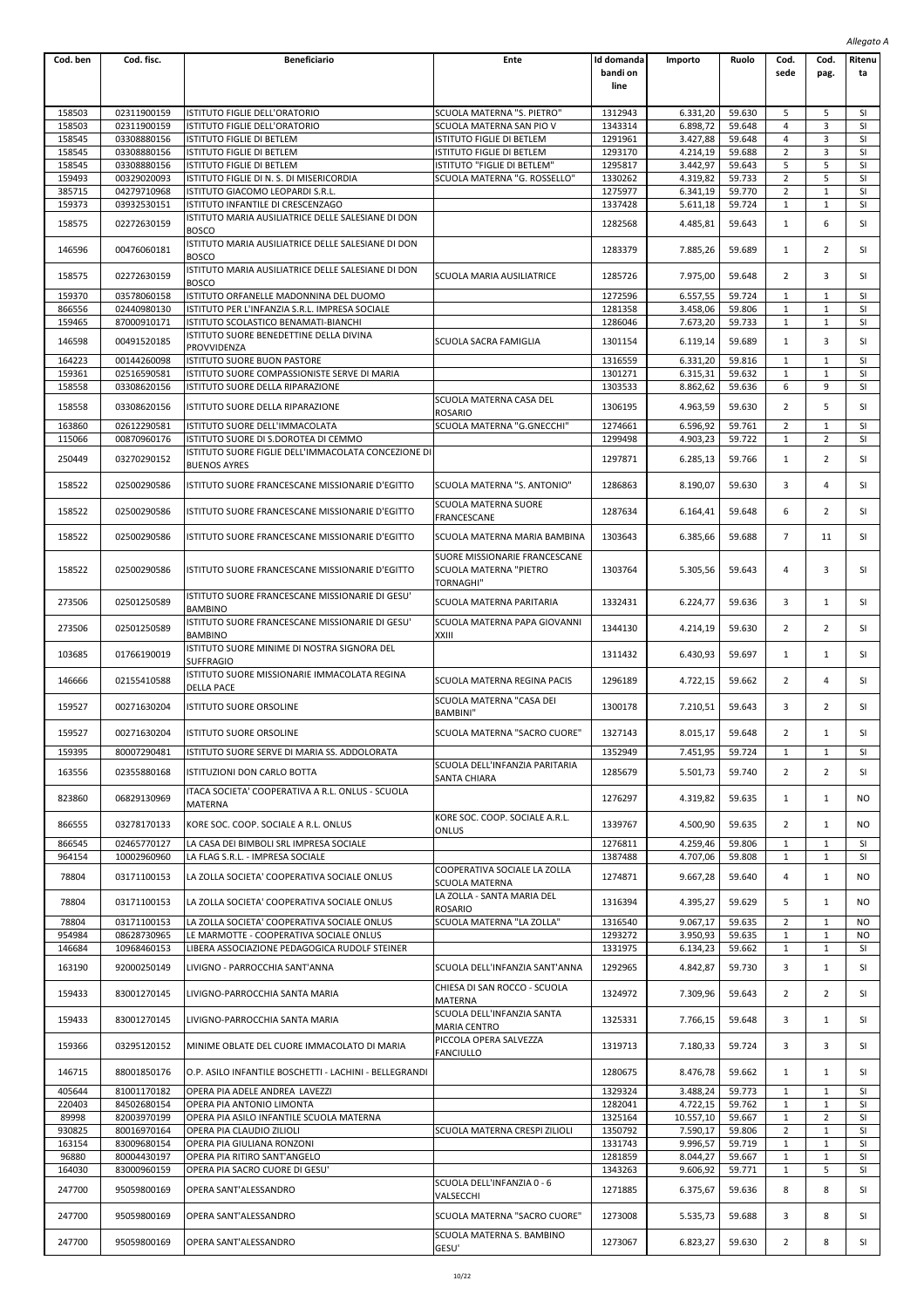|                  |                            |                                                                                         |                                                          |                                       |                       |                  |                              |                                  | Allegato A             |
|------------------|----------------------------|-----------------------------------------------------------------------------------------|----------------------------------------------------------|---------------------------------------|-----------------------|------------------|------------------------------|----------------------------------|------------------------|
| Cod. ben         | Cod. fisc.                 | <b>Beneficiario</b>                                                                     | Ente                                                     | <b>Id domanda</b><br>bandi on<br>line | Importo               | Ruolo            | Cod.<br>sede                 | Cod.<br>pag.                     | Ritenu<br>ta           |
| 593346           | 82001350121                | PARR. DEI SANTI PIETRO E PAOLO                                                          |                                                          | 1300073                               | 3.337,34              | 59.778           | $\mathbf{1}$                 | $\mathbf{1}$                     | SI                     |
| 468192           | 92007070136                | PARROCCHIA DIVIN SALVATORE E S.TERESA SEZ.SCUOLA                                        | SCUOLA MATERNA "SANTA TERESA"                            | 1330722                               | 4.676,88              | 59.775           | $\mathbf{1}$                 | $\overline{2}$                   | SI                     |
| 163161           | 85000970161                | MATERNA<br>PARROCCHIA "INVENZIONE DI S. CROCE"                                          | ASILO "SANTA CROCE"                                      | 1273029                               | 3.216,62              | 59.719           | 2                            | 1                                | <b>SI</b>              |
| 159492           | 97225200159                | PARROCCHIA "MADONNA DEI POVERI" - SCUOLA MATERNA                                        |                                                          | 1293122                               | 4.365,09              | 59.733           | $\mathbf{1}$                 | $\mathbf{1}$                     | <b>SI</b>              |
| 159485           | 94518310159                | PARROCCHIA "REGINA PACIS"                                                               | SCUOLA MATERNA "REGINA PACIS"                            | 1336974                               | 9.529,86              | 59.733           | $\overline{2}$               | 3                                | SI                     |
| 159517           | 95013350160                | PARROCCHIA "S. ROCCO"                                                                   |                                                          | 1319812                               | 6.361,38              | 59.744           | 1                            | 1                                | SI                     |
| 942894           | 95012250163                | PARROCCHIA ANNUNCIAZIONE B.V. MARIA PER SCUOLA<br>MATERNA PARROCCHIALE                  |                                                          | 1284249                               | 3.503,33              | 59.806           | $\mathbf{1}$                 | $\mathbf{1}$                     | <b>SI</b>              |
| 128290           | 82502040155                | PARROCCHIA ASSUNZIONE BEATA VERGINE MARIA                                               | SCUOLA MATERNA "MADDALENA DI<br>CANOSSA"                 | 1313155                               | 3.442,97              | 59.807           | $\overline{2}$               | 1                                | <b>SI</b>              |
| 163155           | 83002540157                | PARROCCHIA BEATA VERGINE IMMACOLATA                                                     | SCUOLA PRIMARIA PARITARIA<br>M.AUSILIATRICE              | 1330647                               | 13.850,92             | 59.719           | 3                            | 1                                | SI                     |
| 163649           | 83008300150                | PARROCCHIA BEATA VERGINE IMMACOLATA SEVESO                                              | SCUOLA DELL'INFANZIA "BEATA                              | 1339057                               | 8.083,04              | 59.759           | 2                            | 1                                | SI                     |
| 163636           | 95012140133                | PARROCCHIA CONVERSIONE DI SAN PAOLO SCUOLA                                              | VERGINE IMMACOLATA"<br>SCUOLA MATERNA DON CELESTINO      | 1320371                               |                       | 59.759           | 2                            | $\mathbf{1}$                     | SI                     |
|                  |                            | DELL'INFANZIA DON CELESTINO RAVEGLIA                                                    | RAVEGLIA                                                 |                                       | 6.627,90              |                  |                              |                                  |                        |
| 167221           | 95013610167                | PARROCCHIA CONVERSIONE S.PAOLO APOSTOLO                                                 | SCUOLA MATERNA PARROCCHIALE<br>DON ANGELO E GIACOMO ZOIS | 1302220                               | 9.377,88              | 59.824           | $\mathbf{1}$                 | $\mathbf{1}$                     | SI                     |
| 159384           | 08633680155                | PARROCCHIA CRISTO RE                                                                    |                                                          | 1281915                               | 6.929,70              | 59.724           | $\mathbf{1}$                 | 2                                | SI                     |
| 163962           | 08655390154                | PARROCCHIA CUORE IMMACOLATO DI MARIA                                                    |                                                          | 1300569                               | 6.663,18              | 59.728           | 1                            | 2                                | SI                     |
| 104794           | 87003490155                | PARROCCHIA DEI SANTI AMBROGIO E CARLO                                                   | SCUOLA MATERNA SS. ANGELI                                | 1285356                               | 9.994,16              | 59.697           | 1                            | 3                                | SI                     |
| 96908            | 80004190163                | PARROCCHIA DEI SANTI BARTOLOMEO E STEFANO                                               | <b>CUSTODI</b>                                           | 1283674                               | 8.682,94              | 59.667           | 2                            | $\mathbf{1}$                     | SI                     |
| 146419           | 95013440169                | PARROCCHIA DEI SANTI CORNELIO E CIPRIANO MARTIRI                                        |                                                          | 1320149                               | 13.069,41             | 59.689           | $\mathbf{1}$                 | $\mathbf{1}$                     | SI                     |
| 78158            | 95013600168                | PARROCCHIA DEI SANTI FILIPPO E GIACOMO                                                  |                                                          | 1321543                               | 4.350,00              | 59.723           | $\mathbf{1}$                 | 1                                | SI                     |
| 149303           | 82000530160                | PARROCCHIA DEI SANTI GERVASIO E PROTASIO MARTIRI                                        |                                                          | 1285907                               | 6.913,81              | 59.644           | $\mathbf{1}$                 | $\mathbf{1}$                     | SI                     |
| 164216           | 83001150156                | PARROCCHIA DEI SANTI GERVASO E PROTASO<br>PARROCCHIA DEI SANTI GIUSEPPE E ANTONIO MARIA | SCUOLA MATERNA "MARIA                                    | 1300771                               | 9.583,24              | 59.816           | $\mathbf{1}$                 | 1                                | SI                     |
| 163963           | 08655380155                | ZACCARIA<br>PARROCCHIA DEI SANTI MARCO EVANGELISTA E MARTINO                            | IMMACOLATA"                                              | 1331245                               | 9.341,80              | 59.728           | $\overline{2}$               | 4                                | SI                     |
| 163192           | 93001870166                | VESCOVO                                                                                 | SCUOLA MATERNA "DON ENRICO                               | 1287195                               | 8.021,07              | 59.730           | 1                            | 1                                | SI                     |
| 164176           | 83000370151                | PARROCCHIA DEI SANTI MM. VITALE E AGRICOLA                                              | COLOMBO"                                                 | 1318495                               | 4.214,19              | 59.816           | 2                            | 3                                | SI                     |
| 158576<br>18125  | 95013300165<br>95013110168 | PARROCCHIA DEI SANTI NAZARIO E CELSO<br>PARROCCHIA DEI SANTI NAZARIO E CELSO MARTIRI    |                                                          | 1305692<br>1297349                    | 9.273,33              | 59.644           | $\mathbf{1}$<br>$\mathbf{1}$ | $\overline{2}$<br>$\overline{2}$ | SI<br><b>SI</b>        |
|                  |                            |                                                                                         | SCUOLA MATERNA " REGINA                                  |                                       | 4.304,73              | 59.690           |                              |                                  |                        |
| 243740<br>163677 | 08576910155<br>80013810173 | PARROCCHIA DEI SANTI NAZARO E CELSO<br>PARROCCHIA DEI SANTI PIETRO E PAOLO              | MARGHERITA"<br>SCUOLA MATERNA PARROCCHIALE               | 1391550<br>1301924                    | 7.618,74<br>10.212,72 | 59.765<br>59.761 | $\mathbf{1}$<br>2            | 1<br>4                           | SI<br>SI               |
|                  |                            |                                                                                         | SCUOLA MATERNA "DON CARLO                                |                                       |                       |                  |                              |                                  |                        |
| 250442           | 85001890137                | PARROCCHIA DEI SANTI PIETRO E PAOLO                                                     | COLOMBO"                                                 | 1334067                               | 8.582,41              | 59.766           | 2                            | $\overline{2}$                   | SI                     |
| 164081           | 92505760154                | PARROCCHIA DEI SANTI PIETRO E PAOLO APOSTOLI                                            | SCUOLA MATERNA DI GRAFFIGNANA                            | 1344462                               | 6.451,12              | 59.771           |                              | 2                                | SI                     |
| 955031<br>159359 | 97050220157<br>02369020165 | PARROCCHIA DEI SS GERVASIO E PROTASO<br>PARROCCHIA DEI SS. ALESSANDRO E VINCENZO        |                                                          | 1296446<br>1294256                    | 4.561,26<br>6.043,69  | 59.808<br>59.632 | 1<br>$\mathbf{1}$            | 1<br>$\mathbf{1}$                | SI<br>SI               |
| 167272           | 08656060152                | PARROCCHIA DEI SS. APOSTOLI PIETRO E PAOLO                                              | SCUOLA MATERNA "MARIA                                    | 1295005                               | 14.006,92             | 59.827           | $\overline{2}$               | 1                                | SI                     |
| 147258           | 92007120139                | PARROCCHIA DEI SS. QUIRICO GIULITTA BIAGIO                                              | BAMBINA"<br>SCUOLA INFANZIA S.MARIA GORETTI              | 1345615                               | 6.194,59              | 59.662           | $\mathbf{1}$                 | 1                                | SI                     |
| 124848           | 80013550167                | PARROCCHIA DEI SS. ROCCO E SEBASTIANO                                                   | SUELLO<br>SCUOLA MATERNA PARROCCHIALE                    | 1290230                               | 5.792,26              | 59.807           | 2                            | 2                                | SI                     |
| 159472           | 91000680164                | PARROCCHIA DEL CUORE IMMACOLATO DI MARIA SEDE V.                                        | 'GIOVANNI XXIII"                                         | 1320190                               | 5.949,33              | 59.733           | 1                            | 1                                | SI                     |
|                  |                            | S. MARIA<br>PARROCCHIA DEL SACRO CUORE DI GESU' E SANT'EGIDIO                           |                                                          |                                       |                       |                  |                              |                                  |                        |
| 106697           | 91002380169                | ABATE<br>PARROCCHIA DELLA BEATA VERGINE IMMACOLATA E                                    |                                                          | 1287604                               | 4.500,90              | 59.697           | $\mathbf{1}$                 | $\overline{2}$                   | SI                     |
| 159480<br>163607 | 94003650184<br>91001330207 | SCUOLA MATERNA M. IMMACOLA<br>PARROCCHIA DELLA IMMACOLATA CONCEZIONE DELLA              | SCUOLA MATERNA "ROSA AGAZZI"                             | 1326168<br>1311126                    | 7.953,73<br>5.953,15  | 59.733<br>59.759 | $\mathbf{1}$<br>2            | 4<br>1                           | SI<br>SI               |
| 158556           | 86502840159                | BEATA VERGINE MARIA<br>PARROCCHIA DELLA VISITAZIONE DI MARIA VERGINE                    | SCUOLA DELL'INFANZIA SAN                                 | 1303881                               | 6.944,79              | 59.644           | 1                            | 1                                | SI                     |
| 119606           | 91507000155                | PARROCCHIA DI 'SS. MM. VITALE E VALERIA '                                               | <b>GIUSEPPE</b><br>SCUOLA MATERNA "AUGUSTO               | 1326475                               | 4.214,19              | 59.722           | 2                            | 1                                | SI                     |
| 250121           | 08592540150                | PARROCCHIA DI "S. VITTORE"                                                              | MODINI"                                                  | 1325143                               | 6.974,97              | 59.765           | 1                            | 1                                | SI                     |
| 159448           | 83004810137                | PARROCCHIA DI "SS.MM. GERVASO E PROTASO"                                                |                                                          | 1352968                               | 8.886,09              | 59.727           | $\mathbf{1}$                 | $\mathbf{1}$                     | SI                     |
| 594710           | 95012540167                | PARROCCHIA DI CRISTO RE                                                                 | SCUOLA MATERNA GIOVANNI XXIII                            | 1305654                               | 6.581,83              | 59.779           | $\mathbf{1}$                 | 1                                | SI                     |
| 159799           | 08629320154                | PARROCCHIA DI CRISTO RE                                                                 | SCUOLA MATERNA "CRISTO RE"                               | 1331909                               | 4.470,72              | 59.758           | $\overline{2}$               | 3                                | <b>SI</b>              |
| 163634           | 91002630134                | PARROCCHIA DI NATIVITA' DI MARIA                                                        | SCUOLA MATERNA "NATIVITA' DI<br>MARIA"                   | 1316650                               | 4.304,73              | 59.759           | 2                            | $\mathbf{1}$                     | SI                     |
| 164239           | 00438930125                | PARROCCHIA DI S. AGOSTINO VESCOVO E DOTTORE                                             |                                                          | 1284016                               | 5.531,91              | 59.816           | 1                            | 1                                | SI                     |
| 381095<br>104037 | 08592210150<br>82001250123 | PARROCCHIA DI S. AMBROGIO<br>PARROCCHIA DI S. AMBROGIO                                  |                                                          | 1276760<br>1297708                    | 6.194,59<br>7.020,24  | 59.770<br>59.697 | $\mathbf{1}$<br>1            | $\mathbf{1}$<br>3                | SI<br>SI               |
| 163640           | 81001770171                | PARROCCHIA DI S. AMBROGIO                                                               | SCUOLA MATERNA "ISABELLA"                                | 1321967                               | 4.576,35              | 59.759           | 2                            | $\mathbf{1}$                     | SI                     |
| 163653           | 93539000153                | PARROCCHIA DI S. AMBROGIO AD NEMUS - SCUOLA<br>MATERNA "S.AMBROGIO"                     |                                                          | 1275990                               | 4.903,23              | 59.759           | 1                            | $\mathbf{1}$                     | SI                     |
| 163153<br>90755  | 83001350160<br>01767100165 | PARROCCHIA DI S. ANDREA APOSTOLO<br>PARROCCHIA DI S. ANDREA APOSTOLO                    |                                                          | 1286521<br>1304003                    | 7.628,73<br>7.045,32  | 59.719<br>59.667 | $\mathbf{1}$<br>1            | $\mathbf{1}$<br>$\overline{2}$   | <b>SI</b><br><b>SI</b> |
| 163440           | 87003390157                | PARROCCHIA DI S. ANTONINO IN BRENTANA                                                   |                                                          | 1340066                               | 6.718,44              | 59.730           | 1                            | 1                                | SI                     |
| 163682           | 82002690194                | PARROCCHIA DI S. ANTONIO ABATE                                                          | SCUOLA MATERNA PARROCCHIALE DI<br><b>BOLZONE</b>         | 1326304                               | 4.473,98              | 59.761           | 2                            | 2                                | SI                     |
| 164123           | 80014590170                | PARROCCHIA DI S. ANTONIO DI PADOVA                                                      | SCUOLA MATERNA "S.ANTONIO"                               | 1345031                               | 9.529,86              | 59.805           | $\overline{2}$               | $\mathbf{1}$                     | SI                     |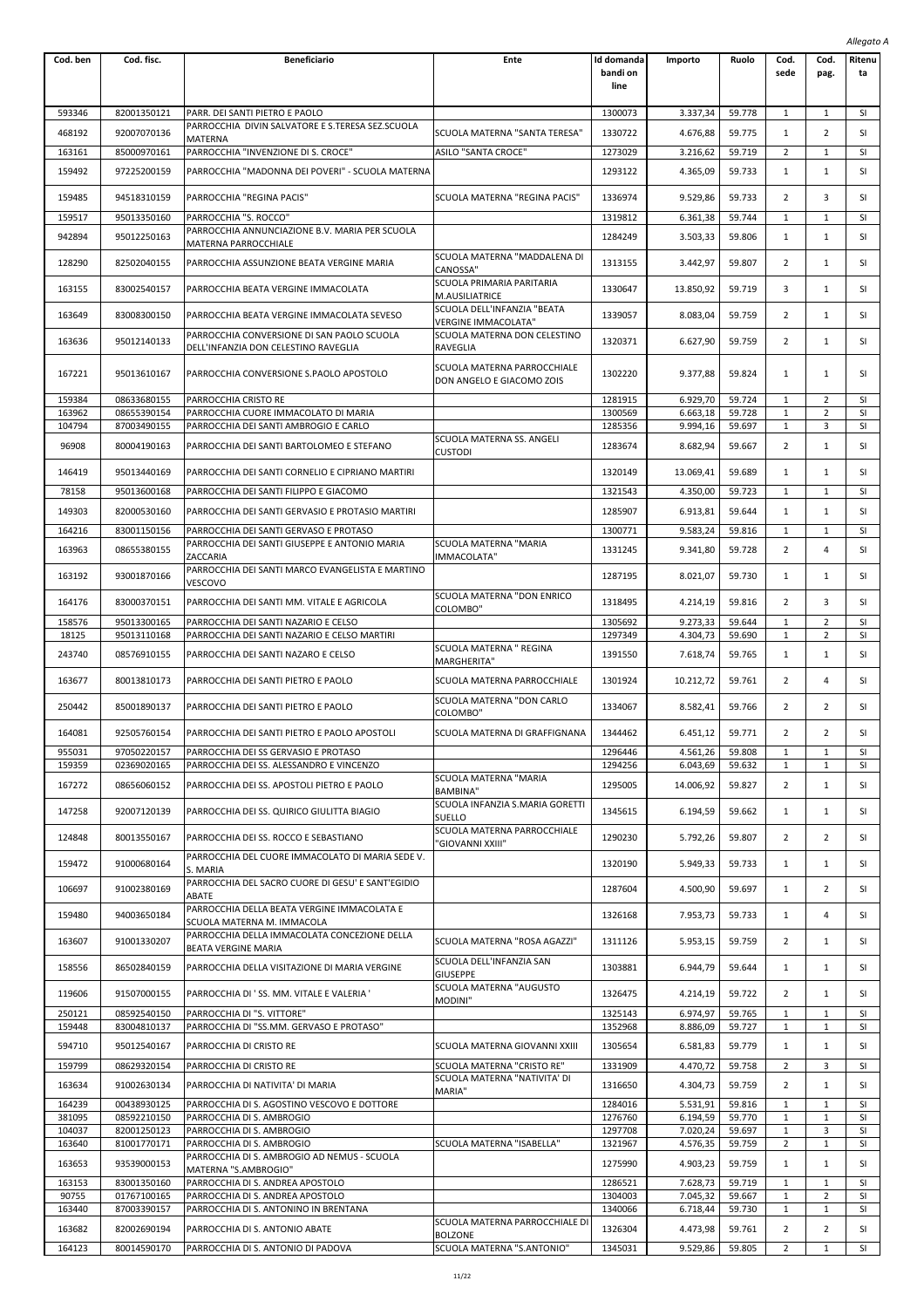|                  |                            |                                                                                       |                                                                             |                                |                       |                  |                              |                                  | Allegato A      |  |
|------------------|----------------------------|---------------------------------------------------------------------------------------|-----------------------------------------------------------------------------|--------------------------------|-----------------------|------------------|------------------------------|----------------------------------|-----------------|--|
| Cod. ben         | Cod. fisc.                 | <b>Beneficiario</b>                                                                   | Ente                                                                        | Id domanda<br>bandi on<br>line | Importo               | Ruolo            | Cod.<br>sede                 | Cod.<br>pag.                     | Ritenu<br>ta    |  |
| 166494           | 95012890166                | PARROCCHIA DI S. BARTOLOMEO APOSTOLO                                                  | SCUOLA MAT. PARR. "SAN<br><b>BARTOLOMEO"</b>                                | 1291190                        | 3.845,30              | 59.824           | 1                            | 1                                | SI              |  |
| 146700           | 82002250163                | PARROCCHIA DI S. BARTOLOMEO APOSTOLO IN MARNE                                         |                                                                             | 1320263                        | 3.352,43              | 59.662           | 1                            | 3                                | SI              |  |
| 164495           | 95009660127                | PARROCCHIA DI S. CARLO BORROMEO                                                       |                                                                             | 1322017                        | 7.492,92              | 59.824           | 1                            | 1                                | <b>SI</b>       |  |
| 593396           | 01663020129                | PARROCCHIA DI S. EDOARDO                                                              | SCUOLA DELL'INFANZIA MARIA<br><b>AUSILIATRICE</b>                           | 1281334                        | 18.842,67             | 59.778           | 2                            | $\mathbf{1}$                     | SI              |  |
| 163562           | 80030430161                | PARROCCHIA DI S. GEROLAMO DOTTORE                                                     | SCUOLA MATERNA "S.GEROLAMO<br>DOTTORE"                                      | 1333216                        | 6.194,59              | 59.740           | 2                            | 1                                | SI              |  |
| 126148           | 08586890157                | PARROCCHIA DI S. GIACOMO                                                              | SCUOLA MATERNA PARROCCHIALE<br>'ZIBIDO SAN GIACOMO"                         | 1337961                        | 6.551,65              | 59.807           | 2                            | 3                                | SI              |  |
| 164130           | 81008290124                | PARROCCHIA DI S. GIOVANNI BOSCO                                                       |                                                                             | 1350055                        | 7.975,80              | 59.805           | 1                            | 1                                | SI              |  |
| 159482<br>159378 | 94517960152<br>08566700152 | PARROCCHIA DI S. GIULIANO<br>PARROCCHIA DI S. GIUSEPPE SCUOLA MATERNA                 | SCUOLA MATERNA " MATER DEI"                                                 | 1300229<br>1331100             | 7.110,78<br>6.134,23  | 59.733<br>59.724 | 1<br>1                       | 3<br>$\mathbf{1}$                | <b>SI</b><br>SI |  |
| 307096           | 83007160159                |                                                                                       | SCUOLA DELL'INFANZIA "DIVINA                                                | 1335583                        |                       | 59.769           | 2                            | $\mathbf{1}$                     | SI              |  |
|                  |                            | PARROCCHIA DI S. MARGHERITA                                                           | PROVVIDENZA"                                                                |                                | 7.930,53              |                  |                              |                                  |                 |  |
| 167212           | 80006190161                | PARROCCHIA DI S. MARGHERITA VERGINE E MARTIRE                                         | SCUOLA MATERNA "LOCATI                                                      | 1296637                        | 9.023,51              | 59.824           | $\mathbf{1}$                 | 1                                | SI              |  |
| 163152           | 82002930137                | PARROCCHIA DI S. MARIA ASSUNTA<br>PARROCCHIA DI S. MARIA AUSILIATRICE ASILO INFANTILE | BERETTA"                                                                    | 1351712                        | 6.899,52              | 59.719           | 2                            | 1                                | SI              |  |
| 250461           | 92002910120                | PONTE                                                                                 |                                                                             | 1324201                        | 3.397,70              | 59.766           | 1                            | 2                                | SI              |  |
| 167250           | 83001170154                | PARROCCHIA DI S. MARIA DELLA NEVE                                                     | SCUOLA MATERNA "S. DOMENICO"<br>SCUOLA MATERNA "MARIA                       | 1303592                        | 4.214,19              | 59.827           | 2                            | 3                                | SI              |  |
| 167224           | 93504850152                | PARROCCHIA DI S. MARIA E S. FRANCESCO E ANTONIO                                       | IMMACOLATA"                                                                 | 1335159                        | 4.722,15              | 59.824           | 1                            | $\mathbf{1}$                     | SI              |  |
| 316767           | 85000790163                | PARROCCHIA DI S. MARTINO OLTRE LA GOGGIA                                              | SCUOLA MATERNA                                                              | 1308412                        | 4.229,28              | 59.770           | 2                            | $\mathbf{1}$                     | SI              |  |
| 166697           | 08001200156                | PARROCCHIA DI S. MARTINO VESCOVO                                                      |                                                                             | 1298057                        | 8.418,30              | 59.824           | 1                            | $\mathbf{1}$                     | SI              |  |
| 594418           | 97050300157                | PARROCCHIA DI S. MARZIANO                                                             | SCUOLA MATERNA SAN FRANCESCO                                                | 1293649                        | 7.839,99              | 59.779           | 1                            | 1                                | SI              |  |
| 163569           | 00579180167                | PARROCCHIA DI S. MATTEO APOSTOLO ED EVANGELISTA                                       | SCUOLA MATERNA "TERESA PESENTI'                                             | 1337527                        | 7.361,41              | 59.740           | 2                            | 1                                | SI              |  |
| 217669           | 92007390138                | PARROCCHIA DI 'S. MICHELE ARCANGELO'                                                  | SCUOLA DELL'INFANZIA "CARDINAL<br>SCHUSTER"                                 | 1386511                        | 4.319,82              | 59.760           | 1                            | 1                                | SI              |  |
| 123416           | 80007410162                | PARROCCHIA DI S. MICHELE ARCANGELO E MADONNA DEL<br>CARMINE                           | SCUOLA MATERNA PARROCCHIALE<br>'RAMERA"                                     | 1294362                        | 7.627,93              | 59.807           | 2                            | $\mathbf{1}$                     | SI              |  |
| 159567           | 83006360131                | PARROCCHIA DI S. NICOLO'                                                              |                                                                             | 1314829                        | 7.467,04              | 59.744           | 1                            | 1                                | SI              |  |
| 595625           | 80024690168                | PARROCCHIA DI S. PANCRAZIO MARTIRE                                                    | SCUOLA MATERNA AMALIA SIOTTO<br><b>PINTOR</b>                               | 1351799                        | 7.437,66              | 59.803           | 2                            | 1                                | SI              |  |
| 289783           | 92534070153                | PARROCCHIA DI S. ROCCO                                                                | SCUOLA MATERNA MADRE F.<br><b>CABRINI</b>                                   | 1301331                        | 4.797,60              | 59.766           | 2                            | $\mathbf{1}$                     | SI              |  |
| 101356           | 92002950126                | PARROCCHIA DI S. STEFANO - GESTIONE ASILO<br>PARROCCHIALE S. CARLO                    | SCUOLA MATERNA SAN CARLO                                                    | 1343048                        | 6.552,45              | 59.697           | 3                            | $\mathbf{1}$                     | SI              |  |
| 955003           | 80043810151                | PARROCCHIA DI S. TERESA DEL BAMBIN GESU'                                              | SCUOLA DELL'INFANZIA "ADELE                                                 | 1309387                        | 7.196,22              | 59.806           | 1                            | $\mathbf{1}$                     | SI              |  |
| 167213           | 91002340163                | PARROCCHIA DI S.ALESSANDRO MARTIRE IN CAPRIATE                                        | PEZZI"                                                                      | 1293597                        | 7.824,90              | 59.824           | 1                            | $\mathbf{1}$                     | SI              |  |
| 159422<br>146631 | 82000840163<br>81002430163 | PARROCCHIA DI S.ANTONINO MARTIRE IN LOCATE<br>PARROCCHIA DI S.BARTOLOMEO APOSTOLO     |                                                                             | 1347045<br>1332552             | 7.908,46<br>4.707,06  | 59.727<br>59.689 | $\mathbf{1}$<br>$\mathbf{1}$ | $\overline{2}$<br>$\overline{2}$ | SI<br>SI        |  |
|                  | 85002150168                | PARROCCHIA DI S.FILIPPO E GIACOMO APOSTOLI IN                                         |                                                                             |                                |                       |                  |                              |                                  |                 |  |
| 164207           |                            | <b>FUIPIANO</b>                                                                       |                                                                             | 1351647                        | 3.518,42              | 59.816           | 1                            | 3                                | SI              |  |
| 648590           | 95013630165                | PARROCCHIA DI S.PIETRO E PAOLO APOSTOLI                                               | SCUOLA MATERNA PARITARIA<br>PARROCCHIALE DELLA PROVVIDENZA<br>DI BOCCALEONE | 1284493                        | 5.008,86              | 59.803           | 3                            | 1                                | SI              |  |
| 135801           | 82000190163                | PARROCCHIA DI S.STEFANO PROTOMARTIRE                                                  |                                                                             | 1303270                        | 7.567,57              | 59.695           | 1                            | 1                                | SI              |  |
| 220970<br>158559 | 91507080157<br>94518030153 | PARROCCHIA DI S.TOMASO<br>PARROCCHIA DI SAN BARTOLOMEO                                |                                                                             | 1318703<br>1313418             | 4.338,17<br>8.854,03  | 59.765<br>59.644 | 1<br>$\mathbf{1}$            | 3<br>$\mathbf{1}$                | SI<br>SI        |  |
| 391359           | 92505770153                | PARROCCHIA DI SAN BARTOLOMEO APOSTOLO                                                 | SCUOLA MATERNA PARROCCHIALE                                                 | 1336674                        | 4.857,96              | 59.773           | $\overline{2}$               | $\mathbf{1}$                     | SI              |  |
| 128841           | 80027830167                | PARROCCHIA DI SAN BERNARDO                                                            | 'MADRE CABRINI"<br>SCUOLA MATERNA BORTOLO ROTA                              | 1335800                        | 3.382,61              | 59.638           | 1                            | $\overline{2}$                   | SI              |  |
| 159381           | 08584630159                | PARROCCHIA DI SAN CARLO                                                               |                                                                             | 1283802                        | 8.522,05              | 59.724           | 1                            | 1                                | SI              |  |
| 136334           | 93001900161                | PARROCCHIA DI SAN CARLO BORROMEO                                                      |                                                                             | 1307782                        | 4.304,73              | 59.695           | 1                            | $1\,$                            | SI              |  |
| 249507           | 00997020169                | PARROCCHIA DI SAN GIORGIO MARTIRE                                                     |                                                                             | 1315978                        | 5.731,90              | 59.765           | 1                            | $\overline{2}$                   | SI              |  |
| 163662           | 80014130167                | PARROCCHIA DI SAN GIORGIO MARTIRE                                                     | SCUOLA MATERNA "DON ANGELO<br><b>BOSIS"</b>                                 | 1324966                        | 5.641,36              | 59.761           | 2                            | $\mathbf{1}$                     | SI              |  |
| 163537           | 82001210168                | PARROCCHIA DI SAN GIOVANNI BATTISTA                                                   | SCUOLA MATERNA "GIOVANNI XXIII"<br>PARROCCHIA DI SAN GIOVANNI               | 1285943                        | 6.974,97              | 59.740           | 2                            | 2                                | SI              |  |
| 217053           | 91507210150                | PARROCCHIA DI SAN GIOVANNI EVANGELISTA                                                | EVANGELISTA                                                                 | 1319340                        | 7.029,43              | 59.827           | 1                            | 2                                | SI              |  |
| 163554           | 80025350168                | PARROCCHIA DI SAN GIUSEPPE SPOSO DI MARIA VERGINE                                     |                                                                             | 1297911                        | 4.380,18              | 59.740           | 1                            | $\overline{2}$                   | SI              |  |
| 146645           | 01256350180                | PARROCCHIA DI SAN LANFRANCO VESCOVO                                                   | SCUOLA MATERNA "SUOR MARIA                                                  | 1351699                        | 3.950,93              | 59.662           | 1                            | 1                                | SI              |  |
| 163571           | 80012710168                | PARROCCHIA DI SAN LORENZO MARTIRE                                                     | MARGHERITA PESENTI"                                                         | 1315198                        | 6.753,72              | 59.740           | 2                            | 3                                | SI              |  |
| 164427           | 92001320164                | PARROCCHIA DI SAN LORENZO MARTIRE                                                     |                                                                             | 1324691                        | 5.516,82              | 59.824           | 1                            | $\mathbf{1}$                     | <b>SI</b>       |  |
| 217520<br>219649 | 83003060155<br>91005160121 | PARROCCHIA DI SAN LORENZO MARTIRE<br>PARROCCHIA DI SAN MARTINO                        |                                                                             | 1324785<br>1269538             | 11.213,55<br>7.626,85 | 59.760<br>59.760 | $\mathbf{1}$<br>$\mathbf{1}$ | $\overline{2}$<br>4              | SI<br>SI        |  |
| 159338           | 08564310152                | PARROCCHIA DI SAN MARTINO                                                             |                                                                             | 1283431                        | 7.020,24              | 59.632           | 1                            | $\mathbf{1}$                     | SI              |  |
| 115663           | 93008940152                | PARROCCHIA DI SAN MAURO ABATE                                                         |                                                                             | 1280650                        | 6.134,23              | 59.722           | 1                            | $\mathbf{1}$                     | SI              |  |
| 133948<br>159351 | 93001910160<br>94000240203 | PARROCCHIA DI SAN MICHELE ARCANGELO<br>PARROCCHIA DI SAN MICHELE ARCANGELO            |                                                                             | 1289042<br>1329313             | 7.437,66<br>3.307,16  | 59.638<br>59.632 | 1<br>1                       | $\overline{2}$<br>2              | SI<br>SI        |  |
| 129473           | 81006050124                | PARROCCHIA DI SAN MICHELE ARCANGELO                                                   |                                                                             | 1342950                        | 7.080,60              | 59.638           | 1                            | 5                                | SI              |  |
| 98364            | 80066850159                | PARROCCHIA DI SAN MICHELE ARCANGELO IN PRECOTTO                                       | SCUOLA MATERNA "LUIGI CISLAGHI"                                             | 1276863                        | 4.651,80              | 59.667           | 2                            | 3                                | SI              |  |
| 220384           | 83000690160                | PARROCCHIA DI SAN NICOLO'                                                             |                                                                             | 1326280                        | 6.778,80              | 59.762           | 1                            | 3                                | SI              |  |
| 220291           | 82000830164                | PARROCCHIA DI SAN PIETRO APOSTOLO                                                     | SCUOLA MATERNA "SAN GIUSEPPE"                                               | 1339083                        | 9.070,18              | 59.762           | 3                            | 1                                | SI              |  |
| 159484           | 94518070159                | PARROCCHIA DI SAN ROCCO                                                               |                                                                             | 1324205                        | 9.719,05              | 59.733           | 1                            | 2                                | SI              |  |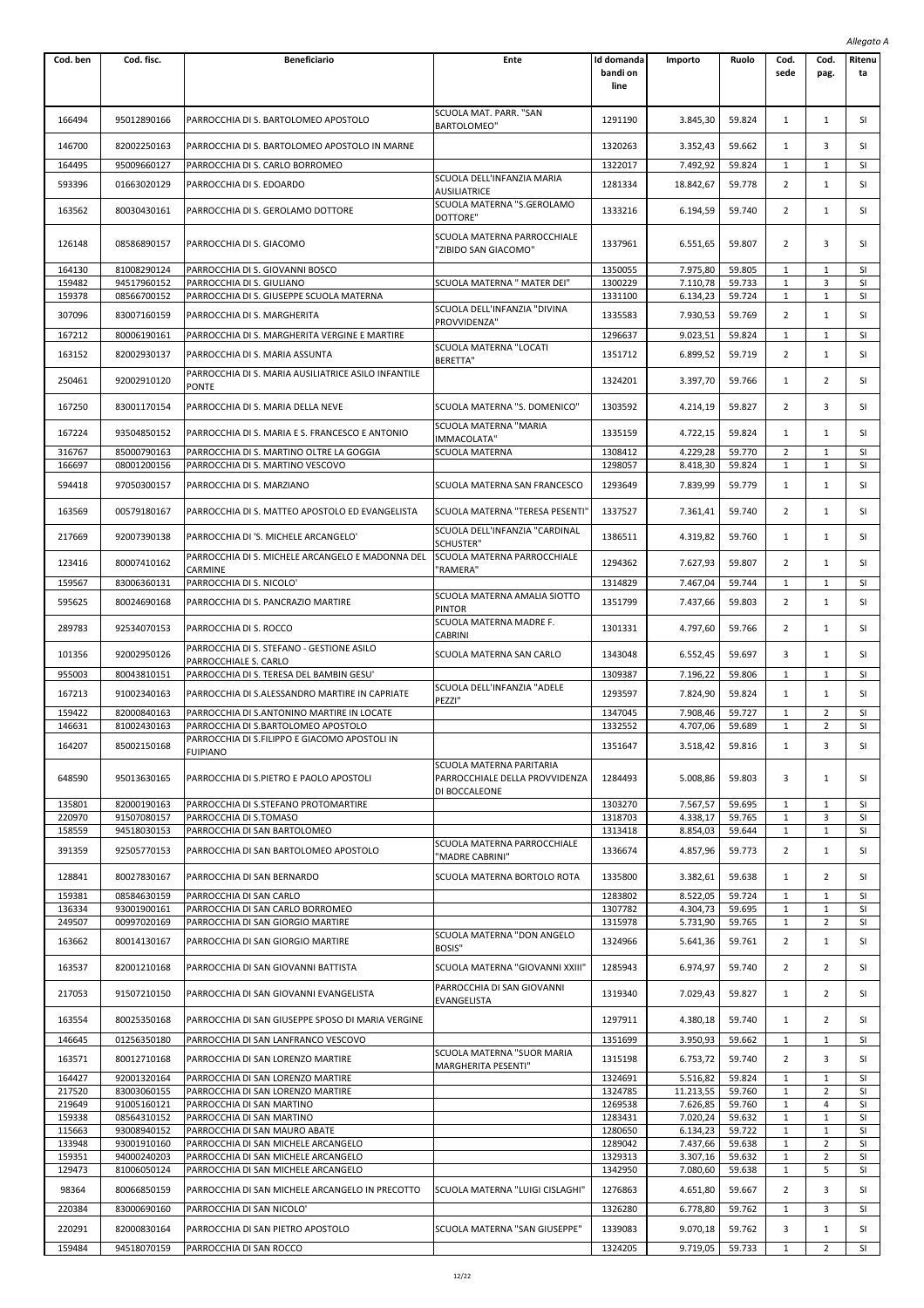|                  |                            |                                                                            |                                                      |                                |                      |                  |                                |                                | Allegato A      |
|------------------|----------------------------|----------------------------------------------------------------------------|------------------------------------------------------|--------------------------------|----------------------|------------------|--------------------------------|--------------------------------|-----------------|
| Cod. ben         | Cod. fisc.                 | <b>Beneficiario</b>                                                        | Ente                                                 | Id domanda<br>bandi on<br>line | Importo              | Ruolo            | Cod.<br>sede                   | Cod.<br>pag.                   | Ritenu<br>ta    |
|                  |                            |                                                                            |                                                      |                                |                      |                  |                                |                                |                 |
| 115329           | 81005290135                | PARROCCHIA DI SAN VINCENZO MARTIRE                                         |                                                      | 1340665                        | 6.718.44             | 59.722           | 1                              | $\mathbf{1}$                   | SI              |
| 71515            | 95012910162                | PARROCCHIA DI SAN VITTORE MARTIRE                                          |                                                      | 1303418                        | 3.533,51             | 59.723           | 1                              | $\mathbf{1}$                   | SI              |
| 249058<br>159699 | 85004640133<br>82000130169 | PARROCCHIA DI SAN ZENO<br>PARROCCHIA DI SAN ZENONE AMBIVERE                |                                                      | 1326419<br>1293695             | 7.437,66<br>5.837,53 | 59.765<br>59.758 | 1<br>1                         | 3<br>2                         | SI<br>SI        |
| 126796           | 80015710165                | PARROCCHIA DI SAN ZENONE VESCOVO                                           | SCUOLA MATERNA PARROCCHIALE<br>"SAN ZENO"            | 1290258                        | 13.868,70            | 59.807           | 2                              | $\overline{2}$                 | SI              |
| 383432           | 93003470155                | PARROCCHIA DI SANT' AMBROGIO                                               | SCUOLA DELL'INFANZIA<br>PARROCCHIALE                 | 1312248                        | 6.375,67             | 59.770           | $\overline{2}$                 | $\mathbf{1}$                   | SI              |
| 163216           | 95012930160                | PARROCCHIA DI SANTA ELISABETTA                                             |                                                      | 1331381                        | 6.013,51             | 59.730           | 1                              | $\mathbf{1}$                   | <b>SI</b>       |
| 250429           | 81003480167                | PARROCCHIA DI SANTA MARIA ASSUNTA                                          | SCUOLA MATERNA "MARIA<br>IMMACOLATA"                 | 1297694                        | 3.276,98             | 59.765           | $\overline{2}$                 | $\mathbf{1}$                   | SI              |
| 163201<br>119809 | 98018770176<br>92001430161 | PARROCCHIA DI SANTA MARIA ASSUNTA<br>PARROCCHIA DI SANTA MARIA ASSUNTA     |                                                      | 1329448<br>1330010             | 7.633,83<br>9.742,73 | 59.730<br>59.722 | $\mathbf{1}$<br>1              | 1<br>1                         | SI<br>SI        |
| 163862           | 81010950129                | PARROCCHIA DI SANTA MARIA ASSUNTA CON GEST.<br>SCUOLA MATERNA SACRO CUORE  | SCUOLA MATERNA SACRO CUORE                           | 1290864                        | 4.546,17             | 59.761           | 2                              | $\mathbf{1}$                   | SI              |
| 217511           | 82004190169                | PARROCCHIA DI SANTA MARIA ASSUNTA DI MEDOLAGO                              | SCUOLA MATERNA PARROCCHIALE                          | 1299991                        | 5.656,45             | 59.827           | 2                              | $\mathbf{1}$                   | SI              |
| 220968           | 91507010154                | PARROCCHIA DI SANTA MARIA AUSILIATRICE                                     |                                                      | 1336589                        | 7.528,20             | 59.765           | 1                              | 1                              | SI              |
| 159380           | 97552010155                | PARROCCHIA DI SANTA MARIA DEL SUFFRAGIO                                    |                                                      | 1294619                        | 6.793,09             | 59.724           | 1                              | 1                              | SI              |
| 220904           | 93003100158                | PARROCCHIA DI SANTA MARIA DELLA NEVE                                       |                                                      | 1287924                        | 5.958,25             | 59.762           | 1                              | 1                              | SI              |
| 164158           | 97052730153                | PARROCCHIA DI SANTA MARIA DELLE GRAZIE AL NAVIGLIO                         |                                                      | 1280747                        | 6.003,52             | 59.805           | 1                              | $\mathbf{1}$                   | SI              |
| 108663<br>594244 | 82000810166<br>80109050155 | PARROCCHIA DI SANTA MARIA IMMACOLATA<br>PARROCCHIA DI SANTA MARIA NASCENTE |                                                      | 1290890<br>1296269             | 4.184,01<br>6.239,86 | 59.697<br>59.779 | 3<br>1                         | 1<br>1                         | SI<br>SI        |
| 159383           | 08633540151                | PARROCCHIA DI SANTA MARIA NASCENTE E SAN CARLO                             |                                                      | 1351998                        | 7.050,42             | 59.724           | 1                              | $\mathbf{1}$                   | SI              |
| 82585            | 80013730165                | PARROCCHIA DI SANT'ALESSANDRO                                              |                                                      | 1297695                        | 9.199,49             | 59.667           | 1                              | 3                              | SI              |
| 167207           | 80016100168                | PARROCCHIA DI SANT'ANNA IN BERGAMO                                         | SCUOLA DELL'INFANZIA VALLE DEL                       | 1285965                        | 5.988,43             | 59.824           | 1                              | 1                              | SI              |
| 595572           | 80006850160                | PARROCCHIA DI SANT'ANTONIO DI PADOVA                                       | LUJO                                                 | 1325501                        | 7.452,75             | 59.784           | 1                              | $\mathbf{1}$                   | SI              |
| 26999            | 92003470157                | PARROCCHIA DI SANTI MARTIRI ANAUNIANI SCUOLA<br>DELL'INFANZIA PARITARIA    |                                                      | 1281777                        | 10.637,93            | 59.713           | 1                              | 1                              | SI              |
| 560689           | 03508910159                | PARROCCHIA DI SANTO STEFANO                                                | SCUOLA DELL'INFANZIA PETAZZI<br>SCUOLA MATERNA MARIA | 1385985                        | 7.460,86             | 59.775           | 3                              | 1                              | SI              |
| 220354           | 82009880129                | PARROCCHIA DI SANTO STEFANO PROTETTORE                                     | IMMACOLATA                                           | 1298024                        | 6.254,95             | 59.762           | $\overline{2}$                 | $\overline{2}$                 | SI              |
| 381914           | 91010340155                | PARROCCHIA DI SANTO STEFANO PROTOMARTIRE                                   | SCUOLA DELL'INFANZIA<br>"IMMACOLATA"                 | 1327845                        | 7.030,23             | 59.770           | 2                              | $\mathbf{1}$                   | SI              |
| 22662            | 96000560167                | PARROCCHIA DI SANTO STEFANO PROTOMARTIRE                                   | SCUOLA MATERNA "DON M.<br>NEGRINI"                   | 1330835                        | 5.777,17             | 59.690           | 2                              | 1                              | SI              |
| 250445<br>219417 | 80046730158<br>93002210123 | PARROCCHIA DI SS. EUSEBIO E MACCABEI<br>PARROCCHIA DI SS. PIETRO E PAOLO   | ASILO INFANTILE DI GARBAGNATE                        | 1276512<br>1317274             | 7.762,66<br>6.581,83 | 59.766<br>59.760 | $\overline{2}$<br>$\mathbf{1}$ | $\overline{2}$<br>$\mathbf{1}$ | SI<br>SI        |
| 163138           | 92003710156                | PARROCCHIA GESU' CROCIFISSO SCUOLA MATERNA<br><b>RAVELLO</b>               |                                                      | 1336161                        | 9.392,17             | 59.719           | 1                              | $\mathbf{1}$                   | SI              |
| 159573           | 80063490157                | PARROCCHIA GESU' MARIA GIUSEPPE                                            |                                                      | 1343481                        | 6.824,07             | 59.744           | 1                              | $\overline{2}$                 | <b>SI</b>       |
| 406857<br>250462 | 95012920161<br>92002900121 | PARROCCHIA INVENZIONE S. CROCE<br>PARROCCHIA INVENZIONE S. STEFANO PROT.   | SCUOLA MATERNA<br>SCUOLA MATERNA PARROCCHIA INV.     | 1306993<br>1323748             | 8.644,65<br>5.934,24 | 59.773<br>59.766 | 1<br>2                         | 1<br>$\mathbf{1}$              | SI<br>SI        |
| 250448           | 08853830159                | PARROCCHIA L'ASSUNTA - SCUOLA MATERNA FERRARIO                             | S. STEFANO                                           | 1314805                        | 7.582,66             | 59.766           |                                | 1                              | SI              |
| 212517           | 83012960155                |                                                                            |                                                      | 1281745                        |                      | 59.827           |                                |                                | <b>SI</b>       |
| 164116           | 98000320170                | PARROCCHIA MADONNA DEL CARMINE<br>PARROCCHIA MADONNA DEL ROSARIO           | SCUOLA MATERNA NUOVA BADIA                           | 1299556                        | 7.436,86<br>5.039,04 | 59.805           | 1<br>1                         | 1<br>$\mathbf{1}$              | <b>SI</b>       |
| 594716           | 03501740157                | PARROCCHIA MARIA REGINA                                                    |                                                      | 1271712                        | 5.852,62             | 59.779           | 1                              | 1                              | SI              |
| 163545           | 80002690149                | PARROCCHIA NATIVITA' DELLA B.V. MARIA                                      | SCUOLA DELL'INFANZIA DON                             | 1273078                        | 3.412,79             | 59.740           | 2                              | $\mathbf{1}$                   | SI              |
| 163448           | 08654640153                | PARROCCHIA PRESENTAZIONE DEL SIGNORE                                       | GIOVANNI MITTA                                       | 1313652                        | 6.899,52             | 59.730           | 1                              | 1                              | SI              |
| 220720           | 82001330123                | PARROCCHIA PURIFICAZIONE DI MARIA VERGINE SCUOLA<br>MATERNA                |                                                      | 1331747                        | 8.956,44             | 59.762           | 1                              | 1                              | SI              |
| 119330           | 86002110152                | PARROCCHIA S BARTOLOMEO                                                    |                                                      | 1311702                        | 6.507,18             | 59.722           | $\mathbf{1}$                   | 3                              | SI              |
| 163184           | 08568750155                | PARROCCHIA S BERNARDO                                                      | SCUOLA MATERNA "PAOLO VI"                            | 1330786                        | 8.241,52             | 59.719           | $\overline{2}$                 | 3                              | SI              |
| 955328           | 87002750153                | PARROCCHIA S. AGATA                                                        |                                                      | 1295128                        | 8.325,88             | 59.808           | 1                              | 1                              | SI              |
| 250441           | 83004570137                | PARROCCHIA S. ALESSANDRO                                                   | SCUOLA MATERNA<br>SCUOLA DELL'INFANZIA CENTRO PER    | 1347088                        | 5.426,28             | 59.766           | $\overline{2}$                 | $\overline{2}$                 | SI              |
| 558320<br>158557 | 95013220165<br>87004250152 | PARROCCHIA S. ALESSANDRO IN CATTEDRALE<br>PARROCCHIA S. ALESSANDRO MARTIRE | LA FAMIGLIA CITTA' ALTA                              | 1325021<br>1271490             | 6.119,14<br>8.106,51 | 59.775<br>59.644 | $\overline{2}$<br>1            | $\overline{2}$<br>4            | SI<br><b>SI</b> |
| 120139           | 92505790151                | PARROCCHIA S. ALESSANDRO MARTIRE                                           |                                                      | 1311129                        | 6.058,78             | 59.722           | 1                              | $\mathbf{1}$                   | SI              |
| 219235           | 82004630164                | PARROCCHIA S. ALESSANDRO MARTIRE IN MAPELLO                                |                                                      | 1317003                        | 5.731,90             | 59.760           | 1                              | $\mathbf{1}$                   | SI              |
| 594717           | 90002980135                | PARROCCHIA S. ALESSANDRO MARTIRE SCUOLA MATERNA<br>M. IMMACOLATA           |                                                      | 1301235                        | 6.898,72             | 59.779           | 1                              | $\mathbf{1}$                   | SI              |
| 250450           | 80122650155                | PARROCCHIA S. AMBROGIO SCUOLA MATERNA                                      |                                                      | 1329073                        | 4.425,45             | 59.766           | 1                              | 3                              | <b>SI</b>       |
| 159499           | 84001850167                | PARROCCHIA S. AMBROGIO V. E D.                                             |                                                      | 1296560                        | 7.451,95             | 59.733           | 1                              | $\overline{2}$                 | SI              |
| 306707           | 83004610131                | PARROCCHIA S. ANDREA                                                       | SCUOLA D'INFANZIA SAN GIUSEPPE                       | 1329672                        | 5.471,55             | 59.769           | 2                              | 2                              | SI              |
| 159476           | 92505650157                | PARROCCHIA S. ANDREA                                                       | SCUOLA MATERNA "MARIA<br>IMMACOLATA"                 | 1386450                        | 6.482,10             | 59.733           | 2                              | 2                              | SI              |
| 164205           | 82001270121                | PARROCCHIA S. ANTONINO MARTIRE ASILO BAMBINO<br>GESU'                      |                                                      | 1311658                        | 6.627,10             | 59.816           | $\mathbf{1}$                   | 3                              | SI              |
| 159502           | 81001010164                | PARROCCHIA S. ANTONIO DA PADOVA                                            |                                                      | 1297893                        | 4.304,73             | 59.744           | 1                              | 1                              | SI              |
| 981100           | 95013120167                | PARROCCHIA S. ANTONIO DI PADOVA                                            |                                                      | 1289714                        | 4.591,44             | 59.808           | 1                              | 1                              | <b>SI</b>       |
| 159575<br>79872  | 08590540152<br>85002010164 | PARROCCHIA S. APOLLINARE IN BAGGIO<br>PARROCCHIA S. BARTOLOMEO             |                                                      | 1330857<br>1315446             | 4.621,62<br>3.367,52 | 59.744<br>59.723 | 1<br>1                         | 1<br>$\overline{2}$            | SI<br><b>SI</b> |
| 163524           | 83001850177                | PARROCCHIA S. COLOMBANO ABATE                                              |                                                      | 1313396                        | 3.397,70             | 59.730           | $\mathbf{1}$                   | $\mathbf{1}$                   | SI              |
| 955335           | 85002550185                | PARROCCHIA S. CRISTOFORO IN S. PIETRO MARTIRE IN                           |                                                      | 1316752                        | 6.762,91             | 59.808           | $\mathbf{1}$                   | $\overline{2}$                 | SI              |
| 450642           | 92007980136                | VIGEVANO<br>PARROCCHIA S. FEDELE                                           | SCUOLA MATERNA PARROCCHIALE DI                       | 1343115                        | 4.485,81             | 59.775           | 2                              | 2                              | SI              |
|                  |                            |                                                                            | LAGHETTO<br>SCUOLA MATERNA PARROCCHIALE              |                                |                      |                  |                                |                                |                 |
| 124625           | 98018360176                | PARROCCHIA S. FRANCESCO D'ASSISI                                           | 'DON GIUSEPPE DAVID"                                 | 1345279                        | 5.731,90             | 59.807           | 2                              | 3                              | SI              |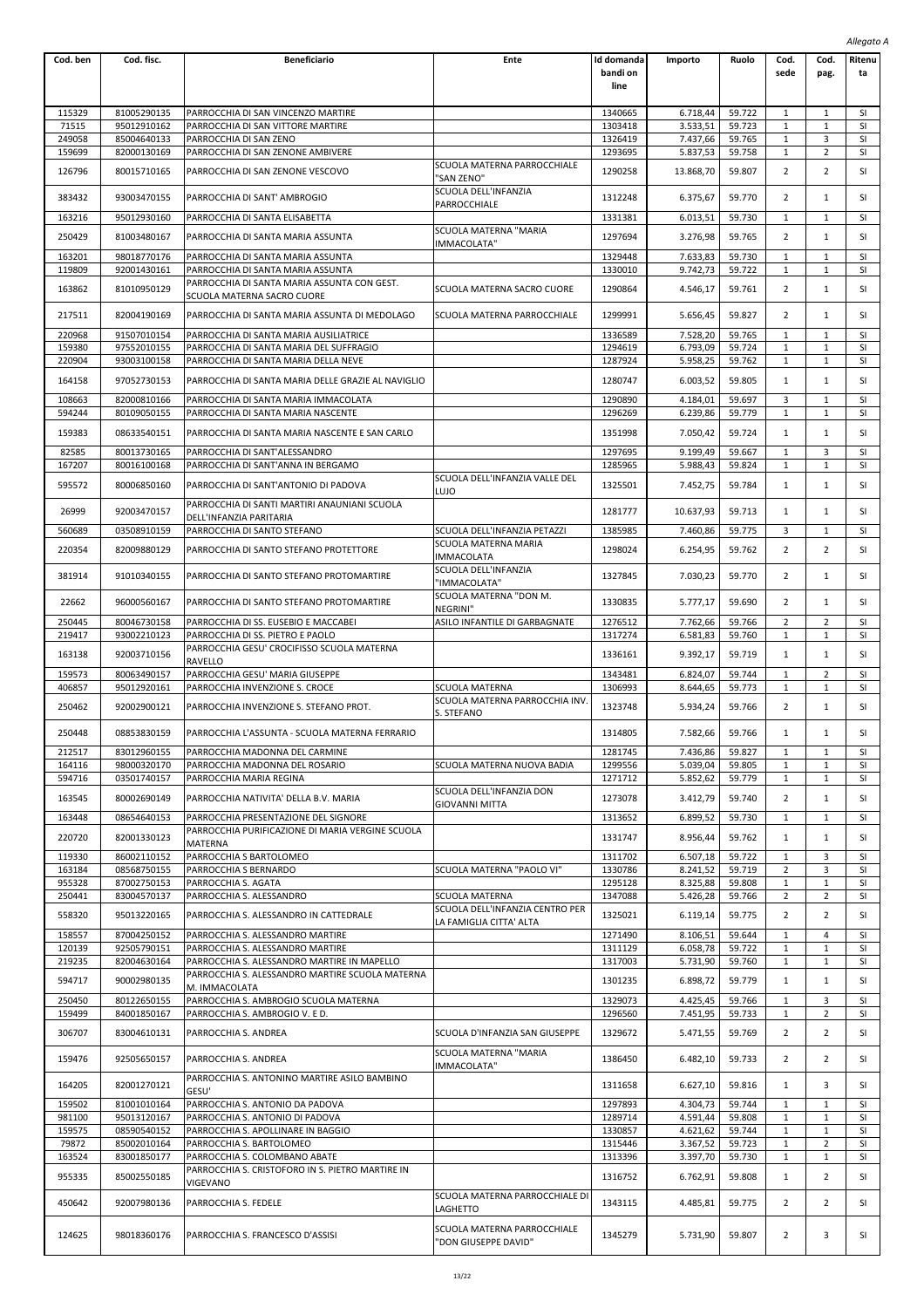|                  |                            |                                                                                                   |                                                                        |                                       |                       |                  |                                |                                | Allegato A      |
|------------------|----------------------------|---------------------------------------------------------------------------------------------------|------------------------------------------------------------------------|---------------------------------------|-----------------------|------------------|--------------------------------|--------------------------------|-----------------|
| Cod. ben         | Cod. fisc.                 | <b>Beneficiario</b>                                                                               | Ente                                                                   | <b>Id domanda</b><br>bandi on<br>line | Importo               | Ruolo            | Cod.<br>sede                   | Cod.<br>pag.                   | Ritenu<br>ta    |
| 128715           | 81008890139                | PARROCCHIA S. GIORGIO                                                                             | SCUOLA MATERNA "S.GIORGIO"                                             | 1285793                               | 5.671.54              | 59.807           | 2                              | 2                              | SI              |
| 932818           | 81003710134                | PARROCCHIA S. GIORGIO E MARIA IMMACOLATA                                                          |                                                                        | 1302691                               | 6.300,22              | 59.806           | $\mathbf{1}$                   | $\mathbf 1$                    | SI              |
| 220402           | 84508050154                | PARROCCHIA S. GIOVANNI BATTISTA MARTIRE                                                           |                                                                        | 1289096                               | 4.591,44              | 59.762           | $\mathbf{1}$                   | $\mathbf{1}$                   | SI              |
| 216028           | 97001870175                | PARROCCHIA S. LORENZO                                                                             | SCUOLA PARROCCHIALE<br>QUARESMINI                                      | 1344866                               | 4.722,15              | 59.827           | 2                              | $\mathbf{1}$                   | SI              |
| 163561           | 95012260162                | PARROCCHIA S. LORENZO IN CALEPIO                                                                  | SCUOLA MATERNA "S.B.CAPITANIO"                                         | 1284254                               | 3.935,84              | 59.740           | 2                              | 1                              | SI              |
| 158573           | 80007250162                | PARROCCHIA S. LUCIA VERGINE E MARTIRE IN CORNALE DI<br>PRADALUNGA                                 |                                                                        | 1346684                               | 6.854,25              | 59.644           | 1                              | $\mathbf{1}$                   | SI              |
| 543883<br>250454 | 95001090133<br>86002330180 | PARROCCHIA S. MARIA ASSUNTA<br>PARROCCHIA S. MARIA ASSUNTA - SCUOLA MATERNA<br>MICRONIDO E C.D.A. | SCUOLA MATERNA "ADA SCALINI"<br>SCUOLA MATERNA MONS. CARLO<br>ANGELERI | 1332723<br>1300371                    | 4.531,08<br>4.229,28  | 59.775<br>59.766 | 2<br>2                         | $\overline{2}$<br>$\mathbf{1}$ | SI<br>SI        |
| 250421           | 95012350161                | PARROCCHIA S. MARIA ASSUNTA E S. MICHELE ARCANGELO                                                |                                                                        | 1299651                               | 4.410,36              | 59.765           | 1                              | $\mathbf{1}$                   | SI              |
| 16126            | 80039530151                | PARROCCHIA S. MARIA DELLA PASSIONE                                                                | PARROCCHIA S.MARIA DELLA<br>PASSIONE                                   | 1312622                               | 5.973,34              | 59.690           | 1                              | 2                              | SI              |
| 127414           | 91507220159                | PARROCCHIA S. MARIA IMMACOLATA E S. ZENO                                                          | SCUOLA DELL'INFANZIA S. ANTONIO                                        | 1274475                               | 7.050,42              | 59.807           | $\overline{2}$                 | $\mathbf{1}$                   | SI              |
| 163646           | 86001870152                | PARROCCHIA S. MARIA NASCENTE                                                                      | SCUOLA MATERNA DI FURATO                                               | 1312862                               | 4.229,28              | 59.759           | $\overline{2}$                 | 1                              | <b>SI</b>       |
| 595227           | 91002270162                | PARROCCHIA S. MARTINO VESCOVO                                                                     | SCUOLA MATERNA MARIA BAMBINA                                           | 1286768                               | 9.985,57              | 59.779           | $\overline{2}$                 | 3                              | SI              |
| 167235           | 94003210138                | PARROCCHIA S. MAURO SCUOLA MATERNA "SAN<br>GIUSEPPE"                                              |                                                                        | 1348971                               | 4.184,01              | 59.827           | 1                              | $\overline{2}$                 | SI              |
| 163655           | 86501680150                | PARROCCHIA S. MICHELE                                                                             | SCUOLA MATERNA "LUIGI BANFI"                                           | 1323414                               | 4.576,35              | 59.759           | $\overline{2}$                 | 3                              | <b>SI</b>       |
| 648591<br>167273 | 80021730165<br>08566920156 | PARROCCHIA S. NICOLO'<br>PARROCCHIA S. PIETRO MARTIRE                                             | SCUOLA MATERNA                                                         | 1315336<br>1337532                    | 12.976,18<br>7.241,49 | 59.803<br>59.827 | 2<br>2                         | 1<br>3                         | SI<br>SI        |
| 22709            | 83009820156                | PARROCCHIA S. PIO X                                                                               |                                                                        | 1282749                               | 10.045,93             | 59.690           | $\overline{2}$                 | $\mathbf{1}$                   | SI              |
| 955025           | 91010300159                | PARROCCHIA S. PIO X                                                                               |                                                                        | 1312792                               | 4.903,23              | 59.808           | $\mathbf{1}$                   | 1                              | SI              |
| 123340           | 80016670160                | PARROCCHIA S. SIRO E GOTTARDO VESCOVO                                                             | SCUOLA MATERNA SOTTOTENENTE<br>ATTILIO ZANETTI                         | 1317065                               | 3.337,34              | 59.807           | 2                              | $\overline{2}$                 | SI              |
| 164118           | 80049510177                | PARROCCHIA S. STEFANO PROTOMARTIRE                                                                |                                                                        | 1301523                               | 6.366,75              | 59.805           | $\mathbf{1}$                   | $\overline{2}$                 | SI              |
| 163189           | 02627340165                | PARROCCHIA S. STEFANO PROTOMARTIRE                                                                | SCUOLA MATERNA "GIOVANNI XXIII"                                        | 1303927                               | 6.104,85              | 59.730           | $\overline{2}$                 | $\mathbf{1}$                   | SI              |
| 138232           | 11132720159                | PARROCCHIA S. STEFANO SCUOLA MATERNA                                                              |                                                                        | 1272158                               | 9.098,96              | 59.695           | 1                              | $\mathbf{1}$                   | <b>SI</b>       |
| 595505<br>166973 | 92003510150<br>95009710120 | PARROCCHIA S. TERESA DEL BAMBIN GESU'<br>PARROCCHIA S. VINCENZO MARTIRE                           |                                                                        | 1296734<br>1341051                    | 8.315,89<br>7.613,64  | 59.784<br>59.824 | 1<br>$\mathbf{1}$              | $\mathbf{1}$<br>$\mathbf{1}$   | SI<br>SI        |
| 168147           | 82001030160                | PARROCCHIA S. VITTORE MARTIRE                                                                     | SCUOLA MATERNA PARROCCHIALE<br>SINITE PARVULOS                         | 1338764                               | 7.506,13              | 59.827           | $\overline{2}$                 | $\overline{2}$                 | SI              |
| 166967           | 96000190163                | PARROCCHIA S. ZENONE VESCOVO                                                                      | SCUOLA MATERNA "S.DOMENICO<br>SAVIO"                                   | 1289170                               | 4.319,82              | 59.824           | 1                              | $\mathbf{1}$                   | SI              |
| 560972           | 92016910165                | PARROCCHIA S.AGATA V. E M                                                                         | SCUOLA DELL'INFANZIA SACRO<br><b>CUORE</b>                             | 1287031                               | 13.124,40             | 59.775           | 2                              | 4                              | SI              |
| 595782           | 08629480156                | PARROCCHIA S.AMBROGIO                                                                             |                                                                        | 1316844                               | 8.399,93              | 59.803           | $\mathbf{1}$                   | $\mathbf{1}$                   | SI              |
| 220810<br>390479 | 97052460157<br>01573190160 | PARROCCHIA S.AMBROGIO - S.MARIA<br>PARROCCHIA S.ANDREA APOSTOLO                                   | SCUOLA MATERNA SANTA MARIA DI                                          | 1301345<br>1282432                    | 4.767,42<br>3.724,58  | 59.762<br>59.773 | 1<br>2                         | $\mathbf{1}$<br>$\mathbf{1}$   | <b>SI</b><br>SI |
| 221599           | 82001350162                | PARROCCHIA S.ANDREA APOSTOLO                                                                      | <b>STROZZA</b>                                                         | 1310981                               | 6.672,37              | 59.765           | 1                              | 4                              | SI              |
| 164017           | 83004530131                | PARROCCHIA S.ANTONIO GIA' CHIESA PARROCCHIALE<br>S.ANTONIO                                        |                                                                        | 1349356                               | 4.323,08              | 59.728           | 1                              | 1                              | SI              |
| 159430           | 82503890152                | PARROCCHIA S.BIAGIO V.M. - SCUOLA MATERNA SORELLE<br>PEDRAZZINI                                   |                                                                        | 1281538                               | 3.920,75              | 59.727           | 1                              | $\mathbf{1}$                   | SI              |
| 159364           | 80098770151                | PARROCCHIA S.DIONIGI IN SS. CLEMENTE E GUIDO                                                      |                                                                        | 1352285                               | 6.018,61              | 59.632           | 2                              | $\mathbf{1}$                   | SI              |
| 159580           | 12580060155                | PARROCCHIA S.G. BATTISTA - SCUOLA DELL'INFANZIA PARR.<br>MONS. A. VOTA                            |                                                                        | 1305070                               | 7.749,45              | 59.758           | 1                              | $\mathbf{1}$                   | SI              |
| 243741<br>167225 | 83002680151<br>90001930164 | PARROCCHIA S.GIOVANNI EVANGELISTA<br>PARROCCHIA S.LORENZO                                         | <b>SCUOLA MATERNA</b>                                                  | 1290515<br>1343147                    | 8.251,23<br>3.216,62  | 59.765<br>59.824 | $\mathbf{1}$<br>$\mathbf 1$    | 1<br>$\mathbf{1}$              | SI<br>SI        |
| 976363           | 92001010195                | PARROCCHIA S.MARIA ASSUNTA                                                                        | SCUOLA DELL'INFANZIA SAN<br>MARTINO                                    | 1348984                               | 6.658,08              | 59.808           | $\overline{2}$                 | 1                              | SI              |
| 164070           | 83002840136                | PARROCCHIA S.MARIA VERGINE ASSUNTA<br>PARROCCHIA S.ROCCO CASPOGGIO - SCUOLA                       |                                                                        | 1315672                               | 4.274,55              | 59.771           | 1                              | $\mathbf{1}$                   | <b>SI</b>       |
| 156727           | 80001910142                | DELL'INFANZIA "DON GATTI"                                                                         | SCUOLA MATERNA "S.GIOVANNI                                             | 1335934                               | 3.427,88              | 59.644           | 1                              | $\mathbf{1}$                   | SI              |
| 163199           | 96004960173                | PARROCCHIA S.S. FILIPPO E GIACOMO                                                                 | BOSCO"<br>SCUOLA DELL'INFANZIA PARITARIA                               | 1282290                               | 6.406,65              | 59.688           | $\overline{2}$                 | 1                              | SI              |
| 163199           | 96004960173                | PARROCCHIA S.S. FILIPPO E GIACOMO                                                                 | ANNA JUKER                                                             | 1283137                               | 4.368,35              | 59.630           | 4                              | 2                              | SI              |
| 593377           | 83002840151                | PARROCCHIA S.S. FILIPPO E GIACOMO                                                                 |                                                                        | 1312348                               | 6.793,89              | 59.778           | 1                              | $\mathbf{1}$                   | SI              |
| 163533           | 82003530167                | PARROCCHIA S.S. GERVASIO E PROTASIO                                                               | SCUOLA MATERNA PAPA GIOVANNI<br>XXIII                                  | 1314628                               | 7.734,36              | 59.740           | $\overline{2}$                 | 1                              | SI              |
| 163135           | 84002950156                | PARROCCHIA S.S. LORENZO E SEBASTIANO - SCUOLA<br>MATERNA                                          |                                                                        | 1289884                               | 7.467,04              | 59.719           | 1                              | 3                              | SI              |
| 163566<br>932805 | 95010010122<br>80016780126 | PARROCCHIA S.S. PIETRO E PAOLO CANTELLO<br>PARROCCHIA S.S. TRINITA' DI SAN SALVATORE              | ASILO INFANTILE "G. PARENTI"<br>SCUOLA MATERNA PARROCCHIALE            | 1347721<br>1270947                    | 4.500,90<br>4.244,37  | 59.740<br>59.806 | 2<br>1                         | $\mathbf{1}$<br>$\overline{2}$ | SI<br>SI        |
| 866560           | 90002500156                | PARROCCHIA S.VITTORE                                                                              | SAN SALVATORE                                                          | 1296514                               | 7.140,96              | 59.806           | 1                              | $\mathbf{1}$                   | SI              |
| 163539<br>158984 | 08800030150<br>97049590157 | PARROCCHIA SACRA FAMIGLIA<br>PARROCCHIA SACRA FAMIGLIA                                            |                                                                        | 1291347<br>1297396                    | 5.867,71<br>8.317,77  | 59.740<br>59.644 | 1<br>1                         | 1<br>$\mathbf{1}$              | SI<br>SI        |
| 446363           | 82000930162                | PARROCCHIA SACRA FAMIGLIA                                                                         | SCUOLA MATERNA BAMBIN GESU'                                            | 1304251                               | 7.618,74              | 59.773           | $\overline{2}$                 | $\overline{2}$                 | SI              |
| 158554           | 94517930155                | PARROCCHIA SACRO CUORE                                                                            |                                                                        | 1289728                               | 8.005,98              | 59.644           | $1\,$                          | $\mathbf{1}$                   | SI              |
| 159558           | 83005280157                | PARROCCHIA SACRO CUORE DI GESU'                                                                   | SCUOLA DELL'INFANZIA SAN                                               | 1300269                               | 6.300,22              | 59.744           | 1                              | 3                              | SI              |
| 506737           | 95009700121                | PARROCCHIA SAN BARTOLOMEO                                                                         | BARTOLOMEO                                                             | 1283543                               | 4.334,91              | 59.775           | 1                              | $\mathbf{1}$                   | SI              |
| 933132           | 92007040139<br>00647500131 | PARROCCHIA SAN BARTOLOMEO<br>PARROCCHIA SAN BARTOLOMEO APOSTOLO                                   |                                                                        | 1339780<br>1296843                    | 6.732,73              | 59.806           | $\overline{2}$<br>$\mathbf{1}$ | $\mathbf{1}$<br>2              | SI<br>SI        |
| 159320<br>595556 | 83006220152                | PARROCCHIA SAN BERNARDO ABATE SCUOLA MATERNA                                                      | SCUOLA DELL'INFANZIA SAN<br>BERNARDO ABATE                             | 1266128                               | 9.211,89<br>4.307,99  | 59.632<br>59.784 | 2                              | 1                              | SI              |
| 139502           | 97049910157                | PARROCCHIA SAN CIPRIANO                                                                           |                                                                        | 1337093                               | 4.259,46              | 59.695           | 1                              | $\mathbf{1}$                   | SI              |
| 292335           | 92003650154                | PARROCCHIA SAN DOMENICO                                                                           | SCUOLA MATERNA "SAN DOMENICO"                                          | 1287288                               | 9.159,32              | 59.769           | $\overline{2}$                 | $\mathbf{1}$                   | SI              |
|                  |                            |                                                                                                   |                                                                        |                                       |                       |                  |                                |                                |                 |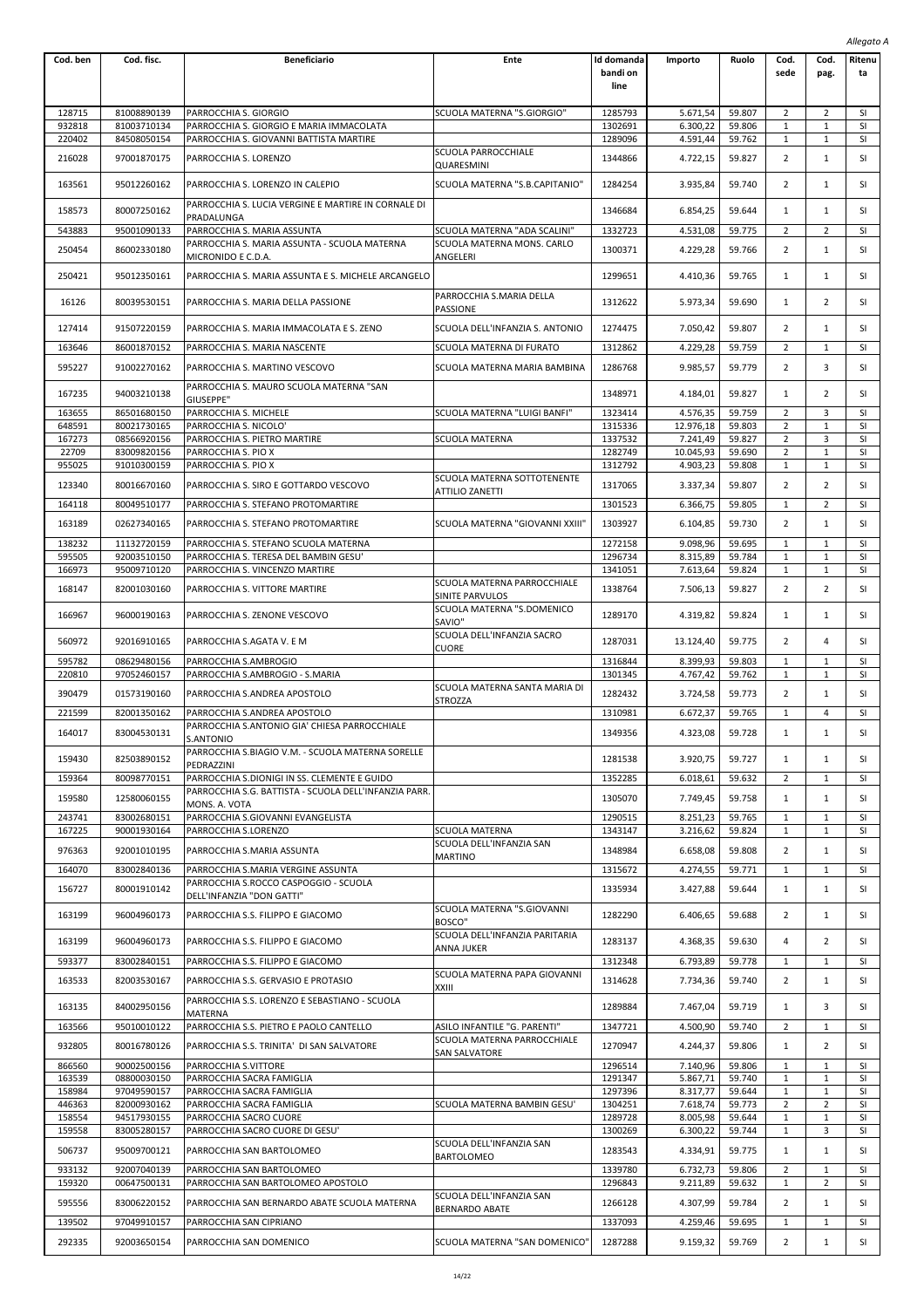|                  |                            |                                                                               |                                                            |                                |                       |                  |                                |                              | Allegato A             |
|------------------|----------------------------|-------------------------------------------------------------------------------|------------------------------------------------------------|--------------------------------|-----------------------|------------------|--------------------------------|------------------------------|------------------------|
| Cod. ben         | Cod. fisc.                 | <b>Beneficiario</b>                                                           | Ente                                                       | Id domanda<br>bandi on<br>line | Importo               | Ruolo            | Cod.<br>sede                   | Cod.<br>pag.                 | Ritenu<br>ta           |
| 164142           | 82001310166                | PARROCCHIA SAN FEDELE MARTIRE                                                 |                                                            | 1306959                        | 6.959,08              | 59.805           | 1                              | 1                            | SI                     |
| 303946           | 01789350178                | PARROCCHIA SAN FILASTRIO                                                      | SCUOLA MATERNA "SAN PIO X"                                 | 1314781                        | 4.963,59              | 59.769           | $\overline{2}$                 | 3                            | SI                     |
| 164117           | 98001550171                | PARROCCHIA SAN FILIPPO NERI                                                   |                                                            | 1344071                        | 8.681,54              | 59.805           | $1\,$                          | $\mathbf{1}$                 | SI                     |
| 164178           | 80100730151                | PARROCCHIA SAN FRANCESCO SEZ. SCUOLA MATERNA                                  |                                                            | 1344916                        | 7.140,96              | 59.816           | 1                              | $\mathbf{1}$                 | SI                     |
| 164171           | 94003200139                | PARROCCHIA SAN GAETANO - SCUOLA MATERNA SANTI<br><b>ANGELI CUSTODI</b>        |                                                            | 1347139                        | 6.194,59              | 59.805           | 1                              | 1                            | SI                     |
| 220359           | 94519300159                | PARROCCHIA SAN GIORGIO                                                        |                                                            | 1287271                        | 6.104,05              | 59.762           | $1\,$                          | $\overline{2}$               | SI                     |
| 593532           | 86001390151                | PARROCCHIA SAN GIORGIO                                                        | SCUOLA INFANZIA "CAROLINA                                  | 1293655                        | 6.778,80              | 59.778           | 2                              | 1                            | SI                     |
| 219183           | 80005870136                | PARROCCHIA SAN GIORGIO                                                        | GHISOLFI"                                                  | 1333957                        | 6.254,95              | 59.760           | $\mathbf{1}$                   | $\mathbf{1}$                 | SI                     |
| 159418           | 81005680160                | PARROCCHIA SAN GIORGIO MARTIRE                                                |                                                            | 1293980                        | 5.671,54              | 59.727           | $1\,$                          | $\mathbf{1}$                 | SI                     |
| 164034           | 91008960154                | PARROCCHIA SAN GIORGIO MARTIRE                                                |                                                            | 1304464                        | 8.855,91              | 59.771           | $1\,$                          | 1                            | SI                     |
| 250419           | 84002070161                | PARROCCHIA SAN GIORGIO MARTIRE - SCUOLA MATERNA                               |                                                            | 1309137                        | 10.589,97             | 59.765           | 1                              | 1                            | SI                     |
| 595508           | 93003110157                | PARROCCHIA SAN GIORGIO MARTIRE - SCUOLA MATERNA                               |                                                            | 1343769                        | 4.410,36              | 59.784           | 1                              | $\overline{2}$               | SI                     |
| 163595           | 87008270156                | PARROCCHIA SAN GIORGIO MARTIRE - SCUOLA MATERNA<br>PAOLO VI E DON APPIANI     | SCUOLA MATERNA "PAOLO VI" E<br>"DON G.APPIANI"             | 1272782                        | 9.251,26              | 59.759           | 2                              | 1                            | SI                     |
| 163415           | 82000770162                | PARROCCHIA SAN GIOVANNI BATTISTA                                              | ASILO D'INFANZIA PARROCCHIALE<br>"S.S. GIOVANNI XXIII"     | 1290532                        | 7.186,23              | 59.730           | 2                              | 4                            | SI                     |
| 167281           | 80029820166                | PARROCCHIA SAN GIOVANNI BATTISTA                                              | SCUOLA MATERNA S.GIOVANNI<br><b>BATTISTA</b>               | 1320931                        | 9.335,30              | 59.827           | $\overline{2}$                 | 2                            | <b>SI</b>              |
| 257330           | 93518380154                | PARROCCHIA SAN GIOVANNI BATTISTA                                              | SCUOLA DELL'INFANZIA SAN<br>GIOVANNI BATTISTA              | 1338113                        | 7.270,87              | 59.766           | $\overline{2}$                 | $\overline{2}$               | SI                     |
| 381990<br>506735 | 80145950152<br>80006110136 | PARROCCHIA SAN GIOVANNI BATTISTA<br>PARROCCHIA SAN GIOVANNI BATTISTA          | SCUOLA MATERNA SAN GIUSEPPE<br>SCUOLA MATERNA PARROCCHIALE | 1344833<br>1385653             | 6.194,59<br>5.822,44  | 59.770<br>59.775 | 2<br>$\mathbf{1}$              | $\mathbf{1}$<br>$\mathbf{1}$ | SI<br>SI               |
| 18124            | 80026430167                | PARROCCHIA 'SAN GIOVANNI BATTISTA DI ALBEGNO IN                               |                                                            | 1266311                        | 3.458,06              | 59.690           | 1                              | 5                            | SI                     |
| 163568           | 80006090163                | TREVIOLO'<br>PARROCCHIA SAN GIOVANNI BATTISTA NEL QUARTIERE                   | SCUOLA MATERNA "S.GIOVANNI                                 | 1330810                        | 3.920,75              | 59.740           | 2                              | $\overline{2}$               | SI                     |
| 117320           | 80002270140                | CAMPAGNOLA<br>PARROCCHIA SAN GIOVANNI BATTISTA SCUOLA MATERNA                 | <b>BATTISTA"</b>                                           | 1294748                        | 3.458,06              | 59.722           | $\mathbf{1}$                   | $\mathbf{1}$                 | SI                     |
| 316742           | 87008430156                | PARR. "VIZZOLA"<br>PARROCCHIA SAN GIOVANNI EVANGELISTA                        | SCUOLA MATERNA PARROCCHIALE                                | 1309969                        | 9.402,16              | 59.769           | 2                              | 2                            | <b>SI</b>              |
| 955028           | 94003410134                | PARROCCHIA SAN GIOVANNI EVANGELISTA                                           | SCUOLA MATERNA SACRO CUORE                                 | 1342176                        | 4.395,27              | 59.808           | 1                              | 1                            | SI                     |
| 465001           | 08737990153                | PARROCCHIA SAN GIUSEPPE                                                       | SCUOLA INFANZIA OTTOLINA SILVA                             | 1286988                        | 4.546,17              | 59.636           | 3                              | $\overline{4}$               | SI                     |
| 159385<br>465001 | 08743720156<br>08737990153 | PARROCCHIA SAN GIUSEPPE<br>PARROCCHIA SAN GIUSEPPE                            |                                                            | 1293255<br>1296407             | 11.031,67<br>7.618,74 | 59.724<br>59.690 | $1\,$<br>$1\,$                 | 1<br>$\mathbf{1}$            | SI<br><b>SI</b>        |
| 250446           | 03182980155                | PARROCCHIA SAN GIUSEPPE ARTIGIANO                                             | SCUOLA MATERNA "GIOVANNI XXIII"<br>DON ADRIANO COLOMBO     | 1300314                        | 4.963,59              | 59.766           | $\overline{2}$                 | $\mathbf{1}$                 | SI                     |
| 164131           | 81008090128                | PARROCCHIA SAN GIUSEPPE IN BUON GESU'                                         | SCUOLA MATERNA S. TERESA                                   | 1348843                        | 5.837,53              | 59.805           | 1                              | $\mathbf{1}$                 | <b>SI</b>              |
| 159477<br>167229 | 93001800155<br>98030000172 | PARROCCHIA SAN GIUSEPPE LAVORATORE                                            | SCUOLA MATERNA "BONICELLI"                                 | 1316925                        | 4.350,00              | 59.733           | 1<br>$\overline{2}$            | 1<br>$1\,$                   | <b>SI</b><br>SI        |
| 595509           | 08587100150                | PARROCCHIA SAN GIUSEPPE LAVORATORE<br>PARROCCHIA SAN GIUSEPPE S.M. PAOLO VI   |                                                            | 1353274<br>1345763             | 4.576,35<br>5.852,62  | 59.827<br>59.784 | $1\,$                          | $\mathbf{1}$                 | SI                     |
| 159424           | 82001730165                | PARROCCHIA SAN GOTTARDO VESCOVO                                               |                                                            | 1318280                        | 5.701,72              | 59.727           | $\mathbf{1}$                   | $\overline{2}$               | SI                     |
| 130034           | 95013090162                | PARROCCHIA SAN LEONE PAPA                                                     |                                                            | 1329750                        | 6.506,38              | 59.638           | 1                              | 1                            | <b>SI</b>              |
| 3986<br>115315   | 83007630136<br>92003530158 | PARROCCHIA SAN LORENZO<br>PARROCCHIA SAN MAGNO                                | SCUOLA MATERNA CATERINA MONTI<br><b>ROVEDA</b>             | 1298491<br>1311169             | 5.656,45<br>6.974,97  | 59.636<br>59.722 | 1<br>1                         | $\mathbf{1}$<br>$\mathbf{1}$ | SI<br>SI               |
| 593381           | 92001330163                | PARROCCHIA SAN MARCO EVANGELISTA                                              | SCUOLA DELL'INFANZIA MADRE                                 | 1298474                        | 6.270,84              | 59.778           | 1                              | 1                            | SI                     |
| 167271           | 93003170151                | PARROCCHIA SAN MARTINO                                                        | TERESA DI CALCUTTA<br>SCUOLA MATERNA "DON G.GILARDI"       | 1338640                        | 9.038,60              | 59.827           | 2                              | 3                            | SI                     |
| 167263           | 97049880152                | PARROCCHIA SAN MARTINO IN BOLLATE                                             | SCUOLA MATERNA PARROCCHIALE                                | 1330955                        | 7.181,13              | 59.827           | $\overline{2}$                 | 1                            | SI                     |
| 159374           | 07123510153                | PARROCCHIA SAN MARTINO IN NIGUARDA                                            | "SAN MARTINO" -                                            | 1350882                        | 5.441,37              | 59.724           | 1                              | $\overline{2}$               | <b>SI</b>              |
| 306813           | 83002460158                | PARROCCHIA SAN MARTINO SCUOLA MATERNA                                         | SCUOLA MATERNA "IMMACOLATA"                                | 1345484                        | 9.529,86              | 59.769           | 2                              | $\mathbf{1}$                 | <b>SI</b>              |
| 158656           | 84504920152                | PARROCCHIA SAN MARTINO VESCOVO                                                | SCUOLA MATERNA "S.MARTINO<br>VESCOVO"                      | 1320592                        | 7.165,24              | 59.644           | $\overline{2}$                 | $\overline{2}$               | SI                     |
| 163659<br>159481 | 93505010152<br>94517950153 | PARROCCHIA SAN MAURIZIO<br>PARROCCHIA SAN MAURIZIO AL LAMBRO SCUOLA           | SCUOLA MATERNA IMMACOLATA                                  | 1296313<br>1329374             | 4.515,99<br>6.406,65  | 59.759<br>59.733 | $\overline{2}$<br>$\mathbf{1}$ | 3<br>$\mathbf{1}$            | <b>SI</b><br><b>SI</b> |
| 96959            | 92002970124                | MATERNA<br>PARROCCHIA SAN MICHELE ARCANGELO - GESTIONE ASILO                  |                                                            | 1317265                        | 5.154,66              | 59.667           | $\mathbf{1}$                   | 1                            | SI                     |
| 595583           | 80007530167                | PARROCCHIA SAN PANCRAZIO IN CAROBBIO DEGLI ANGELI                             |                                                            | 1288622                        | 8.651,36              | 59.803           | 3                              | 2                            | SI                     |
| 562548           | 84003450156                | PARROCCHIA SAN PAOLO                                                          |                                                            | 1349384                        | 7.618,74              | 59.778           | $1\,$                          | $\mathbf{1}$                 | SI                     |
| 92222            | 85001970160                | PARROCCHIA SAN PELLEGRINO VESCOVO E MARTIRE                                   |                                                            | 1300663                        | 6.420,94              | 59.667           | 3                              | 3                            | SI                     |
| 658114           | 80007270160                | PARROCCHIA SAN PIETRO APOSTOLO - SCUOLA<br>DELL'INFANZIA S.B. CAPITANIO       |                                                            | 1311375                        | 8.431,51              | 59.803           | 2                              | 1                            | SI                     |
| 114298           | 92502090159                | PARROCCHIA SAN PIETRO APOSTOLO - SCUOLA MATERNA<br>PARROCCHIALE               |                                                            | 1289162                        | 6.481,30              | 59.697           | $\mathbf{1}$                   | $\mathbf{1}$                 | SI                     |
| 159369           | 03499440158                | PARROCCHIA SAN PIETRO MARTIRE MATERNA MARTINELLI                              |                                                            | 1272653                        | 6.482,10              | 59.724           | $\mathbf{1}$                   | 2                            | SI                     |
| 159483           | 94517990159                | PARROCCHIA SAN PIO X S. M. BATTISTA                                           |                                                            | 1346208                        | 8.924,38              | 59.733           | 1                              | $\mathbf{1}$                 | <b>SI</b>              |
| 130069           | 98029930173                | PARROCCHIA SAN ROCCO                                                          |                                                            | 1351122                        | 4.440,54              | 59.638           | 1                              | 1                            | SI                     |
| 156415<br>117325 | 82502240151<br>80007210166 | PARROCCHIA SAN ROCCO - SCUOLA MATERNA S. GIUSEPPE<br>PARROCCHIA SAN SALVATORE |                                                            | 1326436<br>1297772             | 5.335,74<br>9.537,97  | 59.644<br>59.722 | 1<br>$1\,$                     | 1<br>$\mathbf{1}$            | SI<br>SI               |
| 594715           | 82001470127                | PARROCCHIA SAN SEBASTIANO IN COAREZZA                                         | SCUOLA MATERNA PARROCCHIALE DI                             | 1313603                        | 3.397,70              | 59.779           | $1\,$                          | 1                            | SI                     |
| 594737           | 90002480151                | PARROCCHIA SAN ZENONE                                                         | COAREZZA<br>SCUOLA MATERNA PARROCCHIALE                    | 1316764                        | 5.350,83              | 59.779           | 2                              | 1                            | SI                     |
|                  |                            |                                                                               | SAN MARTINO                                                |                                |                       |                  |                                |                              |                        |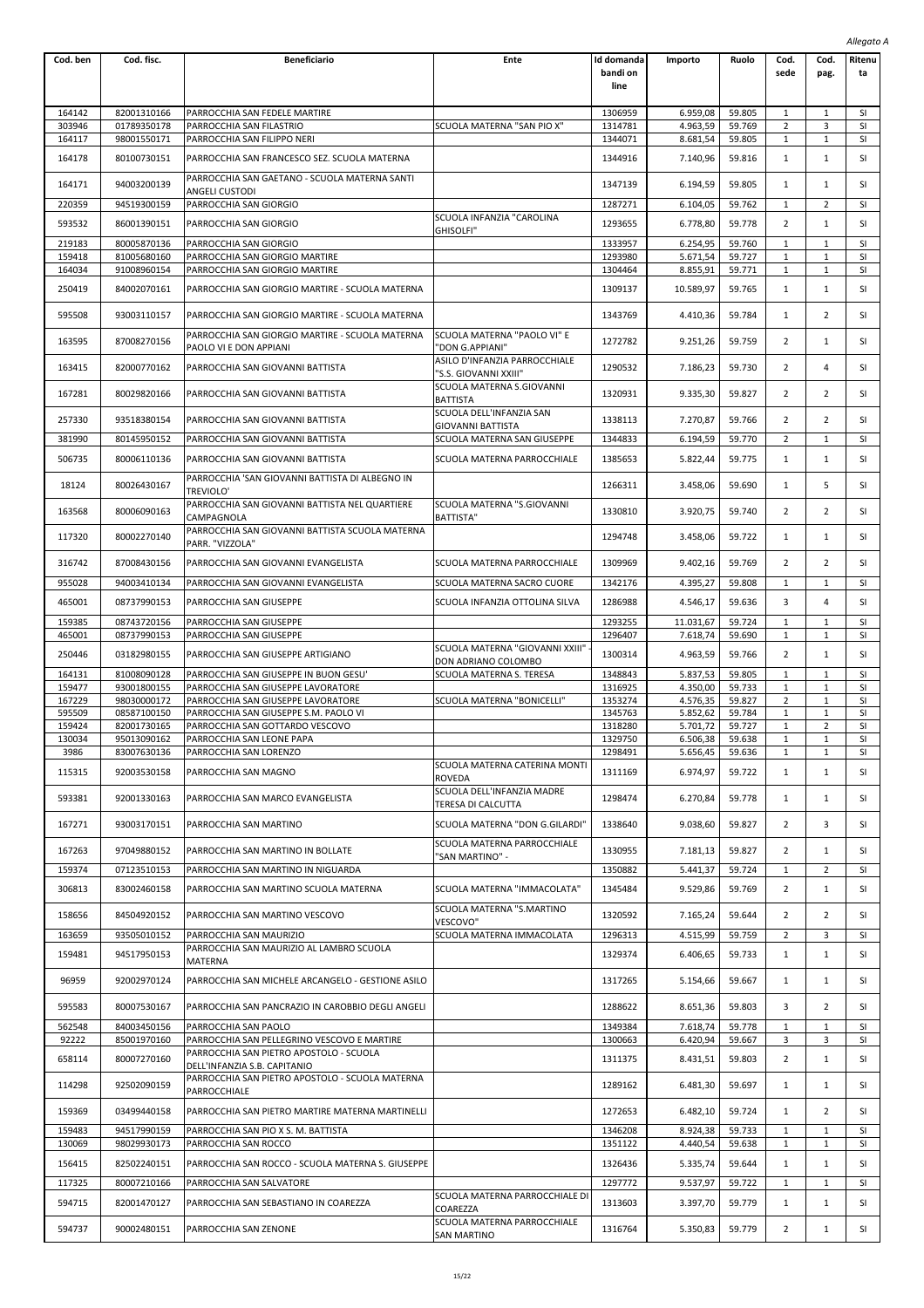|                  |                            |                                                                                 |                                                                |                                |                      |                  |                     |                              | Allegato A      |
|------------------|----------------------------|---------------------------------------------------------------------------------|----------------------------------------------------------------|--------------------------------|----------------------|------------------|---------------------|------------------------------|-----------------|
| Cod. ben         | Cod. fisc.                 | <b>Beneficiario</b>                                                             | Ente                                                           | Id domanda<br>bandi on<br>line | Importo              | Ruolo            | Cod.<br>sede        | Cod.<br>pag.                 | Ritenu<br>ta    |
| 450640           | 92502810150                | PARROCCHIA SAN ZENONE VESCOVO - SCUOLA MATERNA<br>S. GIUSEPPE                   | SCUOLA MATERNA SAN GIUSEPPE                                    | 1299260                        | 4.561,26             | 59.775           | 2                   | 3                            | SI              |
| 163164           | 83001170147                | PARROCCHIA SANT' ANNA                                                           | SCUOLA MATERNA PARROCCHIALE<br><b>PIATTA</b>                   | 1352840                        | 4.304,73             | 59.719           | 2                   | 3                            | SI              |
| 147593           | 80058560170                | PARROCCHIA SANTA GIULIA                                                         |                                                                | 1322196                        | 6.420,94             | 59.662           | 1<br>$\overline{2}$ | 2<br>$\mathbf{1}$            | SI              |
| 163639<br>163560 | 80024430136<br>80007290168 | PARROCCHIA SANTA MARGHERITA<br>PARROCCHIA SANTA MARIA ADDOLORATA                | SCUOLA MATERNA DI CAMNAGO                                      | 1332512<br>1289389             | 3.473,15<br>7.377,30 | 59.759<br>59.740 | 1                   | $\overline{2}$               | SI<br>SI        |
| 159461           | 85005110151                | PARROCCHIA SANTA MARIA ANNUNCIATA                                               |                                                                | 1321706                        | 7.316,14             | 59.733           | 1                   | $\mathbf{1}$                 | SI              |
| 385740           | 93001890164                | PARROCCHIA SANTA MARIA ASSUNTA                                                  | SCUOLA MATERNA DON C. PIZIO                                    | 1293994                        | 12.073,20            | 59.770           | 2                   | $\overline{2}$               | SI              |
| 446359           | 92505620150                | PARROCCHIA SANTA MARIA ASSUNTA                                                  | SCUOLA MATERNA PIO XII                                         | 1319194                        | 3.981,11             | 59.773           | 2                   | $\mathbf{1}$                 | SI              |
| 593393           | 91507430154                | PARROCCHIA SANTA MARIA ASSUNTA                                                  |                                                                | 1321122                        | 6.390,76             | 59.778           | $\mathbf{1}$        | $\mathbf{1}$                 | SI              |
| 163977           | 08655300153                | PARROCCHIA SANTA MARIA ASSUNTA                                                  |                                                                | 1324112                        | 9.583,24             | 59.728           | $\mathbf{1}$        | $1\,$                        | SI              |
| 562549           | 83007980150                | PARROCCHIA SANTA MARIA ASSUNTA                                                  | SCUOLA MATERNA CAPPELLINI                                      | 1324902                        | 6.511,48             | 59.778           | 1                   | $\mathbf{1}$                 | SI              |
| 217670           | 85001620120                | PARROCCHIA SANTA MARIA ASSUNTA DI CISLAGO                                       | SCUOLA MATERNA "SACRA<br><b>FAMIGLIA"</b>                      | 1283073                        | 13.639,66            | 59.760           | 1                   | $\mathbf{1}$                 | SI              |
| 167239           | 91010290152                | PARROCCHIA SANTA MARIA ASSUNTA IN RANCATE                                       | SCUOLA DELL'INFANZIA SANTA<br><b>MARIA ASSUNTA</b>             | 1316564                        | 3.276,98             | 59.827           | 2                   | $\mathbf{1}$                 | SI              |
| 146691<br>381065 | 80010170175<br>08568630159 | PARROCCHIA SANTA MARIA CROCIFISSA DI ROSA<br>PARROCCHIA SANTA MARIA DEL CARMINE | <b>SCUOLA MATERNA</b>                                          | 1309479<br>1294697             | 5.882,80<br>5.531,91 | 59.662<br>59.770 | 1<br>1              | 1<br>3                       | SI<br>SI        |
|                  |                            | PARROCCHIA SANTA MARIA DELLA VITTORIA - SCUOLA                                  |                                                                |                                |                      |                  |                     |                              |                 |
| 118592           | 80018670176                | MATERNA<br>PARROCCHIA SANTA MARIA ELISABETTA DELLA                              |                                                                | 1282070                        | 10.302,46            | 59.722           | 1                   | $\mathbf{1}$                 | SI              |
| 163136           | 84002050155                | VISITAZIONE                                                                     | SCUOLA MATERNA PARROCCHIALE                                    | 1321107                        | 7.915,44             | 59.719           | $\overline{2}$      | $\mathbf{1}$                 | SI              |
| 593422           | 97051570154                | PARROCCHIA SANTA MARIA IN ZIVIDO                                                | SCUOLA MATERNA PARROCCHIALE<br><b>MARCHESE BRIVIO</b>          | 1298393                        | 7.347,12             | 59.778           | 2                   | $\mathbf{1}$                 | SI              |
| 250447           | 08609760155                | PARROCCHIA SANTA MARIA NASCENTE                                                 | SCUOLA MATERNA CABELLA                                         | 1285818                        | 5.290.47             | 59.766           | 2                   | $1\,$                        | SI              |
| 370373           | 83003640154                | PARROCCHIA SANTA MARIA NASCENTE                                                 | SCUOLA MATERNA                                                 | 1337871                        | 8.225,35             | 59.770           | 2                   | 2                            | SI              |
| 167261           | 87004210156                | PARROCCHIA SANTA MARIA NASCENTE                                                 | SCUOLA MATERNA "DURINI"                                        | 1342054                        | 4.470.72             | 59.827           | 2                   | 1                            | SI              |
| 167233           | 08574500156                | PARROCCHIA SANTA MARIA NASCENTE                                                 | SCUOLA MATERNA PARROCCHIALE<br>'S. MARIA NASCENTE"             | 1344989                        | 5.305,56             | 59.827           | 2                   | 5                            | SI              |
| 159459           | 85003050151                | PARROCCHIA SANTA MARIA NASCENTE E BEATO GIOVANNI<br>MAZZUCCONI                  |                                                                | 1298446                        | 6.732,73             | 59.733           | 1                   | $\mathbf{1}$                 | SI              |
| 163185           | 97051740153                | PARROCCHIA SANTA MONICA - GESTIONE SCUOLA<br>MATERNA                            |                                                                | 1273152                        | 6.185,67             | 59.719           | $\mathbf{1}$        | $\mathbf{1}$                 | <b>SI</b>       |
| 220971           | 91507150158                | PARROCCHIA SANT'AGATA                                                           | SCUOLA MATERNA MARIA<br><b>IMMACOLATA</b>                      | 1325232                        | 3.473,15             | 59.765           | $\overline{2}$      | $\mathbf{1}$                 | SI              |
| 163688           | 80016000160                | PARROCCHIA SANT'ALESSANDRO MARTIRE DI GRASSOBBIO                                | SCUOLA MATERNA "DON GIACOMO<br>ROSSETTI"                       | 1311553                        | 9.688,87             | 59.761           | 2                   | $\mathbf{1}$                 | SI              |
| 139900           | 81001530138                | PARROCCHIA SANT'AMBROGIO                                                        |                                                                | 1340819                        | 6.557,55             | 59.695           | $\mathbf{1}$        | $\mathbf{1}$                 | <b>SI</b>       |
| 316755           | 82000190171                | PARROCCHIA SANT'ANDREA APOSTOLO                                                 | SCUOLA MATERNA "GIOVANNI XXIII"<br>SCUOLA MATERNA PARROCCHIALE | 1286112                        | 4.500,90             | 59.769           | $\overline{2}$      | $\mathbf{1}$                 | SI              |
| 446855           | 87000810157                | PARROCCHIA SANT'ANDREA APOSTOLO                                                 | SAN GIUSEPPE                                                   | 1313103                        | 6.612,01             | 59.773           | 1                   | $\mathbf{1}$                 | SI              |
| 164520           | 90002120161                | PARROCCHIA SANT'ANDREA APOSTOLO                                                 | SCUOLA MATERNA PARROCCHIALE<br>'ROTA MOSCONI ALBERTI"          | 1330624                        | 4.485,81             | 59.824           | 2                   | 1                            | SI              |
| 595653           | 80014070165                | PARROCCHIA SANT'ANTONIO DI PADOVA                                               | SCUOLA DELL'INFANZIA SS.<br><b>INNOCENTI</b>                   | 1289097                        | 5.777,17             | 59.803           | 1                   | 1                            | SI              |
| 167266           | 83005560152                | PARROCCHIA SANT'EUROSIA                                                         | SCUOLA MATERNA S. EUROSIA                                      | 1322539                        | 7.989,01             | 59.827           | 1                   | 1                            | SI              |
| 436628           | 81000850123                | PARROCCHIA SANTI APOSTOLI                                                       |                                                                | 1272643                        | 7.633,83             | 59.773           | 1                   | $1\,$                        | SI              |
| 159512           | 94003180133                | PARROCCHIA SANTI FAUSTINO E GIOVITA                                             |                                                                | 1296876                        | 5.998,42             | 59.744           | 1                   | $\mathbf{1}$                 | SI              |
| 595300           | 80000330144                | PARROCCHIA SANTI GERVASIO E PROTASIO                                            |                                                                | 1296698                        | 4.229,28             | 59.784           | $\mathbf{1}$        | $\mathbf{1}$                 | SI              |
| 933133           | 80002070144                | PARROCCHIA SANTI GIACOMO E FILIPPO                                              |                                                                | 1291732                        | 4.244,37             | 59.806           | 1                   | $\mathbf{1}$                 | SI              |
| 163419           | 02807040163                | PARROCCHIA SANTI VITO, MODESTO E CRESCENZA                                      | SCUOLA MAT."PAPA GIOVANNI XXIII'                               | 1289140                        | 4.470,72             | 59.730           | 1                   | $\mathbf{1}$                 | SI              |
| 163660           | 81008030124                | PARROCCHIA SANT'ILARIO                                                          | SCUOLA DELL'INFANZIA PARITARIA<br>'SAN LUIGI"                  | 1293993                        | 11.648,75            | 59.759           | 2                   | 1                            | SI              |
| 722080           | 91002620135                | PARROCCHIA SANT'IPPOLITO E CASSANO                                              | SCUOLA INFANZIA A.RATTI                                        | 1299574                        | 8.418,30             | 59.803           | 2                   | 1                            | SI              |
| 595507           | 08588640154                | PARROCCHIA SANTO ANTONIO ABATE                                                  |                                                                | 1336304                        | 5.762,08             | 59.784           | $\mathbf{1}$        | $\overline{2}$               | SI              |
| 163680<br>261762 | 95015570161<br>13459160159 | PARROCCHIA SI SAN GIORGIO MARTIRE<br>PARROCCHIA SS REDENTORE SCUOLA MATERNA     | SCUOLA MATERNA "MARIA<br>IMMACOLATA"                           | 1285300<br>1337446             | 7.824,90<br>8.750,28 | 59.761<br>59.766 | $\overline{2}$<br>1 | $\mathbf{1}$<br>$\mathbf{1}$ | SI<br><b>SI</b> |
| 159479           | 93003220154                | PARROCCHIA SS. CARLO E GIUSEPPE S.M.E. GORNATI                                  | SCUOLA MATERNA PARROCCHIALE DI<br>CASONE                       | 1329289                        | 3.337,34             | 59.733           | 2                   | $\mathbf{1}$                 | SI              |
| 159488           | 95013160163                | PARROCCHIA SS. FERMO E RUSTICO                                                  |                                                                | 1291219                        | 4.948,50             | 59.733           | 1                   | $\mathbf{1}$                 | SI              |
| 159463           | 85009270159                | PARROCCHIA SS. GIACOMO E DONATO                                                 |                                                                | 1336490                        | 6.989,26             | 59.733           | 1                   | 3                            | SI              |
| 217517           | 84002770133                | PARROCCHIA SS. GIACOMO E FEDELE                                                 | SCUOLA MATERNA PARROCCHIALE                                    | 1295768                        | 4.334,91             | 59.760           | 2                   | 1                            | SI              |
| 167267           | 94517880152                | PARROCCHIA SS. MARCO E GREGORIO                                                 | SCUOLA MATERNA AMALIA                                          | 1326178                        | 9.833,27             | 59.827           | 2                   | 3                            | SI              |
| 159562           | 97049920156                | PARROCCHIA SS. MARTIRI NAZARO E CELSO                                           |                                                                | 1336670                        | 4.903,23             | 59.744           | 1                   | 1                            | SI              |
| 77455<br>163168  | 81001570134<br>08958420153 | PARROCCHIA SS. NAZARIO E CELSO<br>PARROCCHIA SS. NAZARO E CELSO                 | SCUOLA MATERNA "CASATI S.<br>GIORGIO"                          | 1292875<br>1296362             | 8.153,39<br>7.543,29 | 59.723<br>59.719 | 2<br>1              | $\mathbf{1}$<br>$\mathbf{1}$ | SI<br><b>SI</b> |
| 159505           | 92003030126                | PARROCCHIA SS. PIETRO E PAOLO                                                   |                                                                | 1321739                        | 6.390,76             | 59.744           | $\mathbf{1}$        | 3                            | SI              |
| 595557           | 83007460153                | PARROCCHIA SS. QUIRICO E GIULITTA                                               |                                                                | 1277861                        | 5.882,80             | 59.784           | 1                   | 2                            | SI              |
| 163857           | 80005130168                | PARROCCHIA SS. REDENTORE                                                        | SCUOLA MATERNA "MONS. CAROZZI"                                 | 1321959                        | 8.720,10             | 59.761           | 2                   | $\mathbf{1}$                 | SI              |
| 159511           | 94003580134                | PARROCCHIA SS. REDENTORE                                                        |                                                                | 1344206                        | 3.427,88             | 59.744           | 1                   | $\mathbf{1}$                 | <b>SI</b>       |
| 159386           | 08853960154                | PARROCCHIA SS. REDENTORE E S. FRANCESCO                                         |                                                                | 1315980                        | 6.853,45             | 59.724           | $\mathbf{1}$        | $\mathbf{1}$                 | SI              |
| 167269           | 00918880964                | PARROCCHIA SS. SIRO E MATERNO                                                   | SCUOLA MATERNA "SAN GIUSEPPE"                                  | 1301751                        | 6.301,02             | 59.827           | $\overline{2}$      | $\mathbf{1}$                 | SI              |
| 167216           | 80013950169                | PARROCCHIA SS. TRINITA' IN GRUMELLO DEL MONTE                                   |                                                                | 1293395                        | 13.453,96            | 59.824           | 1                   | 6                            | <b>SI</b>       |
| 164013           | 82001050168                | PARROCCHIA VISITAZIONE DI MARIA SANTISSIMA                                      |                                                                | 1320245                        | 3.337,34             | 59.728           | 1                   | $\mathbf{1}$                 | SI              |
|                  |                            | PARROCCHIAS. MARTINO - SCUOLA MATERNA                                           |                                                                |                                |                      |                  |                     |                              |                 |
| 164220           | 80001820143                | PARROCCHIALE                                                                    |                                                                | 1298645                        | 3.981,11             | 59.816           | $\mathbf{1}$        | 3                            | SI              |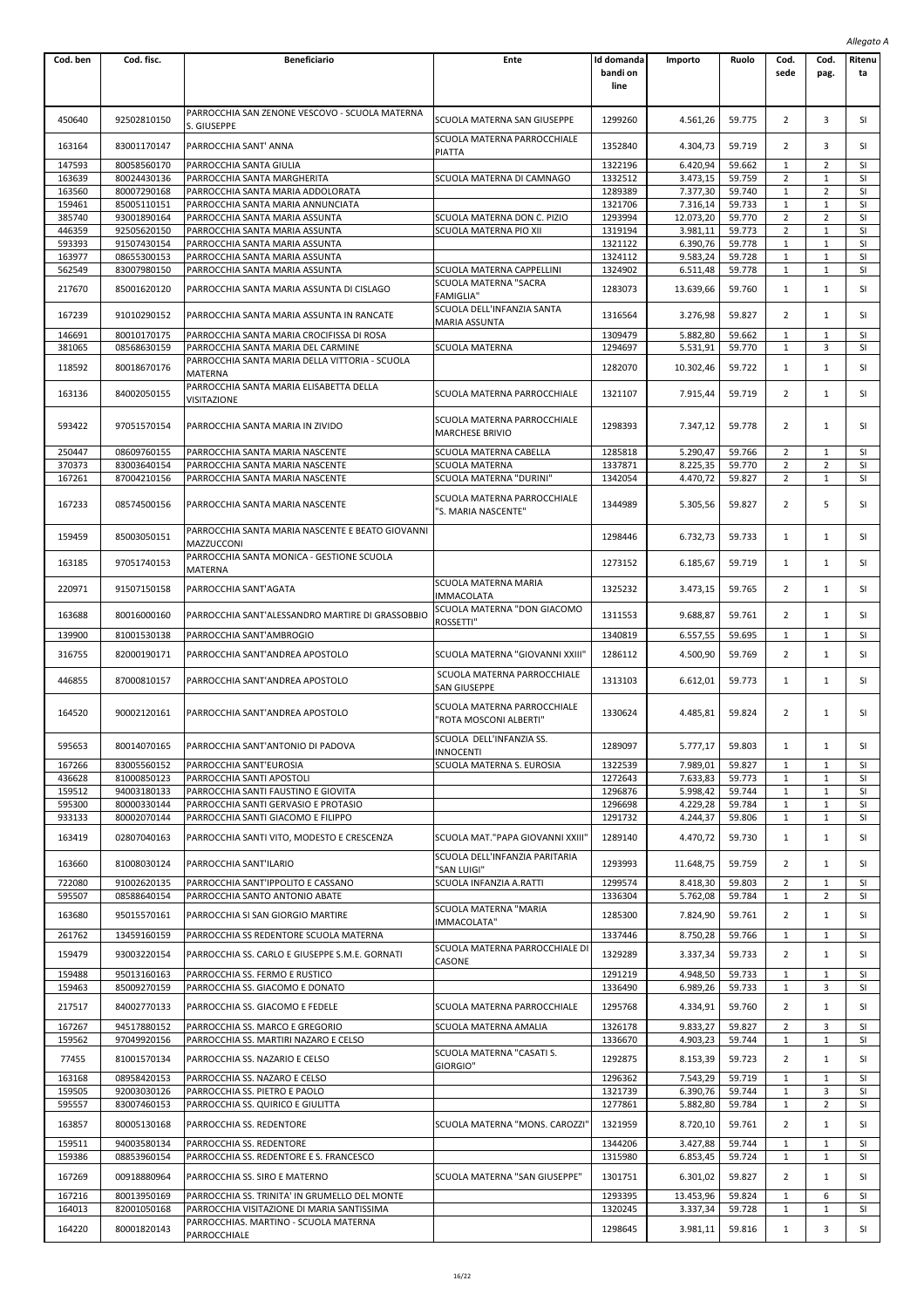|                  |                            |                                                                                |                                           |                    |                      |                  |                              |                              | Allegato A      |
|------------------|----------------------------|--------------------------------------------------------------------------------|-------------------------------------------|--------------------|----------------------|------------------|------------------------------|------------------------------|-----------------|
| Cod. ben         | Cod. fisc.                 | <b>Beneficiario</b>                                                            | Ente                                      | Id domanda         | Importo              | Ruolo            | Cod.                         | Cod.                         | Ritenu          |
|                  |                            |                                                                                |                                           | bandi on           |                      |                  | sede                         | pag.                         | ta              |
|                  |                            |                                                                                |                                           | line               |                      |                  |                              |                              |                 |
|                  |                            | PARROCHIA SS. ALESSANDRO E MARTINO - SCUOLA                                    |                                           |                    |                      |                  |                              |                              |                 |
| 164177           | 97050570155                | MATERNA DON BOSCO                                                              |                                           | 1284361            | 8.408,31             | 59.816           | $\mathbf{1}$                 | 1                            | SI              |
| 164083           | 80227400159                | PIA FONDAZIONE EDOARDO KRAMER                                                  | SCUOLA MATERNA EDOARDO<br><b>KRAMER</b>   | 1327451            | 4.948,50             | 59.630           | 3                            | 1                            | SI              |
|                  |                            |                                                                                | SCUOLA DELL'INFANZIA " EDOARDO            |                    |                      |                  |                              |                              |                 |
| 164083           | 80227400159                | PIA FONDAZIONE EDOARDO KRAMER                                                  | KRAMER "                                  | 1332155            | 3.156,26             | 59.688           | 4                            | 1                            | SI              |
| 116639           | 80180950588                | PIA UNIONE DELLE FIGLIE E DEI FIGLI DEL CUORE                                  | SCUOLA MATERNA FRANCESCO                  | 1293134            | 5.701,72             | 59.722           | 2                            | $\mathbf{1}$                 | SI              |
|                  |                            | IMMACOLATO DI MARIA                                                            | TOSELLI<br>SCUOLA DELL'INFANZIA "GIOVANNI |                    |                      |                  |                              |                              |                 |
| 159347           | 01538340017                | PICCOLA CASA DELLA DIVINA PROVVIDENZA COTTOLENGO                               | <b>FROVA"</b>                             | 1303202            | 9.174,41             | 59.632           | $\mathbf{1}$                 | $\mathbf{1}$                 | SI              |
| 219428           | 00428860209                | PICCOLE FIGLIE DELLA CROCE SOCIETA' COOPERATIVA                                |                                           | 1294285            | 7.581,58             | 59.629           | $\mathbf{1}$                 | $\mathbf{1}$                 | NO              |
|                  |                            | SOCIALE ONLUS                                                                  | ISTITUTO DON CARLO SAN MARTINO            |                    |                      |                  |                              |                              |                 |
| 385754           | 03183870157                | PIO ISTITUTO PEI FIGLI DELLA PROVVIDENZA                                       | VILLA OLGINATI                            | 1310955            | 4.455,63             | 59.690           | 4                            | 1                            | SI              |
| 385754           | 03183870157                | PIO ISTITUTO PEI FIGLI DELLA PROVVIDENZA                                       | SCUOLA DON CARLO SAN MARTINO              | 1324478            | 3.875,48             | 59.636           | 3                            | 1                            | SI              |
|                  |                            |                                                                                | SCUOLA MATERNA ADA BOLCHINI               |                    |                      |                  |                              |                              |                 |
| 385754           | 03183870157                | PIO ISTITUTO PEI FIGLI DELLA PROVVIDENZA                                       | DELL'ACQUA                                | 1342364            | 7.583,46             | 59.713           | 5                            | $\mathbf{1}$                 | SI              |
|                  |                            | PROVINCIA DI BERGAMO DELLA CONGREGAZIONE SUORE                                 | CONGREGAZIONE SUORE                       |                    |                      |                  |                              |                              |                 |
| 163553           | 00631180163                | SACRAMENTINE DI BERGAMO                                                        | SACRAMENTINE SCUOLA MATERNA<br>"LEGRENZI" | 1289293            | 7.347,12             | 59.688           | 3                            | 2                            | SI              |
|                  |                            | PROVINCIA DI BERGAMO DELLA CONGREGAZIONE SUORE                                 |                                           |                    |                      |                  |                              |                              |                 |
| 163553           | 00631180163                | SACRAMENTINE DI BERGAMO                                                        |                                           | 1321070            | 6.633,00             | 59.630           | $\mathbf{1}$                 | 5                            | SI              |
| 167247           | 03179550151                | PROVINCIA DI MILANO DELL'ISTITUTO DELLE SUORE                                  | SCUOLA DELL'INFANZIA SUORE                | 1314438            | 5.762,08             | 59.827           | 5                            | $\mathbf{1}$                 | SI              |
|                  |                            | SACRAMENTINE DI BERGAMO<br>PROVINCIA DI TORINO CONGREGAZIONE DEI FRATELLI      | SACRAMENTINE                              |                    |                      |                  |                              |                              |                 |
| 143207           | 00495290264                | <b>SCUOLE CRISTIANE</b>                                                        | <b>ISTITUTO GONZAGA</b>                   | 1272743            | 8.406,43             | 59.648           | 2                            | $\mathbf{1}$                 | SI              |
| 143207           | 00495290264                | PROVINCIA DI TORINO CONGREGAZIONE DEI FRATELLI                                 | <b>ISTITUTO SAN GIUSEPPE</b>              | 1319267            | 7.778,83             | 59.643           | 3                            | 4                            | SI              |
|                  |                            | <b>SCUOLE CRISTIANE</b><br>PROVINCIA D'ITALIA DELLA CONGREGAZIONE DELLE FIGLIE |                                           |                    |                      |                  |                              |                              |                 |
| 159350           | 01846300588                | DI MARIA                                                                       | ISTITUTO VITTORIA COLONNA                 | 1306185            | 6.911,12             | 59.632           | 1                            | $\overline{2}$               | SI              |
|                  |                            | PROVINCIA ITALIANA DELLA CONGREGAZIONE DELLE                                   |                                           |                    |                      |                  |                              |                              |                 |
| 163661           | 02569910587                | RELIGIOSE DI MARIA IMMACOLATA MISSIONARIE<br>CLARETIANE                        | SCUOLA MATERNA "SANTA RITA"               | 1346833            | 4.606,53             | 59.761           | $\overline{2}$               | 1                            | SI              |
|                  |                            |                                                                                |                                           |                    |                      |                  |                              |                              |                 |
| 146642           | 02638980587                | PROVINCIA ITALIANA ISTITUTO SUORE DELL ASSUNZIONE                              |                                           | 1306141            | 5.023,95             | 59.689           | $\mathbf{1}$                 | 1                            | SI              |
| 43781            | 03145110155                | PROVINCIA LOMBARDA DELL'ORDINE DEI CHIERICI<br>REGOLARI SOMASCHI               | SCUOLA MATERNA PADRE CERIANI              | 1388341            | 6.179,50             | 59.648           | 2                            | 11                           | SI              |
|                  |                            | PROVINCIA LOMBARDA DELL'ORDINE DEI CHIERICI                                    |                                           |                    |                      |                  |                              |                              |                 |
| 43781            | 03145110155                | REGOLARI SOMASCHI                                                              | COLLEGIO GALLIO PADRE SOMASCHI            | 1388367            | 5.520,64             | 59.643           | 3                            | $\mathbf{1}$                 | SI              |
| 79788            | 02541960155                | PROVINCIA RELIGIOSA SAN MARZIANO DI DON ORIONE                                 |                                           | 1329549            | 5.897,89             | 59.723           | $\mathbf{1}$                 | 1                            | SI              |
|                  |                            |                                                                                |                                           |                    |                      |                  |                              |                              |                 |
| 753019           | 05930350961                | RUDOLF STEINER COOPERATIVA SOCIALE A R.S. ONLUS                                |                                           | 1344026            | 5.762,08             | 59.635           | 1                            | 1                            | <b>NO</b>       |
| 159360           | 02462240132                | S. ANTONINO SOCIETA' COOPERATIVA SOCIALE ONLUS                                 |                                           | 1304580            | 7.704,18             | 59.629           | 1                            | 1                            | NO              |
|                  |                            |                                                                                |                                           |                    |                      |                  |                              |                              |                 |
| 866552           | 07050410963                | SAN DESIDERIO SOCIETA' COOPERATIVA SOCIALE ONLUS                               |                                           | 1293860            | 4.350,00             | 59.635           | 2                            | $\mathbf{1}$                 | NO.             |
| 221753           | 02135220982                | SAN GIUSEPPE - INIZIATIVE PER L'INFANZIA - COOP.<br>SOCIALE A R.L. - ONLUS     |                                           | 1276925            | 7.975,00             | 59.629           | $\mathbf{1}$                 | $\mathbf{1}$                 | NO.             |
| 955317           | 01497060168                | SAN MARTINO SOCIETA' COOPERATIVA                                               | SCUOLA "SAN MARTINO"                      | 1311371            | 4.576,35             | 59.808           | $\mathbf{1}$                 | $\mathbf{1}$                 | <b>SI</b>       |
|                  |                            |                                                                                | SEDE AMMINISTRATIVA - ENTE                |                    |                      |                  |                              |                              |                 |
| 138936           | 01676390188                | SANT' AMBROGIO SOCIETA' COOPERATIVA SOCIALE ONLUS                              | <b>GESTORE ASILO NIDO "RAGGI DI</b>       | 1321326            | 6.028,60             | 59.629           | 3                            | $\overline{2}$               | NO              |
| 955320           | 80011570175                | SCUOLA "GIUSEPPE GARIBALDI"                                                    | SOLE"                                     | 1301841            | 8.240.44             | 59.808           | 1                            | 1                            | SI              |
| 164005           | 00649300134                | SCUOLA DELL' INFANZIA PARROCCHIA SAN PAOLO                                     |                                           | 1296422            | 5.882,80             | 59.728           | $\mathbf{1}$                 | $\mathbf{1}$                 | SI              |
| 219430           | 01584900201                | SCUOLA DELL' INFANZIA S. A. MERICI                                             |                                           | 1282913            | 6.854,25             | 59.760           | 1                            | $\mathbf{1}$                 | SI              |
| 105519           | 82002790176                | SCUOLA DELL' INFANZIA URBANI E NESPOLI                                         |                                           | 1281363            | 9.819,58             | 59.697           | $\overline{2}$               | $\mathbf{1}$                 | SI              |
| 3281             | 80004750131                | SCUOLA DELL'INFANZIA "FONDAZIONE SAN GIUSEPPE"                                 |                                           | 1282504            | 9.167,70             | 59.636           | $\mathbf{1}$                 | $\mathbf{1}$                 | SI              |
| 163528           | 80026340168                | SCUOLA DELL'INFANZIA "G. BETTONI"                                              |                                           | 1293198            | 5.701,72             | 59.730           | 1                            | $\overline{2}$               | SI              |
| 143439<br>158294 | 82503730150<br>82001520137 | SCUOLA DELL'INFANZIA "SACRO CUORE"<br>SCUOLA DELL'INFANZIA " G. ANDREOLA"      |                                           | 1276378<br>1329457 | 4.395,27<br>5.275,38 | 59.689<br>59.644 | 1<br>$\mathbf{1}$            | $\mathbf{1}$<br>$\mathbf{1}$ | SI<br>SI        |
| 159324           | 00652120130                | SCUOLA DELL'INFANZIA "A. VOLTA"                                                |                                           | 1386887            | 3.935,84             | 59.632           | $\mathbf{1}$                 | $\mathbf{1}$                 | SI              |
| 159398           | 80018330177                | SCUOLA DELL'INFANZIA "ANNA E MARIA FENAROLI"                                   |                                           | 1283629            | 12.135,97            | 59.724           | 1                            | $\mathbf{1}$                 | <b>SI</b>       |
| 163658           | 81003250172                | SCUOLA DELL'INFANZIA "ANNUNCIATA COCCHETTI"                                    |                                           | 1351357            | 4.561,26             | 59.759           | $\overline{2}$               | $\mathbf{1}$                 | SI              |
| 163417           | 86001570174                | SCUOLA DELL'INFANZIA "DR. LUIGI MANTOVA FONDAZIONE<br>EDUCATIVA"               |                                           | 1340430            | 4.214,19             | 59.730           | $\mathbf{1}$                 | $\mathbf{1}$                 | SI              |
| 159402           | 80023870167                | SCUOLA DELL'INFANZIA "GUIDO FRIZZONI'                                          |                                           | 1337936            | 9.652,19             | 59.724           | 1                            | $\mathbf{1}$                 | SI              |
| 164074           | 83000430203                | SCUOLA DELL'INFANZIA "LUIGI BRAGA"                                             |                                           | 1321882            | 3.442,97             | 59.771           | 1                            | $\mathbf{1}$                 | SI              |
| 250439           | 02303920983                | SCUOLA DELL'INFANZIA "MONS.GIACOMO ZANINI"                                     |                                           | 1313399            | 5.581,00             | 59.765           | 1                            | $\mathbf{1}$                 | SI              |
| 159321<br>594723 | 00648840130<br>00648970135 | SCUOLA DELL'INFANZIA "SAC. G. BERNASCONI"<br>SCUOLA DELL'INFANZIA A. GIANETTI  |                                           | 1343731<br>1389793 | 3.367,52<br>7.140,16 | 59.632<br>59.779 | 1<br>$\mathbf{1}$            | 3<br>$\mathbf{1}$            | SI<br>SI        |
| 506740           | 84001740178                | SCUOLA DELL'INFANZIA ANGELA VOLPI                                              |                                           | 1294148            | 10.644,43            | 59.775           | $\mathbf{1}$                 | $\mathbf{1}$                 | SI              |
| 108665           | 84004090134                | SCUOLA DELL'INFANZIA ANGELO CUSTODE                                            |                                           | 1332665            | 3.458,06             | 59.697           | 1                            | $\mathbf{1}$                 | <b>SI</b>       |
| 160677           | 83008140127                | SCUOLA DELL'INFANZIA ANGELO E MARIA BONGIASCA                                  |                                           | 1313995            | 6.018,61             | 59.758           | 1                            | $\mathbf{1}$                 | SI              |
| 164019           | 00650810138                | SCUOLA DELL'INFANZIA ANTONIO CARCANO                                           |                                           | 1290639            | 3.367,52             | 59.728           | 1                            | $\mathbf{1}$                 | SI              |
| 159442<br>164024 | 83004070138<br>83004170136 | SCUOLA DELL'INFANZIA ANTONIO CORTI                                             |                                           | 1352589            | 6.990,06             | 59.727<br>59.771 | $\mathbf{1}$<br>$\mathbf{1}$ | $\mathbf{1}$<br>$\mathbf{1}$ | SI<br>SI        |
| 159447           | 83004210130                | SCUOLA DELL'INFANZIA ANTONIO NAVA<br>SCUOLA DELL'INFANZIA ANTONIO PILONI       |                                           | 1259262<br>1283419 | 5.822,44<br>5.154,66 | 59.727           | $\mathbf{1}$                 | $\mathbf{1}$                 | <b>SI</b>       |
| 595501           | 00648990133                | SCUOLA DELL'INFANZIA ANTONIO STANGA                                            |                                           | 1301812            | 3.458,06             | 59.784           | 1                            | $\mathbf{1}$                 | SI              |
| 159582           | 92003360150                | SCUOLA DELL'INFANZIA ARCOBALENO DEI BAMBINI                                    |                                           | 1338773            | 8.842,43             | 59.758           | 1                            | $\mathbf{1}$                 | SI              |
| 593964           | 81006030126                | SCUOLA DELL'INFANZIA BEATA GIULIANA                                            |                                           | 1316549            | 6.496,39             | 59.778           | $\mathbf{1}$                 | 3                            | SI              |
| 146607<br>164068 | 00650460132<br>00651810137 | SCUOLA DELL'INFANZIA BERNARDO PIETRO BERRI                                     |                                           | 1281320            | 6.179,50<br>6.909,51 | 59.689           | $\mathbf{1}$<br>1            | $\mathbf{1}$<br>$\mathbf{1}$ | SI<br><b>SI</b> |
| 595343           | 81001110204                | SCUOLA DELL'INFANZIA BERTARELLI<br>SCUOLA DELL'INFANZIA BETTINI MORANDI        |                                           | 1286870<br>1310637 | 6.073,87             | 59.771<br>59.784 | 1                            | $\mathbf{1}$                 | SI              |
| 164018           | 00647790138                | SCUOLA DELL'INFANZIA CARLO CARCANO                                             |                                           | 1282566            | 9.166,90             | 59.728           | 1                            | $\mathbf{1}$                 | <b>SI</b>       |
| 220289           | 82007320128                | SCUOLA DELL'INFANZIA CARLO CASTIGLIONI                                         |                                           | 1307870            | 11.569,81            | 59.762           | $\mathbf{1}$                 | $\mathbf{1}$                 | SI              |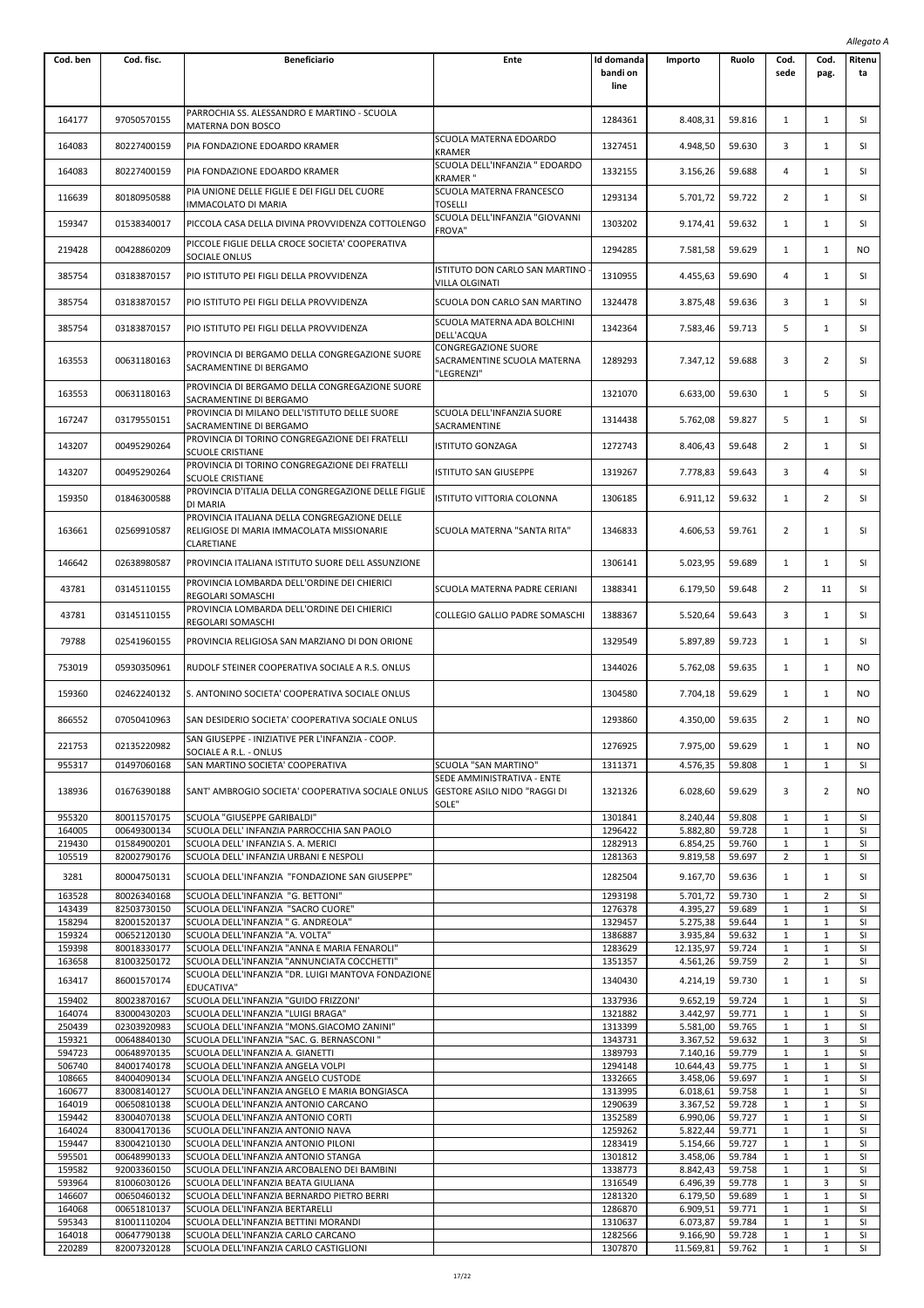|                  |                            |                                                                                       |                          |                    |                      |                  |                   |                              | Allegato A |  |
|------------------|----------------------------|---------------------------------------------------------------------------------------|--------------------------|--------------------|----------------------|------------------|-------------------|------------------------------|------------|--|
| Cod. ben         | Cod. fisc.                 | <b>Beneficiario</b>                                                                   | Ente                     | Id domanda         | Importo              | Ruolo            | Cod.              | Cod.                         | Ritenu     |  |
|                  |                            |                                                                                       |                          | bandi on           |                      |                  | sede              | pag.                         | ta         |  |
|                  |                            |                                                                                       |                          | line               |                      |                  |                   |                              |            |  |
|                  |                            |                                                                                       |                          |                    |                      |                  |                   |                              |            |  |
| 158929           | 00727040131                | SCUOLA DELL'INFANZIA CASA DEL BAMBINO                                                 |                          | 1326415            | 6.506,38             | 59.644           | 1                 | 1                            | SI         |  |
| 120985<br>562546 | 84004340125<br>88003430175 | SCUOLA DELL'INFANZIA CASTELLO VALTRAVAGLIA<br>SCUOLA DELL'INFANZIA CAV. G.B. ZUCCHI   |                          | 1287777<br>1350961 | 4.304,73<br>3.981,11 | 59.722<br>59.778 | 1<br>1            | 3<br>$\overline{2}$          | SI<br>SI   |  |
| 146603           | 00643160138                | SCUOLA DELL'INFANZIA CESARE CANTU'                                                    |                          | 1336352            | 7.029,43             | 59.689           | 1                 | 1                            | SI         |  |
| 595638           | 82003110176                | SCUOLA DELL'INFANZIA CONTE BERARDO MAGGI                                              |                          | 1293349            | 4.873,05             | 59.803           | 1                 | $\overline{2}$               | <b>SI</b>  |  |
| 146611           | 00654820133                | SCUOLA DELL'INFANZIA DI CASTIGLIONE D'INTELVI                                         |                          | 1311075            | 4.274,55             | 59.689           | $\mathbf{1}$      | $1\,$                        | SI         |  |
| 595512           | 80023240130                | SCUOLA DELL'INFANZIA DI CIVELLO                                                       |                          | 1286427            | 7.953,73             | 59.784           | 1                 | $1\,$                        | SI         |  |
| 506736           | 84003810128                | SCUOLA DELL'INFANZIA DI CUGLIATE FABIASCO                                             |                          | 1295113            | 6.315,31             | 59.775           | $\mathbf{1}$      | $\mathbf{1}$                 | SI         |  |
| 506746           | 80004910131                | SCUOLA DELL'INFANZIA DI LAGLIO                                                        |                          | 1286816            | 3.473,15             | 59.775           | 1                 | 3                            | SI         |  |
| 316682           | 80005890126                | SCUOLA DELL'INFANZIA DI LAVENA                                                        |                          | 1319582            | 5.531,91             | 59.769           | 1                 | $\mathbf{1}$                 | SI         |  |
| 595562           | 00650710130                | SCUOLA DELL'INFANZIA DI MACCIO                                                        |                          | 1318087            | 8.667,85             | 59.784           | $\mathbf{1}$      | $1\,$                        | SI         |  |
| 164020           | 00692440134                | SCUOLA DELL'INFANZIA DI OLCIO                                                         |                          | 1273555            | 3.307,16             | 59.728           | 1                 | $1\,$                        | SI         |  |
| 115543<br>159323 | 92016350131<br>00651540130 | SCUOLA DELL'INFANZIA DI OLGINATE<br>SCUOLA DELL'INFANZIA DI PAGNANO                   |                          | 1288697<br>1310953 | 5.411,19<br>5.054,13 | 59.722<br>59.632 | 1<br>1            | 3<br>1                       | SI<br>SI   |  |
| 121442           | 00643150139                | SCUOLA DELL'INFANZIA DI RODERO                                                        |                          | 1331075            | 3.427,88             | 59.807           | 1                 | 3                            | SI         |  |
| 164015           | 00652820135                | SCUOLA DELL'INFANZIA DI ROVELLASCA                                                    |                          | 1282272            | 9.256,36             | 59.728           | $\mathbf{1}$      | $\mathbf{1}$                 | SI         |  |
|                  |                            | SCUOLA DELL'INFANZIA DI TURATE SAN GIUSEPPE                                           |                          |                    |                      |                  |                   |                              |            |  |
| 470336           | 02782060137                | BENEDETTO COTTOLENGO                                                                  |                          | 1325816            | 12.186,61            | 59.775           | 1                 | $\mathbf{1}$                 | SI         |  |
| 159531           | 00647960137                | SCUOLA DELL'INFANZIA DON ANGELO PEREGO                                                |                          | 1281648            | 9.066,09             | 59.648           | 1                 | 1                            | <b>SI</b>  |  |
| 159531           | 00647960137                | SCUOLA DELL'INFANZIA DON ANGELO PEREGO                                                | SCUOLA DELL'INFANZIA DON | 1282551            | 3.473,15             | 59.643           | 2                 | $\mathbf{1}$                 | SI         |  |
|                  |                            |                                                                                       | ERNESTO BORGHI           |                    |                      |                  |                   |                              |            |  |
| 30191            | 00726670169                | SCUOLA DELL'INFANZIA DON FRANCESCO GARBELLI                                           |                          | 1282222            | 7.962,32             | 59.713           | 1                 | $1\,$                        | SI         |  |
| 146610           | 00653420133                | SCUOLA DELL'INFANZIA DON G. FERRI                                                     |                          | 1385918            | 4.334,91             | 59.689           | 1                 | $\mathbf{1}$                 | SI         |  |
| 164082           | 83006860130                | SCUOLA DELL'INFANZIA E MORALE CASA DEI BAMBINI                                        |                          | 1281687            | 7.437,66             | 59.771           | 1                 | 1                            | SI         |  |
| 593372           | 83000090163                | SCUOLA DELL'INFANZIA E. OLIVARI                                                       |                          | 1307255            | 10.142,37            | 59.778           | 1                 | 2                            | SI         |  |
| 146614           | 00666380134                | SCUOLA DELL'INFANZIA ELENA                                                            |                          | 1296793            | 5.988,43             | 59.689           | $\mathbf{1}$      | $\mathbf{1}$                 | SI         |  |
| 146608           | 00651060139                | SCUOLA DELL'INFANZIA ELISA & MARIO LEZZENI                                            |                          | 1351194            | 4.428,71             | 59.689           | 1                 | $1\,$                        | SI         |  |
| 166254           | 95000190173                | SCUOLA DELL'INFANZIA ELSA BORELLI                                                     |                          | 1340075            | 7.732,48             | 59.824           | 1                 | 3                            | SI         |  |
| 163995           | 81006090138                | SCUOLA DELL'INFANZIA EMMA PEREGO OSCULATI                                             |                          | 1386394            | 5.762,08             | 59.728           | 1                 | $\mathbf{1}$                 | <b>SI</b>  |  |
| 593355           | 01961580121<br>84003250135 | SCUOLA DELL'INFANZIA ERMINIA MAGGI                                                    |                          | 1385935            | 5.852,62<br>4.199,10 | 59.778<br>59.779 | 1<br>$\mathbf{1}$ | $\mathbf{1}$<br>$\mathbf{1}$ | SI<br>SI   |  |
| 594746<br>594734 | 03528320157                | SCUOLA DELL'INFANZIA FEDERICO FIORONI<br>SCUOLA DELL'INFANZIA FERDINANDO UBOLDI ONLUS |                          | 1313940<br>1320595 | 5.837,53             | 59.635           | 1                 | $\overline{2}$               | <b>NO</b>  |  |
| 595373           | 83005640152                | SCUOLA DELL'INFANZIA FONDAZIONE G. ZUCCHI                                             |                          | 1271716            | 10.039,43            | 59.784           | 1                 | $\mathbf{1}$                 | <b>SI</b>  |  |
|                  |                            |                                                                                       |                          |                    |                      |                  |                   |                              |            |  |
| 595569           | 88006530179                | SCUOLA DELL'INFANZIA FONDAZIONE PIETRO CAPRETTINI                                     |                          | 1290104            | 8.984,74             | 59.784           | 1                 | $\mathbf{1}$                 | SI         |  |
| 506742           | 01692020173                | SCUOLA DELL'INFANZIA G. CRISTINI - A. FRANCHI                                         |                          | 1293350            | 5.882,80             | 59.775           | 1                 | 1                            | SI         |  |
| 593392           | 83000710158                | SCUOLA DELL'INFANZIA G. MAGGI                                                         |                          | 1337829            | 8.823,85             | 59.778           | 1                 | $1\,$                        | SI         |  |
| 593371           | 83000070165                | SCUOLA DELL'INFANZIA G.B. MOTTINI                                                     |                          | 1283813            | 8.330,98             | 59.778           | 1                 | 2                            | SI         |  |
| 316751           | 86502020158                | SCUOLA DELL'INFANZIA GATTINONI                                                        |                          | 1331449            | 5.792,26             | 59.769           | 1                 | 1                            | <b>SI</b>  |  |
| 159506           | 80017890171                | SCUOLA DELL'INFANZIA GIOVANNI PAOLO II                                                |                          | 1337466            | 5.656,45             | 59.744           | 1                 | $\mathbf{1}$                 | SI         |  |
| 146617           | 85002300136                | SCUOLA DELL'INFANZIA GIUSEPPE CIOJA                                                   |                          | 1333756            | 6.165,21             | 59.689           | $\mathbf{1}$      | $\mathbf{1}$                 | SI         |  |
| 593395           | 00649840139                | SCUOLA DELL'INFANZIA GIUSEPPE GARIBALDI                                               |                          | 1387664            | 4.199,10             | 59.778           | $1\,$             | $1\,$                        | SI         |  |
| 43695            | 83013040130                | SCUOLA DELL'INFANZIA ING. P. PENSA                                                    |                          | 1301283            | 3.261,89             | 59.713           | 1                 | $\mathbf{1}$                 | SI         |  |
| 108978           | 00650420136                | SCUOLA DELL'INFANZIA 'LINA E ROSA'                                                    |                          | 1314663            | 7.376,50             | 59.697           | 1                 | $1\,$                        | <b>SI</b>  |  |
| 159807           | 00736330135                | SCUOLA DELL'INFANZIA LIPOMO S. C. SOCIALE                                             |                          | 1346746            | 7.751,06             | 59.758           | 1                 | $\mathbf{1}$                 | <b>SI</b>  |  |
| 159392           | 80001990128                | SCUOLA DELL'INFANZIA LORENZO E GIOVANNINA                                             |                          | 1313372            | 7.196,22             | 59.724           | 1                 | $\mathbf{1}$                 | SI         |  |
|                  |                            | ANTONINI                                                                              |                          |                    |                      |                  |                   |                              |            |  |
| 506745           | 82006070120                | SCUOLA DELL'INFANZIA LUIGI FILIBERTI                                                  |                          | 1324292            | 6.150,12             | 59.775           | $\mathbf{1}$      | $\mathbf{1}$                 | SI         |  |
| 247429           | 00650570138                | SCUOLA DELL'INFANZIA LUIGIA VIGONI<br>SCUOLA DELL'INFANZIA MARIA E N. CASTELBARCO     |                          | 1389009            | 4.214,19             | 59.765           | 1                 | $\overline{2}$               | SI         |  |
| 109514           | 85003280139                | <b>PINDEMONTE</b>                                                                     |                          | 1320111            | 4.410,36             | 59.697           | 1                 | $\mathbf{1}$                 | SI         |  |
| 866550           | 80008790166                | SCUOLA DELL'INFANZIA MARIA IMMACOLATA                                                 |                          | 1287431            | 3.488.24             | 59.806           | 1                 | $\mathbf{1}$                 | SI         |  |
| 754818           | 02894710983                | SCUOLA DELL'INFANZIA MARIA IMMACOLATA                                                 |                          | 1311253            | 5.953,95             | 59.803           | 1                 | $\mathbf{1}$                 | SI         |  |
| 163108           | 83002020127                | SCUOLA DELL'INFANZIA MATER MISERICORDIAE                                              |                          | 1389928            | 4.888,14             | 59.719           | 1                 | $\mathbf{1}$                 | <b>SI</b>  |  |
| 595626           | 82000330173                | SCUOLA DELL'INFANZIA MAZZOTTI-BERGOMI                                                 |                          | 1306211            | 9.156,63             | 59.803           | 1                 | $\mathbf{1}$                 | SI         |  |
| 159452           | 83008800134                | SCUOLA DELL'INFANZIA MILENA E DONATO GREPPI                                           |                          | 1342376            | 3.352,43             | 59.727           | $\mathbf{1}$      | $\mathbf{1}$                 | SI         |  |
| 316762           | 88002970171                | SCUOLA DELL'INFANZIA MONSIGNOR G.DAVINI                                               |                          | 1320872            | 6.119,14             | 59.769           | 1                 | $1\,$                        | SI         |  |
| 159444           | 83004150138                | SCUOLA DELL'INFANZIA MONUMENTO AI CADUTI                                              |                          | 1300025            | 4.304,73             | 59.727           | 1                 | $\mathbf{1}$                 | <b>SI</b>  |  |
| 594699           | 80004510139                | SCUOLA DELL'INFANZIA ODETTE RIVA                                                      |                          | 1350416            | 5.550,82             | 59.779           | 1                 | 1                            | <b>SI</b>  |  |
| 68541            | 82011780127                | SCUOLA DELL'INFANZIA OPERA PIA G.G. RONZONI                                           |                          | 1339726            | 3.412,79             | 59.723           | 1                 | 1                            | SI         |  |
| 166380           | 00698790136                | SCUOLA DELL'INFANZIA PADULLI SOC. COOPERATIVA                                         |                          | 1343247            | 12.362,59            | 59.824           | 1                 | 2                            | SI         |  |
|                  |                            | SOCIALE A R.L.                                                                        |                          |                    |                      |                  |                   |                              |            |  |
| 757191           | 11848890155                | SCUOLA DELL'INFANZIA PARITARIA "SCUOLA MARIA                                          |                          | 1338863            | 7.703.38             | 59.803           | 1                 | 1                            | SI.        |  |
|                  |                            | CONSOLATRICE S.C. SOCIALE"                                                            |                          |                    |                      |                  |                   |                              |            |  |
| 163997           | 00665980132                | SCUOLA DELL'INFANZIA PARITARIA PARROCCHIA SAN                                         |                          | 1325114            | 7.332,03             | 59.728           | 1                 | $\overline{2}$               | SI         |  |
| 164075           | 00688020130                | <b>MICHELE</b><br>SCUOLA DELL'INFANZIA PIAZZA SANTO STEFANO                           |                          | 1305852            | 3.950,93             | 59.771           |                   |                              | SI         |  |
| 159441           | 83003970130                | SCUOLA DELL'INFANZIA PIETRO BARONE                                                    |                          | 1318897            | 3.769,85             | 59.727           | 1<br>1            | $1\,$<br>$\mathbf{1}$        | SI         |  |
| 159329           | 00691990139                | SCUOLA DELL'INFANZIA RISORGIMENTO                                                     |                          | 1313651            | 8.736,80             | 59.632           | 1                 | $\overline{2}$               | SI         |  |
| 596104           | 03276230152                | SCUOLA DELL'INFANZIA S. GAETANO                                                       |                          | 1271023            | 8.096,52             | 59.803           | 1                 | $\mathbf{1}$                 | <b>SI</b>  |  |
| 933121           | 80007880182                | SCUOLA DELL'INFANZIA S. GIOVANNI EVANGELISTA                                          |                          | 1326752            | 3.412,79             | 59.806           | 1                 | $\mathbf{1}$                 | SI         |  |
| 593398           | 81000310128                | SCUOLA DELL'INFANZIA S. GIUSEPPE                                                      |                          | 1346769            | 6.420,94             | 59.778           | 1                 | $1\,$                        | SI         |  |
| 163436           | 87004570153                | SCUOLA DELL'INFANZIA S.ANNA                                                           |                          | 1325299            | 6.375,67             | 59.730           | 1                 | $\mathbf{1}$                 | <b>SI</b>  |  |
| 60236            | 88006910173                | SCUOLA DELL'INFANZIA SACRA FAMIGLIA                                                   |                          | 1304632            | 6.466,21             | 59.723           | 1                 | $\mathbf{1}$                 | <b>SI</b>  |  |
|                  |                            | SCUOLA DELL'INFANZIA SAN GIOVANNI XXIII - SOCIETA'                                    |                          |                    |                      |                  |                   |                              |            |  |
| 163609           | 11276170153                | COOPERATIVA SOCIALE - ONLUS                                                           |                          | 1346817            | 6.928,90             | 59.629           | 1                 | $\mathbf{1}$                 | NO.        |  |
| 593504           | 91506970150                | SCUOLA DELL'INFANZIA SAN MARTINO                                                      |                          | 1306680            | 5.686,63             | 59.778           | 1                 | $\mathbf{1}$                 | SI         |  |
| 932819           | 03539230981                | SCUOLA DELL'INFANZIA SANTA GELTRUDE COMENSOLI                                         |                          | 1307754            | 5.807,35             | 59.806           | 1                 | $\mathbf{1}$                 | SI         |  |
| 316845           | 83006550129                | SCUOLA DELL'INFANZIA SANTA MARGHERITA                                                 |                          | 1268714            | 6.224,77             | 59.770           | 1                 | 3                            | <b>SI</b>  |  |
| 147628           | 80004670131                | SCUOLA DELL'INFANZIA SANTA MARIA                                                      |                          | 1332124            | 6.375,67             | 59.662           | 1                 | $\mathbf{1}$                 | <b>SI</b>  |  |
| 594743           | 81006430128                | SCUOLA DELL'INFANZIA SANT'ANNA                                                        |                          | 1303057            | 9.764,32             | 59.779           | 1                 | $\mathbf{1}$                 | SI         |  |
| 594738           | 03492700178                | SCUOLA DELL'INFANZIA SORELLE GIRELLI                                                  |                          | 1305584            | 8.682,94             | 59.779           | 1                 | $1\,$                        | SI         |  |
| 159458           | 85002650167                | SCUOLA DELL'INFANZIA SS. INNOCENTI                                                    |                          | 1286545            | 7.181,13             | 59.727           | 1                 | $\mathbf{1}$                 | <b>SI</b>  |  |
| 163584           | 83006760157                | SCUOLA DELL'INFANZIA SUOR TERESA BALLERINI                                            |                          | 1299719            | 10.114,88            | 59.740           | 1                 | $\mathbf{1}$                 | <b>SI</b>  |  |
| 129646           | 00666140132                | SCUOLA DELL'INFANZIA TOMMASO GROSSI                                                   |                          | 1298302            | 6.627,10             | 59.638           | 1                 | $\mathbf{1}$                 | <b>SI</b>  |  |
| 446848<br>593387 | 82001250164<br>83007990134 | SCUOLA DELL'INFANZIA UMBERTO I<br>SCUOLA DELL'INFANZIA V. BONACINA                    |                          | 1326749<br>1289011 | 9.129,14<br>6.596,92 | 59.773<br>59.778 | 1<br>1            | $\mathbf{1}$<br>$\mathbf{1}$ | SI<br>SI   |  |
| 98489            | 83007540137                | SCUOLA DELL'INFANZIA VENINI                                                           |                          | 1303520            | 4.485,81             | 59.667           | $\mathbf{1}$      | 1                            | SI         |  |
|                  |                            |                                                                                       |                          |                    |                      |                  |                   |                              |            |  |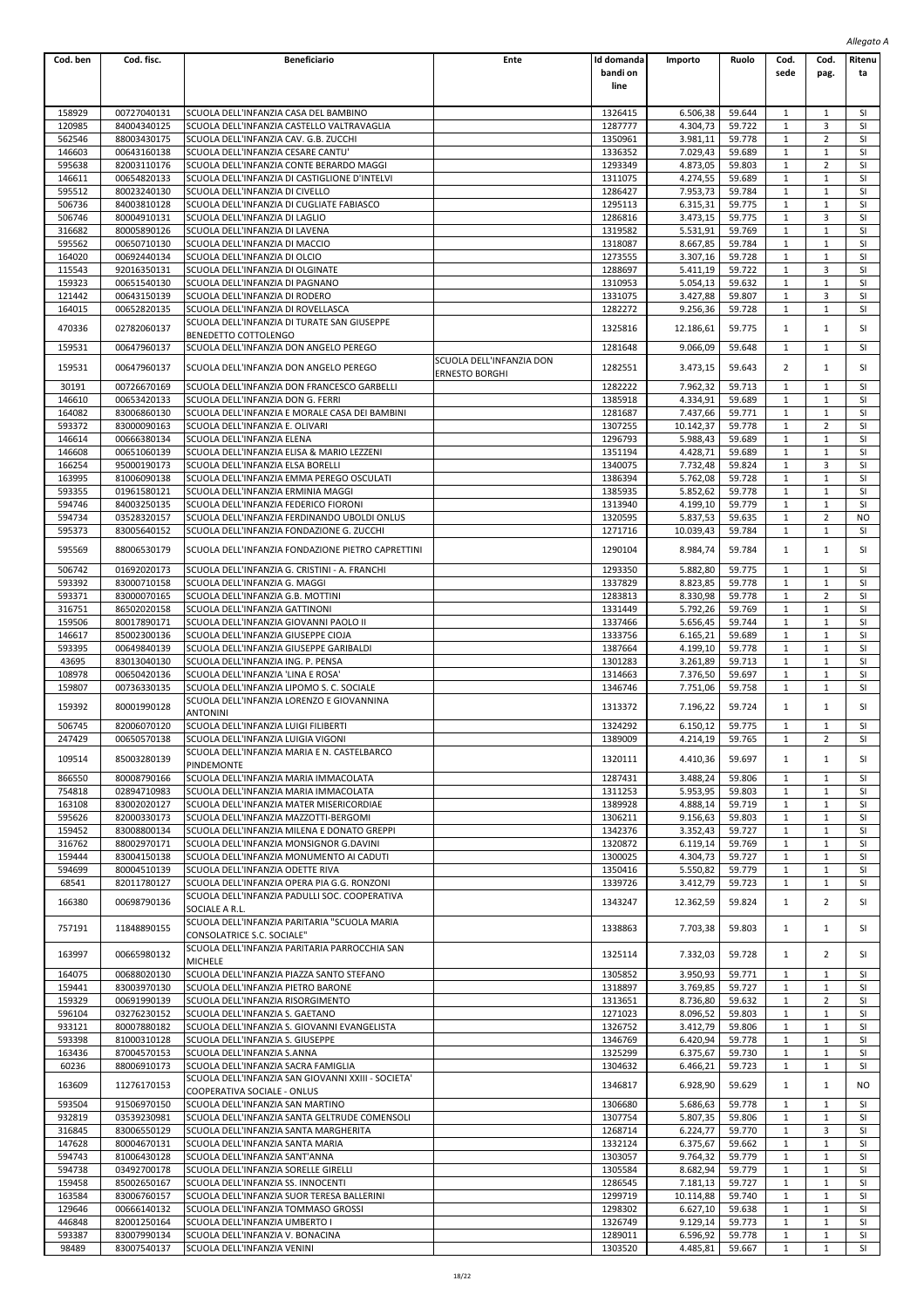| Cod. ben         | Cod. fisc.                 | <b>Beneficiario</b>                                                                        | Ente                                                 | Id domanda         | Importo              | Ruolo            | Cod.                         | Cod.                           | Ritenu    |
|------------------|----------------------------|--------------------------------------------------------------------------------------------|------------------------------------------------------|--------------------|----------------------|------------------|------------------------------|--------------------------------|-----------|
|                  |                            |                                                                                            |                                                      | bandi on           |                      |                  | sede                         | pag.                           | ta        |
|                  |                            |                                                                                            |                                                      | line               |                      |                  |                              |                                |           |
| 163990           | 84003350125                | SCUOLA DELL'INFANZIA VINCENZINA LISCHETTI                                                  |                                                      | 1291861            | 3.322,25             | 59.728           | 1                            | 1                              | SI        |
| 164011           | 82003910138                | SCUOLA DELL'INFANZIA ZAFFIRO ISACCO                                                        |                                                      | 1298472            | 12.374,47            | 59.728           | 1                            | $\mathbf{1}$                   | SI        |
| 164206           | 80004590131                | SCUOLA D'INFANZIA "DON ALUIGI & CAV. MAIOCCHI"                                             |                                                      | 1346816            | 3.966,02             | 59.816           | 1                            | 2                              | SI        |
| 163158           | 00667090138                | SCUOLA D'INFANZIA "GORIZIA"                                                                |                                                      | 1317524            | 7.181,13             | 59.719           | $\mathbf{1}$                 | $\mathbf 1$                    | SI        |
| 955331           | 80109770158                | SCUOLA INFANZIA "G.V. ARGENTI"                                                             |                                                      | 1317090            | 8.491,87             | 59.808           | $\mathbf{1}$                 | $\mathbf{1}$                   | SI        |
| 955023           | 86502440158                | SCUOLA INFANZIA "MERAVIGLIA-VILLORESI"                                                     |                                                      | 1332098            | 8.361,16             | 59.808           | $\mathbf{1}$<br>$\mathbf{1}$ | $\mathbf{1}$<br>$\mathbf{1}$   | SI        |
| 115327<br>131766 | 87006230178<br>00650450133 | SCUOLA MARTERNA SAN GIUSEPPE<br>SCUOLA MATERNA                                             |                                                      | 1294497<br>1334389 | 4.199,10<br>8.582,41 | 59.722<br>59.638 | 1                            | $\mathbf{1}$                   | SI<br>SI  |
| 159581           | 82006710196                | SCUOLA MATERNA - ASILO INFANTILE                                                           |                                                      | 1349392            | 4.797.60             | 59.758           | $\mathbf{1}$                 | $\mathbf 1$                    | SI        |
| 159568           | 02222970168                | SCUOLA MATERNA - ASILO INFANTILE DI SOVERE                                                 |                                                      | 1285939            | 4.782,51             | 59.744           | $\mathbf{1}$                 | $\mathbf{1}$                   | SI        |
| 955336           | 82019540127                | SCUOLA MATERNA "A. COLOMBO"                                                                |                                                      | 1351470            | 4.184,01             | 59.808           | $\mathbf{1}$                 | $\overline{2}$                 | SI        |
| 163570           | 80029920164                | SCUOLA MATERNA "ACHILLE CARSANA"                                                           |                                                      | 1344012            | 7.452,75             | 59.740           | 1                            | $\overline{2}$                 | SI        |
| 159451           | 83007490127<br>81004330130 | SCUOLA MATERNA "ADELE FEDELE E RITA BORGHI"<br>SCUOLA MATERNA "ANGELO CAIMI" DI VIGHIZZOLO |                                                      | 1285823<br>1296279 | 5.867,71<br>6.496,39 | 59.727<br>59.728 | 1<br>$\mathbf{1}$            | 2<br>$\mathbf{1}$              | SI<br>SI  |
| 164002<br>86670  | 00649950136                | SCUOLA MATERNA "ANGELO E CAROLINA CATELLI"                                                 |                                                      | 1277976            | 12.776,80            | 59.667           | $\mathbf{1}$                 | 3                              | SI        |
| 164170           | 00647740133                | SCUOLA MATERNA "ANGELO E ROSA MARZORATI"                                                   |                                                      | 1347067            | 5.064,12             | 59.805           | $\mathbf{1}$                 | $\mathbf{1}$                   | SI        |
| 124035           | 00647530138                | SCUOLA MATERNA "ANNETTA ROCCA"                                                             |                                                      | 1318558            | 3.397,70             | 59.807           | 1                            | $\mathbf{1}$                   | SI        |
| 152488           | 80009560162                | SCUOLA MATERNA "ARIOLI-DOLCI"                                                              |                                                      | 1320766            | 8.470,28             | 59.644           | 1                            | 2                              | SI        |
| 121699           | 80024930168                | SCUOLA MATERNA "ARMANDO DIAZ"                                                              |                                                      | 1327965            | 7.833,01             | 59.807           | $\overline{2}$               | $\mathbf 1$                    | SI        |
| 52164<br>161167  | 82002190195<br>88002590177 | SCUOLA MATERNA "ASILO INFANTILE REGINA ELENA"<br>SCUOLA MATERNA "BARBARA FERRAZZI"         |                                                      | 1294580<br>1300516 | 8.406,43<br>6.149,32 | 59.713<br>59.758 | $\mathbf{1}$<br>$\mathbf{1}$ | $\mathbf{1}$<br>3              | SI<br>SI  |
| 163538           | 01077110169                | SCUOLA MATERNA "BEATA CERIOLI"                                                             |                                                      | 1305710            | 8.332,86             | 59.740           | $\mathbf{1}$                 | $\mathbf 1$                    | SI        |
| 163643           | 81004520177                | SCUOLA MATERNA "BICE SANGALLI RILLOSI"                                                     |                                                      | 1333799            | 4.244,37             | 59.759           | 1                            | $\mathbf{1}$                   | SI        |
| 164182           | 84001750169                | SCUOLA MATERNA "C.CARCANO"                                                                 |                                                      | 1290412            | 10.889,08            | 59.816           | $\mathbf{1}$                 | $\mathbf 1$                    | SI        |
| 132765           | 87008730175                | SCUOLA MATERNA "CADUTI BIONESI"                                                            |                                                      | 1295059            | 3.830,21             | 59.638           | $\mathbf{1}$                 | $\mathbf{1}$                   | SI        |
| 159397           | 80016390173                | SCUOLA MATERNA "CADUTI IN GUERRA"                                                          |                                                      | 1285583            | 7.416,67             | 59.724           | 1                            | $\mathbf{1}$                   | SI        |
| 543881           | 01839110127                | SCUOLA MATERNA "CADUTI PER LA PATRIA"                                                      | SCUOLA MATERNA NON STATALE<br>'CADUTI PER LA PATRIA" | 1328425            | 6.467,01             | 59.775           | $\overline{2}$               | $\mathbf{1}$                   | SI        |
| 124849           | 81002720167                | SCUOLA MATERNA "CLARA MAFFEI"                                                              |                                                      | 1320743            | 8.339,57             | 59.807           | $\mathbf{1}$                 | $1\,$                          | SI        |
| 159412           | 80141670150                | SCUOLA MATERNA "CLOTILDE RATTI WELCHER"                                                    |                                                      | 1287620            | 4.289,64             | 59.724           | $\mathbf{1}$                 | $\overline{2}$                 | SI        |
| 164050           | 80027650169                | SCUOLA MATERNA "COMM. PIERO E MATILDE CAVALLI"                                             |                                                      | 1296987            | 8.225,35             | 59.771           | $\mathbf{1}$                 | $\mathbf{1}$                   | SI        |
|                  |                            |                                                                                            |                                                      |                    |                      |                  |                              |                                |           |
| 159409<br>163978 | 80051670174<br>81005720164 | SCUOLA MATERNA "CONTI LIDIA E G.G. MORANDO"<br>SCUOLA MATERNA "CRESPI MORBIO"              |                                                      | 1282343<br>1309316 | 7.900,35<br>3.905,66 | 59.724<br>59.728 | 1<br>$\mathbf{1}$            | $\mathbf{1}$<br>$\overline{2}$ | SI<br>SI  |
| 146627           | 00872710173                | SCUOLA MATERNA "CRISTO RE"                                                                 |                                                      | 1284139            | 6.375,67             | 59.689           | $\mathbf{1}$                 | $\mathbf{1}$                   | SI        |
|                  |                            |                                                                                            |                                                      |                    |                      |                  |                              |                                |           |
| 163188           | 82001730173                | SCUOLA MATERNA "DELFARINI - MARINELLI" PARITARIA                                           |                                                      | 1285078            | 7.682,11             | 59.730           | $\mathbf{1}$                 | $\mathbf{1}$                   | SI        |
| 159443           | 83004090136                | SCUOLA MATERNA "DELL'ERA ALDE'"                                                            |                                                      | 1329557            | 4.767,42             | 59.727           | $\mathbf{1}$                 | $\mathbf{1}$                   | SI        |
| 54368            | 80018780132                | SCUOLA MATERNA "DON A. VANINI"                                                             |                                                      | 1353256            | 3.739,67             | 59.723           | $\mathbf{1}$                 | $\mathbf{1}$                   | SI        |
| 159435           | 83001770177                | SCUOLA MATERNA "DON CARLO ZUBANI"                                                          |                                                      | 1301415            | 3.276,98             | 59.727           | $\mathbf{1}$                 | $\mathbf{1}$                   | SI        |
| 163642           | 81000850172                | SCUOLA MATERNA "DON CIRILLO INVERNICI"                                                     |                                                      | 1307462            | 6.567,54             | 59.759           | $\mathbf{1}$                 | $\mathbf{1}$                   | SI        |
| 163674           | 80017680127                | SCUOLA MATERNA "DON GIULIO MOTTA"                                                          |                                                      | 1299157            | 3.890,57             | 59.761           | $\mathbf{1}$                 | $\mathbf{1}$                   | SI        |
| 159340           | 00962400172                | SCUOLA MATERNA "DON GIUSEPPE FRASCADORO"                                                   |                                                      | 1348073            | 4.334,91             | 59.632           | 1<br>$\mathbf{1}$            | 1                              | SI        |
| 164215<br>159554 | 83011580152<br>80005730124 | SCUOLA MATERNA "DON PIETRO MERONI"<br>SCUOLA MATERNA "ELIGIO PONTI"                        |                                                      | 1329194<br>1330797 | 6.254,95<br>9.045,10 | 59.816<br>59.744 | $\mathbf{1}$                 | $\mathbf{1}$<br>$\mathbf{1}$   | SI<br>SI  |
| 163864           | 83009920154                | SCUOLA MATERNA "F.LLI CASANOVA"                                                            |                                                      | 1274471            | 6.134,23             | 59.761           | 1                            | 2                              | SI        |
| 163156           | 80030260162                | SCUOLA MATERNA "FACCANONI"                                                                 |                                                      | 1320213            | 4.752,33             | 59.719           | 1                            | $\mathbf{1}$                   | SI        |
| 162353           | 80058530173                | SCUOLA MATERNA "FOND.SAN GIUSEPPE"                                                         |                                                      | 1281323            | 4.470,72             | 59.758           | 1                            | $\mathbf{1}$                   | SI        |
| 163672           | 91005310122                | SCUOLA MATERNA "G.BORGOMANERO"                                                             |                                                      | 1324033            | 6.405,85             | 59.761           | $\mathbf{1}$                 | $\mathbf{1}$                   | SI        |
| 164124           | 80052030170                | SCUOLA MATERNA "G.SEGA"                                                                    |                                                      | 1285919            | 7.603,65             | 59.805           | 1                            | 1                              | SI        |
| 139633           | 00604380147                | SCUOLA MATERNA "GIACOMO MASCIONI"                                                          |                                                      | 1321121            | 4.214,19             | 59.695           | 1                            | 1                              | SI        |
| 164249           | 80006210126                | SCUOLA MATERNA "GIANNA BERETTA MOLLA"                                                      |                                                      | 1331395            | 6.405,85             | 59.824           | 1                            | $\mathbf{1}$                   | SI        |
| 163548           | 84004210179                | SCUOLA MATERNA "GIOVANNI XXIII"                                                            |                                                      | 1316767            | 5.822,44             | 59.740           | 1                            | 2                              | SI        |
| 159549           | 82003150164                | SCUOLA MATERNA "GIOVANNI XXIII"                                                            |                                                      | 1320175            | 5.686.63             | 59.744           | $\mathbf{1}$                 | $\mathbf{1}$                   | SI        |
| 163547           | 03574730150                | SCUOLA MATERNA "GIOVANNI XXIII"<br>SCUOLA MATERNA "GIOVANNI XXIII" ENTE MORALE DPR         |                                                      | 1343484            | 8.361,16             | 59.740           | 1                            | $\overline{2}$                 | SI        |
| 468044           | 80013990173                | 1333/1971                                                                                  |                                                      | 1325455            | 6.869,34             | 59.775           | $\mathbf{1}$                 | 2                              | SI        |
| 159454           | 84003550153                | SCUOLA MATERNA "GIUSEPPE GAIO"                                                             |                                                      | 1337398            | 8.646,26             | 59.727           | 1                            | 1                              | SI        |
| 159346           | 01537710202                | SCUOLA MATERNA "IRIDE BIZZOCCOLI"                                                          |                                                      | 1332179            | 6.673,17             | 59.632           | $\mathbf{1}$                 | $\overline{2}$                 | SI        |
| 121445           | 00667620132                | SCUOLA MATERNA "JOLE BRUGHERA"                                                             |                                                      | 1387030            | 5.445,19             | 59.807           | $\mathbf{1}$                 | $\mathbf{1}$                   | SI        |
| 159421           | 81009970120                | SCUOLA MATERNA "L. POMINI"                                                                 |                                                      | 1321989            | 11.085,53            | 59.727           | 1                            | $\mathbf{1}$                   | SI        |
| 167226           | 80006390167                | SCUOLA MATERNA "LEONE XIII"                                                                |                                                      | 1297277            | 8.721,71             | 59.827           | $\mathbf{1}$                 | $\mathbf{1}$                   | SI        |
| 163187           | 81006020176                | SCUOLA MATERNA "LUCIA SPAGNOLI" ASSOCIAZIONE                                               |                                                      | 1285462            | 6.436,03             | 59.719           | $\mathbf{1}$                 | $\mathbf{1}$                   | SI        |
| 164042           | 83011950157                | GENITORI PER LA GESTIONE SC.MAT.<br>SCUOLA MATERNA "MARCHESA IDA STANGA BUSCA"             |                                                      | 1296455            | 4.993,77             | 59.771           | 1                            | $\mathbf{1}$                   | SI        |
| 163423           | 85001550178                | SCUOLA MATERNA "MARGHERITA MARCHI"                                                         |                                                      | 1298915            | 4.857,96             | 59.730           | 1                            | 3                              | SI        |
| 163219           | 93003360208                | SCUOLA MATERNA "MARIA AUSILIATRICE"                                                        |                                                      | 1323507            | 5.475,37             | 59.730           | 1                            | 2                              | SI        |
| 121563           | 83006410126                | SCUOLA MATERNA "MARIA SERBELLONI"                                                          |                                                      | 1267431            | 7.643,82             | 59.807           | 1                            | 2                              | SI        |
| 250437           | 87007390179                | SCUOLA MATERNA "MARIA TRIVERO"                                                             |                                                      | 1296609            | 3.412,79             | 59.765           | $\mathbf{1}$                 | $\overline{2}$                 | SI        |
| 54380            | 80138190154                | SCUOLA MATERNA "MARIA"                                                                     |                                                      | 1315945            | 7.811,42             | 59.723           | $\mathbf{1}$                 | $\overline{2}$                 | SI        |
| 116309           | 81003530169                | SCUOLA MATERNA "MONS. G. BONOMELLI"                                                        |                                                      | 1293816            | 4.888,14             | 59.722           | $\mathbf{1}$                 | $\mathbf{1}$                   | SI        |
| 163589<br>164061 | 87002690177<br>86000430172 | SCUOLA MATERNA "MONS.MONTALBETTI"<br>SCUOLA MATERNA "MONS.PIETRO PIAZZA"                   |                                                      | 1341156<br>1301312 | 3.442,97<br>6.793,89 | 59.740<br>59.771 | 1<br>1                       | $\mathbf{1}$<br>1              | SI<br>SI  |
| 250431           | 00864570171                | SCUOLA MATERNA "PAOLA DI ROSA"                                                             |                                                      | 1294044            | 6.557,55             | 59.765           | $\mathbf{1}$                 | $\mathbf{1}$                   | SI        |
| 159469           | 90000650177                | SCUOLA MATERNA "PAOLO E PAOLINA CAMADINI"                                                  |                                                      | 1337785            | 3.231,71             | 59.733           | $\mathbf{1}$                 | $\mathbf{1}$                   | SI        |
| 164121           | 00866910177                | SCUOLA MATERNA "PAOLO VI"                                                                  |                                                      | 1301179            | 7.922,15             | 59.805           | 1                            | 2                              | SI        |
| 159462           | 85005510152                | SCUOLA MATERNA "PIERFRANCESCO E CATINA CORNELIO"                                           |                                                      | 1272853            | 7.573,47             | 59.733           | 1                            | 1                              | SI        |
|                  |                            |                                                                                            |                                                      |                    |                      |                  |                              |                                |           |
| 159355           | 02126560123                | SCUOLA MATERNA "PIETRO DEL TORCHIO"                                                        |                                                      | 1337379            | 6.003,52             | 59.632           | 1                            | 1                              | SI        |
| 164156           | 80048400172                | SCUOLA MATERNA "PRINCIPE DI PIEMONTE"                                                      |                                                      | 1301743            | 6.894,42             | 59.805           | 1                            | $\mathbf{1}$                   | SI<br>SI  |
| 955027<br>163200 | 92502520155<br>87000450178 | SCUOLA MATERNA "PROVVIDENZA"<br>SCUOLA MATERNA "REGINA ELENA"                              |                                                      | 1320438<br>1326468 | 4.767,42<br>3.905,66 | 59.808<br>59.730 | 1<br>1                       | $\mathbf{1}$<br>2              | SI        |
| 386639           | 82003330162                | SCUOLA MATERNA "REGINA MARGHERITA"                                                         |                                                      | 1307338            | 11.812,05            | 59.770           | 1                            | 1                              | SI        |
| 163599           | 80027480203                | SCUOLA MATERNA "RINA PROVASOLI"                                                            |                                                      | 1312798            | 3.518,42             | 59.759           | $\mathbf{1}$                 | $\mathbf{1}$                   | SI        |
| 159399           | 80022050134                | SCUOLA MATERNA "S. ANTONIO"                                                                |                                                      | 1320784            | 4.244,37             | 59.724           | $\mathbf{1}$                 | $\mathbf{1}$                   | SI        |
| 159552           | 00866920176                | SCUOLA MATERNA "S.GIORGIO"                                                                 |                                                      | 1280965            | 3.307,16             | 59.744           | 1                            | $\mathbf{1}$                   | <b>SI</b> |
| 135982           | 00702610130                | SCUOLA MATERNA "S.GIOVANNI"                                                                |                                                      | 1315908            | 3.920,75             | 59.695           | $\mathbf{1}$                 | $\mathbf{1}$                   | SI        |
| 164152           | 80048840179                | SCUOLA MATERNA "S.MARIA DEGLI ANGELI"                                                      |                                                      | 1351747            | 4.334,91             | 59.805           | $\mathbf{1}$                 | $\mathbf{1}$                   | <b>SI</b> |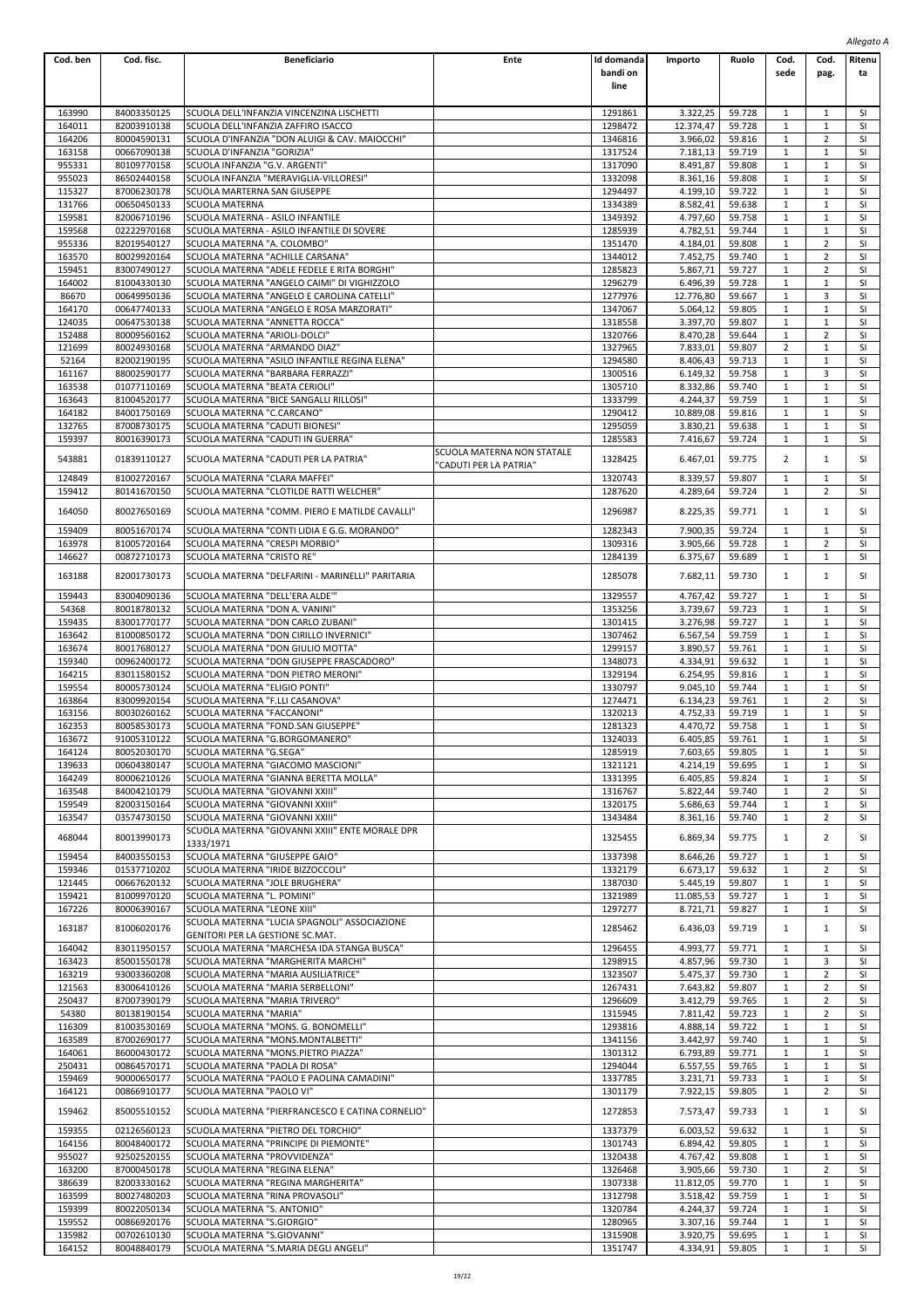| Cod. ben         | Cod. fisc.                 | <b>Beneficiario</b>                                                          | Ente                                            | Id domanda         | Importo              | Ruolo            | Cod.                         | Cod.                         | $$ cy $$<br><b>Ritenu</b> |
|------------------|----------------------------|------------------------------------------------------------------------------|-------------------------------------------------|--------------------|----------------------|------------------|------------------------------|------------------------------|---------------------------|
|                  |                            |                                                                              |                                                 | bandi on           |                      |                  | sede                         | pag.                         | ta                        |
|                  |                            |                                                                              |                                                 | line               |                      |                  |                              |                              |                           |
|                  |                            |                                                                              |                                                 |                    |                      |                  |                              |                              |                           |
| 12172<br>164141  | 10847750154<br>82002910162 | SCUOLA MATERNA "S.S. ANGELI CUSTODI"                                         |                                                 | 1290822            | 6.708,45             | 59.636           | 1<br>1                       | 1<br>$\mathbf{1}$            | <b>SI</b><br>SI           |
| 164062           | 94001920126                | SCUOLA MATERNA "S.T.I."<br>SCUOLA MATERNA "S.VINCENZO DE' PAOLI"             |                                                 | 1293081<br>1301421 | 3.412,79<br>8.763,49 | 59.805<br>59.771 | 1                            | 1                            | SI                        |
| 164172           | 83007360155                | SCUOLA MATERNA "SACRO CUORE"                                                 |                                                 | 1353391            | 6.224,77             | 59.816           | $\mathbf{1}$                 | 1                            | SI                        |
| 159311           | 00415530203                | SCUOLA MATERNA "SAN GIUSEPPE"                                                |                                                 | 1325863            | 5.882,80             | 59.632           | $\mathbf{1}$                 | $\mathbf{1}$                 | SI                        |
| 159557           | 01419690589                | SCUOLA MATERNA "SANTA CATERINA"                                              |                                                 | 1282714            | 5.852,62             | 59.744           | $\mathbf{1}$                 | $\mathbf{1}$                 | SI                        |
| 163859           | 81002020162                | SCUOLA MATERNA "SANTA MARIA"                                                 |                                                 | 1299465            | 4.676,88             | 59.761           | $\mathbf{1}$                 | $\mathbf{1}$                 | SI                        |
| 544141<br>139615 | 88006830173<br>85001720136 | SCUOLA MATERNA "SANT'ALBERTO"<br>SCUOLA MATERNA "SOMMI PICENARDI"            |                                                 | 1317224<br>1297510 | 3.458,06<br>6.778,00 | 59.775<br>59.695 | 1<br>$\mathbf{1}$            | 2<br>$\mathbf{1}$            | SI<br>SI                  |
| 138810           | 82012160121                | SCUOLA MATERNA "SPERI CASTELLINI"                                            |                                                 | 1300007            | 6.239,86             | 59.695           | $\mathbf{1}$                 | 1                            | SI                        |
| 149343           | 87007070177                | SCUOLA MATERNA "UGO LUCCHINI"                                                |                                                 | 1298309            | 4.319,82             | 59.644           | $\mathbf{1}$                 | $\mathbf{1}$                 | SI                        |
| 164036           | 83006700153                | SCUOLA MATERNA "UMBERTO I"                                                   |                                                 | 1276065            | 8.939,47             | 59.771           | $\mathbf{1}$                 | 1                            | SI                        |
| 131762           | 82001410156                | SCUOLA MATERNA "UMBERTO I"                                                   |                                                 | 1281631            | 8.978,24             | 59.638           | 1                            | 1                            | SI                        |
| 110447           | 83011610157                | SCUOLA MATERNA "VITTORIO EMANUELE III"                                       |                                                 | 1315996            | 5.762,08             | 59.697           | $\mathbf{1}$                 | $\mathbf{1}$                 | SI                        |
| 163645<br>446856 | 81006560171<br>80016400121 | SCUOLA MATERNA "VITTORIO OLCESE"<br>SCUOLA MATERNA A. PURICELLI C. COMBI     |                                                 | 1330067<br>1326149 | 4.334,91<br>8.944,57 | 59.759<br>59.773 | $\mathbf{1}$<br>$\mathbf{1}$ | $\mathbf{1}$<br>$\mathbf{1}$ | SI<br>SI                  |
| 13174            | 00649370137                | SCUOLA MATERNA A. TAGLIABUE                                                  |                                                 | 1334971            | 8.340,97             | 59.690           | $\mathbf{1}$                 | 1                            | SI                        |
| 163449           | 86505360155                | SCUOLA MATERNA 'ACHILLE GATTINONI'                                           |                                                 | 1338672            | 7.749,45             | 59.730           | 1                            | 1                            | SI                        |
| 595591           | 96002260170                | SCUOLA MATERNA AI CADUTI                                                     |                                                 | 1297788            | 4.888,14             | 59.803           | $\mathbf{1}$                 | 1                            | SI                        |
| 954594           | 02426790206                | SCUOLA MATERNA ANGELI CUSTODI                                                |                                                 | 1321629            | 3.996,20             | 59.806           | $\mathbf{1}$                 | $\mathbf{1}$                 | SI                        |
| 132836           | 02016680171                | SCUOLA MATERNA ANGELO PASSERINI - ENTE MORALE                                |                                                 | 1337387            | 7.853,20             | 59.638           | 1                            | $\mathbf{1}$                 | <b>SI</b>                 |
| 219718           | 96001350170                | SCUOLA MATERNA ANNA MARIA BORGHESE                                           |                                                 | 1281766            | 6.164,41             | 59.762           | $\overline{2}$               | 1                            | SI                        |
| 289826           | 83501370155                | SCUOLA MATERNA ANTONIO GORRA                                                 |                                                 | 1273937            | 11.195,77            | 59.766           | $\mathbf{1}$                 | 1                            | SI                        |
| 593373           | 81005370176                | SCUOLA MATERNA ANTONIO ZANA                                                  |                                                 | 1293701            | 3.292,07             | 59.778           | $\mathbf{1}$                 | $\mathbf{1}$                 | SI                        |
| 595513           | 08842980156                | SCUOLA MATERNA ARCH. OTTAVIO CABIATI                                         |                                                 | 1324011            | 6.496,39             | 59.784           | $\mathbf{1}$                 | $\overline{2}$               | SI                        |
| 595498           | 01245650138                | SCUOLA MATERNA ARIBERTO DA INTIMIANO                                         |                                                 | 1296795            | 8.537,14             | 59.784           | $\mathbf{1}$                 | 1                            | SI                        |
| 219353<br>316713 | 85000670167<br>84000250120 | SCUOLA MATERNA ARIOLI DOLCI<br>SCUOLA MATERNA ASILI INFANTILI LUINO E CREVA  |                                                 | 1290667<br>1333884 | 3.231,71<br>6.717,64 | 59.760<br>59.636 | 1<br>$\mathbf{1}$            | 1<br>2                       | SI<br>SI                  |
| 316713           | 84000250120                | SCUOLA MATERNA ASILI INFANTILI LUINO E CREVA                                 |                                                 | 1333948            | 7.150,15             | 59.630           | $\overline{2}$               | $\overline{2}$               | <b>SI</b>                 |
| 12483            | 00708630132                | SCUOLA MATERNA ASILO INFANTILE DI BINAGO                                     |                                                 | 1337068            | 11.418,91            | 59.636           | $\mathbf{1}$                 | $\mathbf{1}$                 | SI                        |
| 163588           | 80046940179                | SCUOLA MATERNA ASILO INFANTILE DI PISOGNE                                    |                                                 | 1295754            | 6.854,25             | 59.740           | $\mathbf{1}$                 | 1                            | SI                        |
| 146707           | 84000670137                | SCUOLA MATERNA ASILO INFANTILE MARIA                                         |                                                 | 1322133            | 3.367,52             | 59.662           | 1                            | 1                            | SI                        |
| 164225           | 82006630196                | SCUOLA MATERNA ASILO INFANTILE PIO RICORDO                                   |                                                 | 1331997            | 4.631,61             | 59.816           | $\mathbf{1}$                 | $\mathbf{1}$                 | SI                        |
| 164222           | 00784120198                | SCUOLA MATERNA ASILO INFANTILE S. BERNARDINO - E.M.                          |                                                 | 1321776            | 5.396,10             | 59.816           | $\mathbf{1}$                 | $\mathbf{1}$                 | SI                        |
| 90405            | 83006090126                | SCUOLA MATERNA ASILO INFANTILE VEDANI ANGERA ENTE<br>MORALE                  |                                                 | 1277278            | 6.014,31             | 59.667           | 1                            | $\mathbf{1}$                 | SI                        |
| 164023           | 80027160136                | SCUOLA MATERNA AUTONOMA DI SOLBIATE COMASCO<br>SCUOLA MATERNA B.V. DI FATIMA |                                                 | 1286724            | 4.812,69             | 59.728<br>59.784 | 1                            | 2<br>3                       | SI<br>SI                  |
| 595344<br>159455 | 91005600126<br>85001550186 | SCUOLA MATERNA BEATA VERGINE ADDOLORATA                                      |                                                 | 1303519<br>1288813 | 4.440,54<br>5.928,07 | 59.727           | 1<br>$\mathbf{1}$            | $\mathbf{1}$                 | SI                        |
| 134642           | 80035520164                | SCUOLA MATERNA BEATO GIOVANNI XXIII                                          |                                                 | 1333731            | 5.943,16             | 59.638           | 1                            | 2                            | SI                        |
| 167230           | 81004130175                | SCUOLA MATERNA CAPONTINA "PAOLO VI"                                          |                                                 | 1331377            | 4.797,60             | 59.827           | $\mathbf{1}$                 | $\mathbf{1}$                 | SI                        |
| 446851           | 86000130178                | SCUOLA MATERNA CARLO, GIULIA, PAOLINA RUGARLI                                |                                                 | 1281294            | 4.661,79             | 59.773           | 1                            | 1                            | SI                        |
| 163459           | 00647370139                | SCUOLA MATERNA CASANOVA LANZA                                                |                                                 | 1335536            | 4.289,64             | 59.730           | $\mathbf{1}$                 | $\mathbf{1}$                 | SI                        |
| 595511<br>594739 | 01552080135<br>90007760128 | SCUOLA MATERNA CERIANA DON CARLO<br>SCUOLA MATERNA CRESPI                    |                                                 | 1324191<br>1320407 | 6.883,63<br>9.331,81 | 59.784<br>59.779 | $\mathbf{1}$<br>1            | $\mathbf{1}$<br>$\mathbf{1}$ | SI<br>SI                  |
| 163656           | 03507300154                | SCUOLA MATERNA DAL POZZO D'ANNONE CUTTICA DI                                 |                                                 | 1301217            | 6.254,95             | 59.759           | 1                            | $\mathbf{1}$                 | SI                        |
|                  |                            | CASSINE                                                                      |                                                 |                    |                      |                  |                              |                              |                           |
| 28446<br>164076  | 81003250206<br>80004630135 | SCUOLA MATERNA DARRA CANTU'                                                  |                                                 | 1345125<br>1297996 | 8.015,97<br>5.837,53 | 59.713<br>59.771 | 1<br>1                       | $\overline{2}$<br>2          | SI<br>SI                  |
| 163456           | 80026350167                | SCUOLA MATERNA DAVIDE BERNASCONI<br>SCUOLA MATERNA DEL SANTO BAMBIN GESU'    |                                                 | 1290355            | 7.482,93             | 59.730           | 1                            | 1                            | SI                        |
| 163644           | 81006870174                | SCUOLA MATERNA DI ANGONE                                                     |                                                 | 1351135            | 5.938,06             | 59.759           | $\mathbf{1}$                 | $\mathbf{1}$                 | SI                        |
| 595573           | 82000430171                | SCUOLA MATERNA DI BORNATO                                                    |                                                 | 1289627            | 7.362,21             | 59.784           | 1                            | $\mathbf{1}$                 | SI                        |
| 955009           | 81001940162                | SCUOLA MATERNA DI CASTELFRANCO                                               |                                                 | 1342617            | 4.413,62             | 59.808           | $\mathbf{1}$                 | $\mathbf{1}$                 | SI                        |
| 505461           | 02709140988                | SCUOLA MATERNA DI CECINA E MESSAGA - SOCIETA'<br>COOPERATIVA SOCIALE - ONLUS |                                                 | 1313473            | 3.382,61             | 59.635           | 1                            | $\mathbf{1}$                 | NO.                       |
| 446358           | 92003000145                | SCUOLA MATERNA DI CEPINA                                                     | SCUOLA MATERNA PARROCCHIALE<br>CASA DEI BAMBINI | 1301065            | 5.807,35             | 59.773           | 1                            | 1                            | SI                        |
| 164147           | 80017540123                | SCUOLA MATERNA DI CUASSO AL PIANO                                            |                                                 | 1289393            | 4.334,91             | 59.805           | 1                            | 1                            | SI                        |
| 158175           | 84000950125                | SCUOLA MATERNA DI CUNARDO                                                    |                                                 | 1330185            | 7.000,05             | 59.644           | 1                            | 1                            | SI                        |
| 129001<br>160731 | 81001270172<br>84002370124 | SCUOLA MATERNA DI ERBANNO<br>SCUOLA MATERNA DI GERMIGNAGA                    |                                                 | 1298641<br>1316053 | 6.073,87<br>7.513,11 | 59.638<br>59.758 | 1<br>1                       | $\mathbf{1}$<br>$\mathbf{1}$ | SI<br><b>SI</b>           |
| 219566           | 83005190125                | SCUOLA MATERNA DI LUVINATE                                                   |                                                 | 1277286            | 3.488,24             | 59.760           | $\mathbf{1}$                 | $\mathbf 1$                  | SI                        |
| 139632           | 82002850145                | SCUOLA MATERNA DI MELLO                                                      |                                                 | 1338961            | 3.201,53             | 59.695           | 1                            | $\mathbf{1}$                 | SI                        |
| 163635           | 81002790178                | SCUOLA MATERNA DI MONNO                                                      |                                                 | 1332560            | 3.261,89             | 59.759           | 1                            | 1                            | SI                        |
| 129547           | 82000550150                | SCUOLA MATERNA DI MOTTA VISCONTI                                             |                                                 | 1318773            | 6.853,45             | 59.638           | 1                            | $\mathbf{1}$                 | SI                        |
| 163590           | 86501960156                | SCUOLA MATERNA DI NERVIANO                                                   |                                                 | 1328838            | 10.061,02            | 59.740           | 1                            | $\mathbf{1}$                 | <b>SI</b>                 |
| 594692<br>595587 | 80047900172<br>82002060174 | SCUOLA MATERNA DI OME<br>SCUOLA MATERNA DI PEDROCCA                          |                                                 | 1310731<br>1282141 | 6.793,09<br>5.934,24 | 59.779<br>59.803 | $\mathbf{1}$<br>1            | $\mathbf 1$<br>1             | SI<br>SI                  |
| 163198           | 87008740174                | SCUOLA MATERNA DI SOPRAZOCCO                                                 |                                                 | 1317564            | 5.656,45             | 59.730           | 1                            | 1                            | SI                        |
| 160679           | 83002830129                | SCUOLA MATERNA DI VOLTORRE                                                   |                                                 | 1298880            | 5.641,36             | 59.758           | $\mathbf{1}$                 | $\mathbf{1}$                 | SI                        |
| 159328           | 00690780135                | SCUOLA MATERNA DOMENICO MAZZUCCONI ASILO<br><b>INFANTILE</b>                 |                                                 | 1286932            | 5.381,01             | 59.632           | 1                            | $\mathbf{1}$                 | SI                        |
| 129548           | 00651620130                | SCUOLA MATERNA DON A. BAY                                                    |                                                 | 1323555            | 3.412,79             | 59.638           | 1                            | 1                            | <b>SI</b>                 |
| 220967           | 91507260155                | SCUOLA MATERNA DON A.VISMARA                                                 |                                                 | 1330584            | 5.008,86             | 59.765           | 1                            | 1                            | SI                        |
| 159292           | 80025630163                | SCUOLA MATERNA DON ANTONIO LOCATELLI                                         |                                                 | 1289814            | 11.065,06            | 59.644           | $\mathbf{1}$                 | $\mathbf{1}$                 | SI                        |
| 159464<br>136333 | 86004030150<br>96000080174 | SCUOLA MATERNA DON ANTONIO ZUCCOTTI<br>SCUOLA MATERNA DON BALDO              |                                                 | 1336278<br>1305235 | 9.165,82<br>3.352,43 | 59.733<br>59.695 | 1<br>$\mathbf{1}$            | 2<br>$\overline{2}$          | SI<br>SI                  |
| 243735           | 81004780177                | SCUOLA MATERNA DON BORTOLO BENDOTTI                                          |                                                 | 1314487            | 4.782,51             | 59.765           | 1                            | $\mathbf{1}$                 | SI                        |
| 316761           | 82001450178                | SCUOLA MATERNA 'DON FEDERICO SCIOTTA'                                        |                                                 | 1299528            | 6.073,87             | 59.769           | 1                            | 1                            | SI                        |
| 159419           | 81005810171                | SCUOLA MATERNA DON GELMI                                                     |                                                 | 1321139            | 6.511,48             | 59.727           | 1                            | $\mathbf{1}$                 | SI                        |
| 146698           | 81005780176                | SCUOLA MATERNA DON GIANBATTISTA BONOMINI                                     |                                                 | 1313518            | 3.397,70             | 59.662           | 1                            | $\mathbf{1}$                 | <b>SI</b>                 |
| 159446           | 83004190134                | SCUOLA MATERNA DON GIOVANNI NAVA                                             |                                                 | 1345837            | 7.150,95             | 59.727           | $\mathbf{1}$                 | 3                            | SI                        |
| 76361<br>163165  | 83504410156<br>83001230149 | SCUOLA MATERNA DON GIULIO SPADA<br>SCUOLA MATERNA DON LUIGI ACQUISTAPACE     |                                                 | 1271002<br>1340412 | 6.602,02<br>3.292,07 | 59.723<br>59.719 | 1<br>1                       | $\mathbf{1}$<br>3            | SI<br><b>SI</b>           |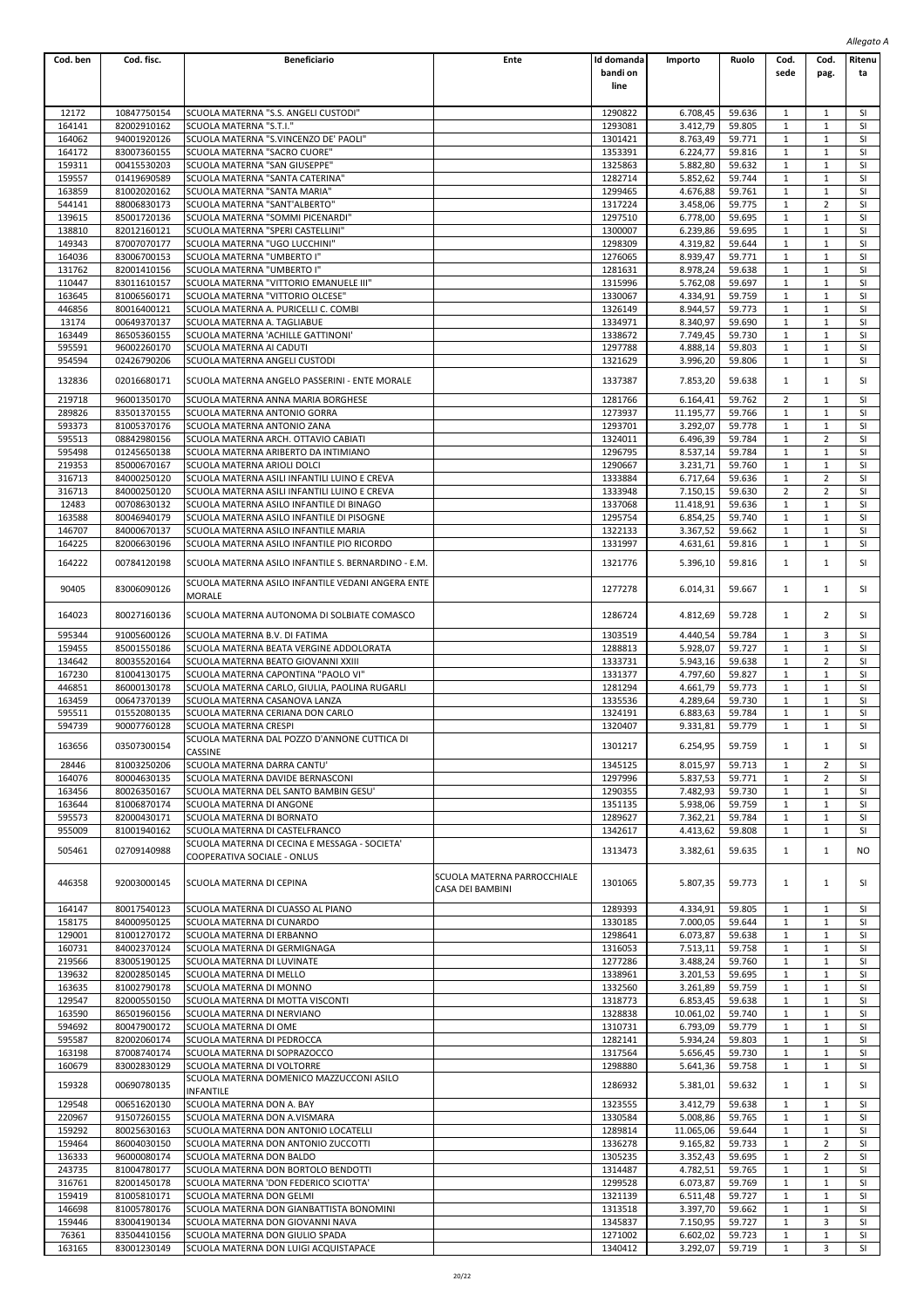|                  |                            |                                                                                            |      |                                |                      |                  |                   |                                | Allegato A             |  |
|------------------|----------------------------|--------------------------------------------------------------------------------------------|------|--------------------------------|----------------------|------------------|-------------------|--------------------------------|------------------------|--|
| Cod. ben         | Cod. fisc.                 | <b>Beneficiario</b>                                                                        | Ente | Id domanda<br>bandi on<br>line | Importo              | Ruolo            | Cod.<br>sede      | Cod.<br>pag.                   | Ritenu<br>ta           |  |
| 594725           | 01783970138                | SCUOLA MATERNA DON ORLANDO PAGANI                                                          |      | 1293432                        | 7.060,41             | 59.779           | 1                 | $\mathbf{1}$                   | SI                     |  |
| 136346           | 84001930167                | SCUOLA MATERNA DON P. ARESI                                                                |      | 1300037                        | 6.270,04             | 59.695           | 1                 | $1\,$                          | SI                     |  |
| 159703           | 00720180165                | SCUOLA MATERNA DON TOMMASO PEZZOLI                                                         |      | 1315546                        | 6.496,39             | 59.758           | 1                 | $\mathbf{1}$                   | SI                     |  |
| 595589           | 81006940175                | SCUOLA MATERNA DONINA PICINOLI                                                             |      | 1276718                        | 3.231,71             | 59.803           | 1                 | 1                              | <b>SI</b>              |  |
| 595624           | 80023990163                | SCUOLA MATERNA DOTT. L. VALSECCHI                                                          |      | 1289125                        | 9.619,32             | 59.803           | 1                 | 3                              | <b>SI</b>              |  |
| 159420           | 81009950122                | SCUOLA MATERNA E. CANTONI                                                                  |      | 1297711                        | 11.167,48            | 59.727           | $\mathbf{1}$      | $\mathbf{1}$                   | SI                     |  |
| 221062<br>98498  | 83004580151<br>03417920158 | SCUOLA MATERNA E.M.<br>SCUOLA MATERNA E.M.                                                 |      | 1276518<br>1303095             | 9.190,90<br>9.744,13 | 59.765<br>59.667 | 1<br>1            | $1\,$<br>$\mathbf{1}$          | SI<br>SI               |  |
| 70895            | 84003170168                | SCUOLA MATERNA E.M. "PAOLO VI"                                                             |      | 1317182                        | 8.272,50             | 59.723           | 1                 | 1                              | <b>SI</b>              |  |
| 250457           | 80016260129                | SCUOLA MATERNA EDMONDO DE AMICIS                                                           |      | 1328796                        | 9.498,60             | 59.766           | 1                 | $\overline{2}$                 | <b>SI</b>              |  |
| 593394           | 93005560144                | SCUOLA MATERNA ELISA PAINI CREDARO                                                         |      | 1313401                        | 4.857,96             | 59.778           | $\mathbf{1}$      | $\mathbf{1}$                   | SI                     |  |
| 167028           | 83012030132                | SCUOLA MATERNA EMILIO NAVA                                                                 |      | 1343466                        | 6.331,20             | 59.824           | $\mathbf{1}$      | $\overline{2}$                 | SI                     |  |
| 595279           | 81012150124                | SCUOLA MATERNA ENRICO CANDIANI                                                             |      | 1282920                        | 8.698,03             | 59.779           | 1                 | $\mathbf{1}$                   | SI<br><b>SI</b>        |  |
| 163999<br>82910  | 00666480132<br>00678360132 | SCUOLA MATERNA 'ENRICO TERRANEO'<br>SCUOLA MATERNA ERMANNO E MARIA FOLCI                   |      | 1338218<br>1303409             | 5.746,99<br>4.395,27 | 59.728<br>59.667 | 1<br>1            | 1<br>$\mathbf{1}$              | <b>SI</b>              |  |
| 121441           | 80047930179                | SCUOLA MATERNA FERRANTE                                                                    |      | 1329005                        | 4.752,33             | 59.807           | $\mathbf{1}$      | $\mathbf{1}$                   | SI                     |  |
| 594698           | 03312160157                | SCUOLA MATERNA G. ALIPRANDI                                                                |      | 1301321                        | 9.818,18             | 59.779           | 1                 | $1\,$                          | SI                     |  |
| 219717           | 82001100179                | SCUOLA MATERNA G. BATTISTA FAVA                                                            |      | 1343957                        | 6.672,37             | 59.762           | $\mathbf{1}$      | 3                              | SI                     |  |
| 24941            | 01634970139                | SCUOLA MATERNA G. PANIZZA                                                                  |      | 1339200                        | 4.576,35             | 59.713           | 1                 | 1                              | <b>SI</b>              |  |
| 114949           | 85000270174                | SCUOLA MATERNA GAETANO MAZZOLENI                                                           |      | 1306078                        | 8.227,23             | 59.697           | 2                 | $\overline{2}$                 | <b>SI</b>              |  |
| 159450<br>146604 | 83006290130<br>00647520139 | SCUOLA MATERNA GIANNI LOCATELLI<br>SCUOLA MATERNA GINA MANZONI                             |      | 1296618<br>1312337             | 4.691,97<br>3.815,12 | 59.727<br>59.689 | 1<br>1            | $\mathbf{1}$<br>$1\,$          | SI<br>SI               |  |
| 163989           | 85000430174                | SCUOLA MATERNA GIUSEPPE NASCIMBENI                                                         |      | 1324825                        | 8.119,72             | 59.728           | 1                 | $\mathbf{1}$                   | SI                     |  |
| 981210           | 98194940171                | SCUOLA MATERNA IL CASTELLO                                                                 |      | 1338855                        | 6.552,45             | 59.802           | 1                 | 1                              | SI                     |  |
| 304624           | 00799910146                | SCUOLA MATERNA IMMACOLATA COOPERATIVA SOCIALE                                              |      | 1316794                        | 5.460,28             | 59.769           | 1                 | $\mathbf{1}$                   | SI                     |  |
| 163197           | 87000470176                | SCUOLA MATERNA ING. QUARENA                                                                |      | 1297221                        | 9.516,38             | 59.730           | 1                 | $1\,$                          | SI                     |  |
| 160829           | 82000450120                | SCUOLA MATERNA IPPOLITA BIANCHI GORI                                                       |      | 1270525                        | 6.914,61             | 59.758           | 1                 | 3                              | <b>SI</b>              |  |
| 163091           | 80052010172                | SCUOLA MATERNA LA VITTORIA                                                                 |      | 1282600                        | 10.433,17            | 59.719           | 1                 | 1                              | <b>SI</b>              |  |
| 163180<br>446859 | 81008070120<br>81005080171 | SCUOLA MATERNA LANDRIANI<br>SCUOLA MATERNA MARIA BAMBINA                                   |      | 1325374<br>1280707             | 8.044,27<br>5.475,37 | 59.719<br>59.773 | 1<br>$\mathbf{1}$ | $\overline{2}$<br>$\mathbf{1}$ | <b>SI</b><br>SI        |  |
| 446849           | 00652760133                | SCUOLA MATERNA MARIA IMMACOLATA                                                            |      | 1346153                        | 7.044,52             | 59.773           | $\mathbf{1}$      | $1\,$                          | SI                     |  |
| 124419           | 00630490126                | SCUOLA MATERNA MARIA MAFFEI - FOND. P. BOSSI                                               |      | 1312214                        | 6.984,16             | 59.807           | 1                 | $\mathbf{1}$                   | SI                     |  |
| 139629           | 80057320170                | SCUOLA MATERNA MONS GEREMIA BONOMELLI                                                      |      | 1323955                        | 3.503,33             | 59.695           | 1                 | 3                              | <b>SI</b>              |  |
| 159800           | 80051910174                | SCUOLA MATERNA MONTICELLI                                                                  |      | 1296147                        | 7.249,60             | 59.758           | 1                 | 3                              | <b>SI</b>              |  |
| 163422           | 84002280174                | SCUOLA MATERNA NALINI-CACCINELLI                                                           |      | 1295984                        | 6.013,51             | 59.730           | $\mathbf{1}$      | $\mathbf{1}$                   | SI                     |  |
| 163106           | 85001460170                | SCUOLA MATERNA NOVAGLI                                                                     |      | 1342541                        | 8.634,66             | 59.719           | $\mathbf{1}$      | $1\,$                          | SI                     |  |
| 164067           | 02042420162                | SCUOLA MATERNA PAPA GIOVANNI XXIII                                                         |      | 1337664                        | 14.477,19            | 59.771           | 1                 | $\mathbf{1}$                   | SI                     |  |
| 159574           | 82503720151                | SCUOLA MATERNA PARITARIA ASILO INFANTILE DI<br>TERRANOVA DEI PASSERINI                     |      | 1280524                        | 3.473,15             | 59.744           | 1                 | $\mathbf{1}$                   | SI                     |  |
| 98486            | 82000370120                | SCUOLA MATERNA PARITARIA MADRE TERESA DI CALCUTTA                                          |      | 1281256                        | 6.899,52             | 59.667           | 1                 | 1                              | SI                     |  |
| 163683<br>427085 | 82007830191<br>91005320121 | SCUOLA MATERNA PARITARIA MARGHERITA DI SAVOIA<br>SCUOLA MATERNA PARR. "DON STEFANO FIGINI" |      | 1301236<br>1319366             | 4.455,63<br>4.350,00 | 59.761<br>59.773 | 1<br>1            | 1<br>1                         | SI<br><b>SI</b>        |  |
| 159417           | 81004680179                | SCUOLA MATERNA PARROCCHIALE                                                                |      | 1285772                        | 3.246,80             | 59.724           | 1                 | 1                              | SI                     |  |
| 164180           | 91002140183                | SCUOLA MATERNA PARROCCHIALE                                                                |      | 1304398                        | 3.276,98             | 59.816           | $\mathbf{1}$      | $\mathbf 1$                    | SI                     |  |
| 146701           | 82003810189                | SCUOLA MATERNA PARROCCHIALE "G.AIROLDI"                                                    |      | 1277197                        | 4.289,64             | 59.662           | $\mathbf{1}$      | 3                              | SI                     |  |
| 159576           | 82000410124                | SCUOLA MATERNA PARROCCHIALE "S. GIUSEPPE"<br>SCUOLA MATERNA PARROCCHIALE "SAN MICHELE      |      | 1296261                        | 6.883,63             | 59.758           | 1                 | 3                              | SI                     |  |
| 164168           | 07216770151                | ARCANGELO"                                                                                 |      | 1300265                        | 4.425,45             | 59.805           | $\mathbf{1}$      | $\mathbf{1}$                   | SI                     |  |
| 593385<br>93489  | 92003470124<br>82008030197 | SCUOLA MATERNA PARROCCHIALE BRIVIO SAGRAMOSO<br>SCUOLA MATERNA PARROCCHIALE DI SCANNABUE   |      | 1276480<br>1304859             | 6.150,12<br>3.890,57 | 59.778<br>59.667 | 1<br>1            | 1<br>$\overline{2}$            | SI<br><b>SI</b>        |  |
|                  |                            |                                                                                            |      |                                |                      |                  |                   |                                |                        |  |
| 117469           | 81006210173                | SCUOLA MATERNA PARROCCHIALE MATER BONI CONSILII                                            |      | 1298886                        | 3.322,25             | 59.722           | 2                 | $\overline{2}$                 | SI                     |  |
| 250443           | 98500520154                | SCUOLA MATERNA PARROCCHIALE SANTA CABRINI                                                  |      | 1289823                        | 6.063.88             | 59.766           | 1                 | $\mathbf{1}$                   | SI                     |  |
| 164122           | 80019490178                | SCUOLA MATERNA PASSERINI                                                                   |      | 1329959                        | 8.869,12             | 59.805           | 1                 | $\mathbf{1}$                   | <b>SI</b>              |  |
| 384223<br>159438 | 92000360179                | <b>SCUOLA MATERNA PIEVE</b>                                                                |      | 1333807                        | 6.477,00             | 59.770           | 1                 | 1                              | <b>SI</b>              |  |
| 159339           | 83002250179<br>02165650983 | SCUOLA MATERNA PIO X ENTE MORALE<br>SCUOLA MATERNA PIO XII                                 |      | 1342608<br>1299354             | 6.929,70<br>3.382,61 | 59.727<br>59.632 | 1<br>1            | 1<br>$\overline{2}$            | <b>SI</b><br>SI        |  |
| 594697           | 84510270154                | SCUOLA MATERNA PIO XII                                                                     |      | 1303766                        | 8.453,58             | 59.779           | $\mathbf{1}$      | $1\,$                          | SI                     |  |
| 159337           | 00872700174                | SCUOLA MATERNA PONTE ZANANO                                                                |      | 1281346                        | 6.390,76             | 59.632           | 1                 | $\mathbf{1}$                   | <b>SI</b>              |  |
| 595561           | 00650430135                | SCUOLA MATERNA PRIMAVERA                                                                   |      | 1303869                        | 9.105,46             | 59.784           | 1                 | $\mathbf{1}$                   | SI                     |  |
| 164154           | 80052020171                | SCUOLA MATERNA PRINCIPESSA MAFALDA                                                         |      | 1336412                        | 5.762,08             | 59.805           | 1                 | $\mathbf{1}$                   | <b>SI</b>              |  |
| 220290           | 00652240136                | SCUOLA MATERNA RAIMONDI MANTICA                                                            |      | 1392711                        | 5.596,09             | 59.762           | 1                 | $\mathbf{1}$                   | SI                     |  |
| 159326<br>160769 | 00667760136<br>80046970176 | SCUOLA MATERNA REBBIO<br>SCUOLA MATERNA REGINA MARGHERITA                                  |      | 1339985<br>1282256             | 6.959,08<br>6.989,26 | 59.632<br>59.758 | 1<br>1            | $\mathbf{1}$<br>$\mathbf{1}$   | SI<br><b>SI</b>        |  |
| 594383           | 80049250170                | SCUOLA MATERNA REGINA MARGHERITA                                                           |      | 1337145                        | 8.672,95             | 59.779           | 1                 | $\mathbf{1}$                   | SI                     |  |
| 163684           | 82001460177                | SCUOLA MATERNA ROMANINI                                                                    |      | 1303178                        | 7.135,06             | 59.761           | 1                 | 2                              | <b>SI</b>              |  |
| 832523           | 83007140151                | SCUOLA MATERNA RONZONI SILVA                                                               |      | 1292929                        | 8.914,39             | 59.803           | 1                 | $\mathbf{1}$                   | SI                     |  |
| 384221           | 83003130172                | SCUOLA MATERNA S. ANTONIO DA PADOVA                                                        |      | 1303756                        | 5.878,50             | 59.770           | 1                 | $\mathbf{1}$                   | SI                     |  |
| 159313           | 00570270140                | SCUOLA MATERNA 'S. PIETRO DI SAMOLACO'                                                     |      | 1285627                        | 3.503,33             | 59.632           | 1                 | 2                              | <b>SI</b>              |  |
| 159561<br>163698 | 01576630204<br>01375960174 | SCUOLA MATERNA S. PIO X<br>SCUOLA MATERNA 'S.CUORE DI GESU"                                |      | 1339977<br>1276953             | 3.533,51<br>6.164,41 | 59.744<br>59.761 | 1<br>1            | $\mathbf{1}$<br>$\mathbf{1}$   | <b>SI</b><br><b>SI</b> |  |
| 163671           | 86506660157                | SCUOLA MATERNA SACRA FAMIGLIA                                                              |      | 1331162                        | 7.618,74             | 59.761           | 1                 | $\mathbf{1}$                   | SI                     |  |
| 219180           | 03041210174                | SCUOLA MATERNA SACRA FAMIGLIA                                                              |      | 1336679                        | 3.458,06             | 59.760           | 1                 | $\mathbf{1}$                   | SI                     |  |
| 506741           | 93016040177                | SCUOLA MATERNA SACRA FAMIGLIA                                                              |      | 1342679                        | 6.285,93             | 59.775           | 1                 | $\mathbf{1}$                   | <b>SI</b>              |  |
| 164181           | 01648220984                | SCUOLA MATERNA SACRO CUORE                                                                 |      | 1295175                        | 3.800,03             | 59.816           | 1                 | 1                              | <b>SI</b>              |  |
| 146655           | 01594830984                | SCUOLA MATERNA SACRO CUORE                                                                 |      | 1386746                        | 3.352,43             | 59.662           | 1                 | $\mathbf{1}$                   | <b>SI</b>              |  |
| 217513           | 82000760171                | SCUOLA MATERNA SALVATORI LIDUINA                                                           |      | 1301774                        | 7.346,32             | 59.827           | 1                 | $\mathbf{1}$                   | SI                     |  |
| 595496<br>138379 | 83002900153<br>80016400162 | SCUOLA MATERNA SAN CARLO<br>SCUOLA MATERNA SAN GIOVANNI BOSCO                              |      | 1316309<br>1293837             | 6.974,17<br>9.290,03 | 59.784<br>59.695 | $\mathbf{1}$<br>1 | 2<br>2                         | SI<br>SI               |  |
| 135791           | 81002690170                | SCUOLA MATERNA SAN GIUSEPPE                                                                |      | 1286851                        | 3.890,57             | 59.695           | 1                 | $\overline{2}$                 | <b>SI</b>              |  |
| 219434           | 01576590200                | SCUOLA MATERNA SAN GIUSEPPE                                                                |      | 1313145                        | 5.550,82             | 59.760           | 1                 | $\mathbf{1}$                   | <b>SI</b>              |  |
| 69614            | 07143100159                | SCUOLA MATERNA SAN PIETRO ALL'OLMO                                                         |      | 1296746                        | 5.626,27             | 59.723           | 1                 | $\mathbf{1}$                   | SI                     |  |
| 159453           | 84001840176                | SCUOLA MATERNA SAN SALVATORE                                                               |      | 1352660                        | 3.352,43             | 59.727           | 1                 | $\overline{2}$                 | SI                     |  |